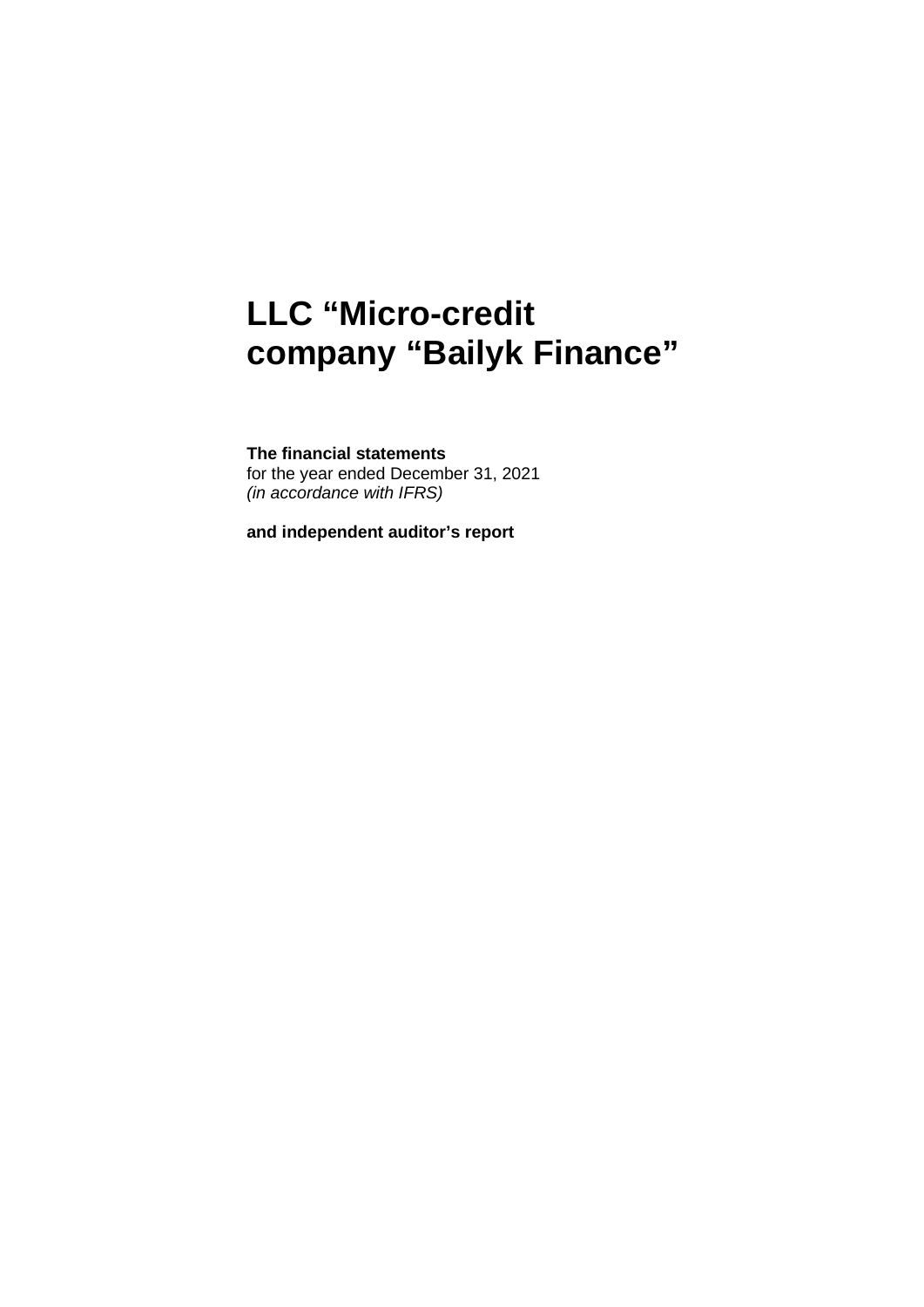## **TABLE OF CONTENTS**

|                                                                                                                                                       | Page           |
|-------------------------------------------------------------------------------------------------------------------------------------------------------|----------------|
| STATEMENT OF MANAGEMENT'S RESPONSIBILITIES<br>FOR THE PREPARATION AND APPROVAL OF<br>THE FINANCIAL STATEMENTS<br>FOR THE YEAR ENDED DECEMBER 31, 2021 | 2              |
| <b>INDEPENDENT AUDITOR'S REPORT</b>                                                                                                                   | $3 - 4$        |
| <b>FINANCIAL STATEMENTS</b><br>FOR THE YEAR ENDED DECEMBER 31, 2021:                                                                                  |                |
| Statement of profit or loss and other comprehensive income                                                                                            | 5              |
| Statement of financial position                                                                                                                       | 6              |
| Statement of changes in equity                                                                                                                        | $\overline{7}$ |
| Statement of cash flows                                                                                                                               | $8-9$          |
| Notes to the financial statements                                                                                                                     | $10 - 60$      |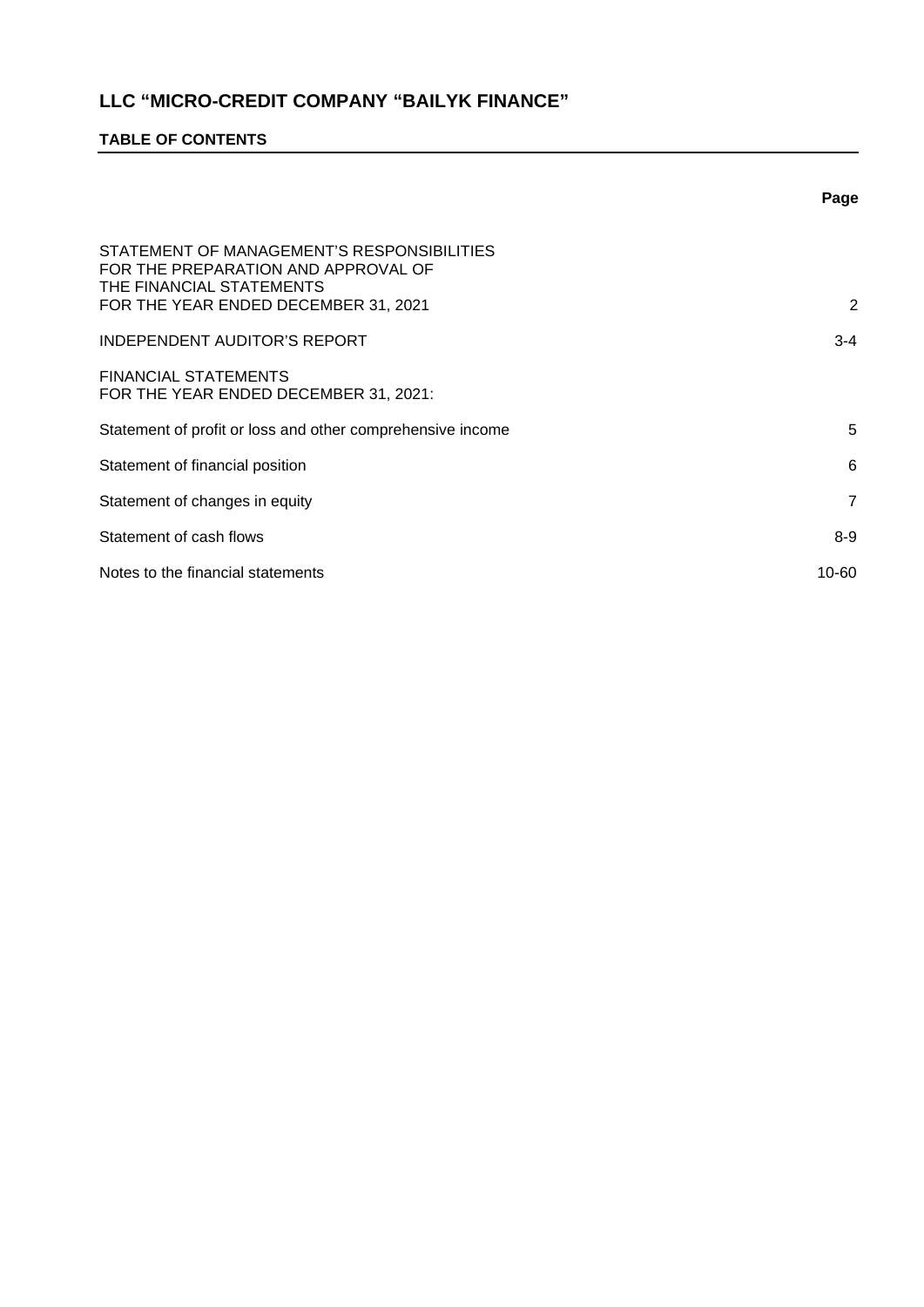#### STATEMENT OF MANAGEMENT'S RESPONSIBILITIES FOR THE PREPARATION AND APPROVAL OF THE FINANCIAL STATEMENTS FOR THE YEAR ENDED DECEMBER 31, 2021

The following statement, which should be read in conjunction with the independent auditor's responsibilities is made with a view to distinguish the respective responsibilities of management and those of the independent auditor in relation to the financial statements of the LLC "Micro-credit company "Bailyk Finance" (the "Company").

Management is responsible for the preparation of the financial statements that present fairly the financial position of the Company as at December 31, 2021, the results of its operations, cash flows and changes in equity for the year then ended, in accordance with International Financial Reporting Standards (the "IFRS").

In preparing the financial statements, management is responsible for:

- selecting suitable accounting policies and applying them consistently;
- making judgments and estimates that are reasonable and prudent:
- stating whether IFRS have been followed, subject to any material departures disclosed and explained in the financial statements: and
- preparing the financial statements on a going concern basis, unless it is inappropriate to presume that the Company will continue in business for the foreseeable future.

Management is also responsible for:

- designing, implementing and maintaining an effective and sound system of internal control, throughout the Company:
- maintaining proper accounting records that disclose, with reasonable accuracy at any time, the financial position of the Company, and which enable them to ensure that the financial statements of the Company comply with IFRS;
- maintaining statutory accounting records in compliance with legislation, accounting standards of the Kyrgyz Republic and requirements set by the National Bank of the Kyrgyz Republic;
- taking such steps as are reasonably available to them to safeguard the assets of the Company; and
- detecting and preventing fraud, errors and other irregularities.

The financial statements for the year ended December 31, 2021 were prepared in Russian and English languages. In the event of any discrepancies between Russian and English versions, Russian version shall prevail.

The financial statements for the year ended December 31, 2021 were approved and authorized for issue on February 28, 2022 by the management of the Company.

#### On behalf of the Management:

Chinara Moldazhanova **General Director** 

February 28, 2022 · **Bishkek, the Kyrgyz Republic** 

**Maya Dzhusupova Chief Accountant** 

February 28, 2022 **Bishkek, the Kyrgyz Republic**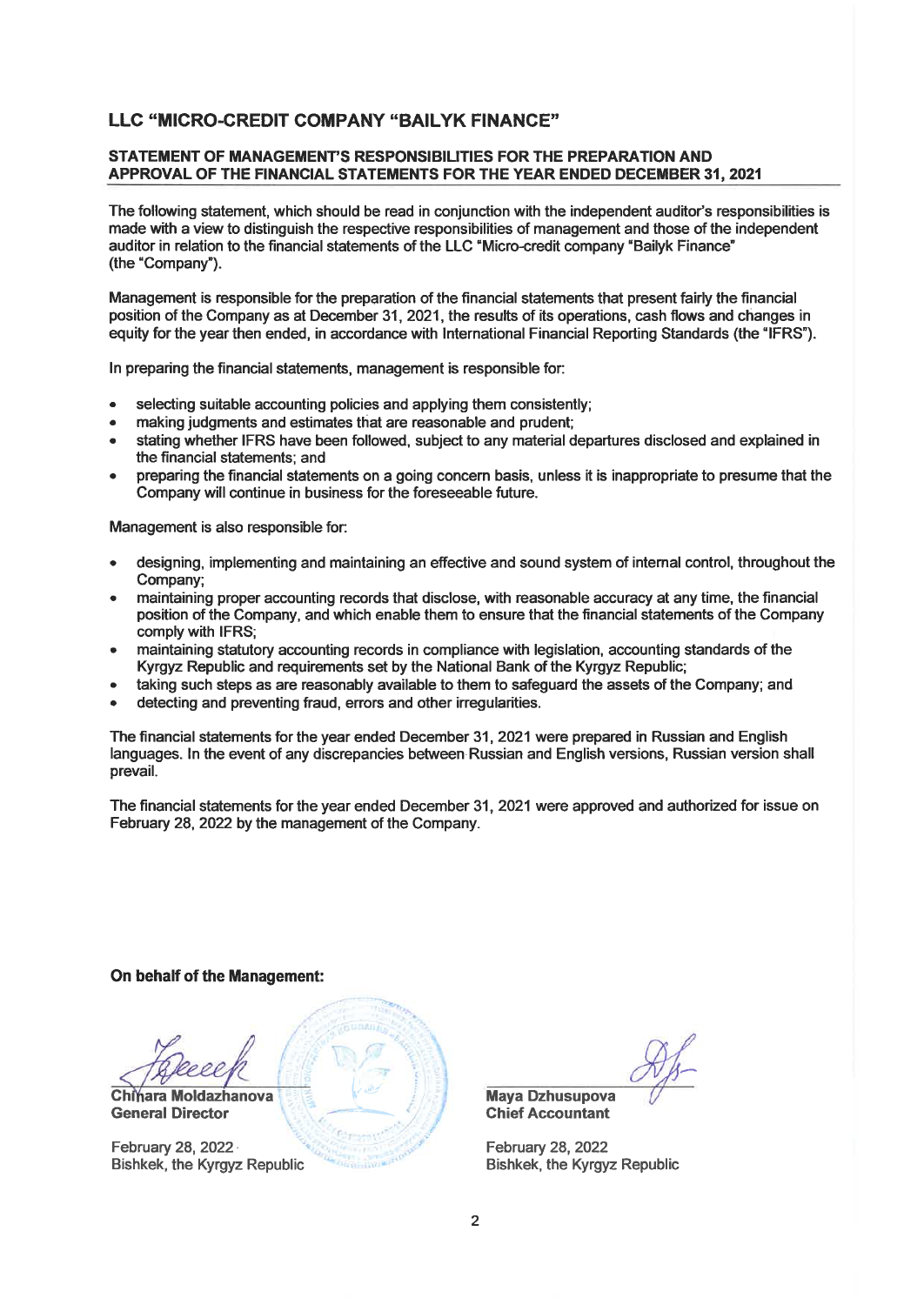

103. Ibraimov str. BC "Victory", 7th floor **Bishkek. 720011** Kyrgyz Republic

T: +996 (312) 90 05 05  $F: +996(312)$  91 05 05 contact@bakertilly.kg www.bakertilly-ca.com

## **INDEPENDENT AUDITOR'S REPORT**

To the Owners and Board of Directors of the LLC "MCC "Bailyk Finance":

## **Opinion**

We have audited the financial statements of the LLC "MCC "Bailyk Finance" (the "Company"), which comprise the statement of financial position as at December 31, 2021, and the statement of profit or loss and other comprehensive income, the statement of changes in equity and the statement of cash flows for the year then ended, and notes to the financial statements, including a summary of significant accounting policies.

In our opinion, the accompanying financial statements present fairly, in all material respects, the financial position of the Company as at December 31, 2021, and its financial performance and cash flows for the year then ended, in accordance with International Financial Reporting Standards (the "IFRS").

## **Basis for Opinion**

We conducted our audit in accordance with International Standards on Auditing (the "ISAs"). Our responsibilities under those standards are further described in the Auditor's Responsibilities for the Audit of the Financial Statements section of our report. We are independent of the Company in accordance with the International Ethics Standards Board for Accountants' Code of Ethics for Professional Accountants (the "IESBA Code") together with the ethical requirements that are relevant to our audit of the financial statements in the Kyrgyz Republic, and we have fulfilled our other ethical responsibilities in accordance with these requirements and the IESBA Code. We believe that the audit evidence we have obtained is sufficient and appropriate to provide a basis for our opinion.

## Responsibilities of Management and those charged with governance for the financial statements

Management is responsible for the preparation and fair presentation of the financial statements in accordance with general principles of preparation of financial statements and regulations of the NBKR, and for such internal control as management determines is necessary to enable the preparation of financial statements that are free from material misstatement, whether due to fraud or error.

In preparing the financial statements, management is responsible for assessing the Company's ability to continue as a going concern, disclosing, as applicable, matters related to going concern and using the going concern basis of accounting unless management either intends to liquidate the Company or to cease operations, or has no realistic alternative but to do so.

Those charged with governance are responsible for overseeing the Company's financial reporting process.

## Auditor's responsibilities for the audit of the financial statements

Our objectives are to obtain reasonable assurance about whether the financial statements as a whole are free from material misstatement, whether due to fraud or error, and to issue an auditor's report that includes our opinion. Reasonable assurance is a high level of assurance, but is not a guarantee that an audit conducted in accordance with ISAs and regulations of the NBKR will always detect a material misstatement when it exists. Misstatements can arise from fraud or error and are considered material if, individually or in the aggregate, they could reasonably be expected to influence the economic decisions of users taken on the basis of these financial statements.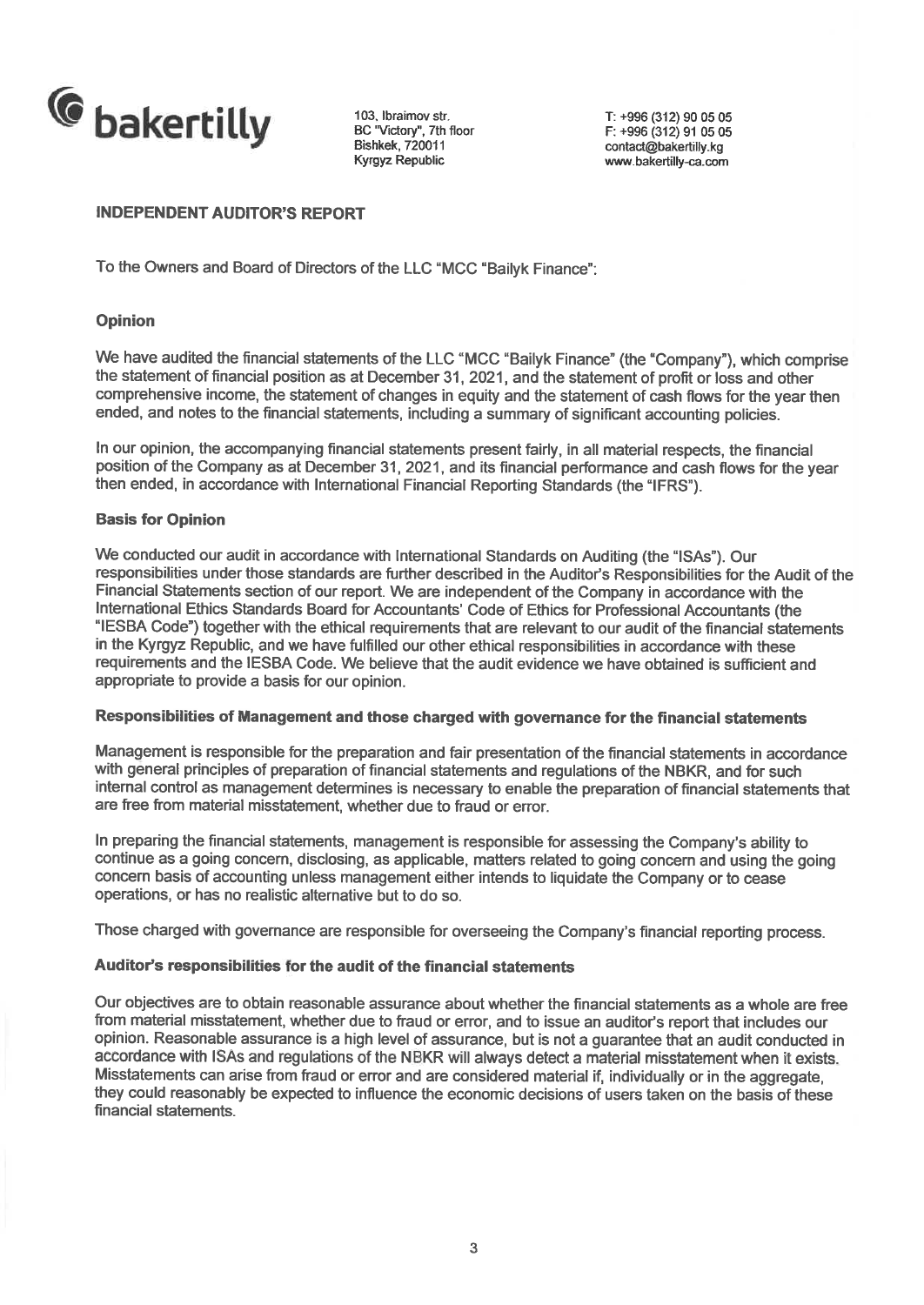As part of an audit in accordance with ISAs and regulations of the NBKR, we exercise professional judgment and maintain professional skepticism throughout the audit. We also:

- identify and assess the risks of material misstatement of the financial statements, whether due to fraud or error, design and perform audit procedures responsive to those risks, and obtain audit evidence that is sufficient and appropriate to provide a basis for our opinion. The risk of not detecting a material misstatement resulting from fraud is higher than for one resulting from error, as fraud may involve collusion, forgery, intentional omissions, misrepresentations, or the override of internal control.
- obtain an understanding of internal control relevant to the audit in order to design audit procedures that are appropriate in the circumstances, but not for the purpose of expressing an opinion on the effectiveness of the Company's internal control.
- evaluate the appropriateness of accounting policies used and the reasonableness of accounting estimates and related disclosures made by management.
- conclude on the appropriateness of management's use of the going concern basis of accounting and. based on the audit evidence obtained, whether a material uncertainty exists related to events or conditions that may cast significant doubt on the Company's ability to continue as a going concern. If we conclude that a material uncertainty exists, we are required to draw attention in our auditor's report to the related disclosures in the financial statements or, if such disclosures are inadequate, to modify our opinion. Our conclusions are based on the audit evidence obtained up to the date of our auditor's report. However, future events or conditions may cause the Company to cease to continue as a going concern.
- evaluate the overall presentation, structure and content of the financial statements, including the disclosures, and whether the financial statements represent the underlying transactions and events in a manner that achieves fair presentation.

We communicate with those charged with governance regarding, among other matters, the planned scope and timing of the audit and significant audit findings, including any significant deficiencies in internal control that we identify during our audit.

We also provide those charged with governance with a statement that we have complied with relevant ethical requirements regarding independence, and to communicate with them all relationships and other matters that may reasonably be thought to bear on our independence, and where applicable, related safequards.

## **Other matters**

The Company prepared financial statements in accordance with regulations of the National Bank of the Kyrgyz Republic (the "NBKR") for the year ended December 31, 2020 for which we issued a separate audit report dated February 28, 2021 addressed to the Owners and Board of Directors of LLC "MCC "Bailyk Finance".

bakertilly Kubat Alymkulov Daniyar Isana

Certified accountant, FCCA Certificate of auditor of the Kyrgyz Republic No. A 0069 dated October 19, 2009 **Audit Partner** Director, Baker Tilly Bishkek LLC

Certificate of auditor of the Kyrgyz Republic No. AD0028 dated December 23, 2021 **Audit Director** 

**Baker Tilly Bishkek LLC.** License Series A No. 0049 dated July 1, 2011 issued by the State committee on review and regulation of the financial market of the Kyrgyz Republic

**February 28, 2022 Bishkek, the Kyrgyz Republic**  February 28, 2022 **Bishkek, the Kyrgyz Republic**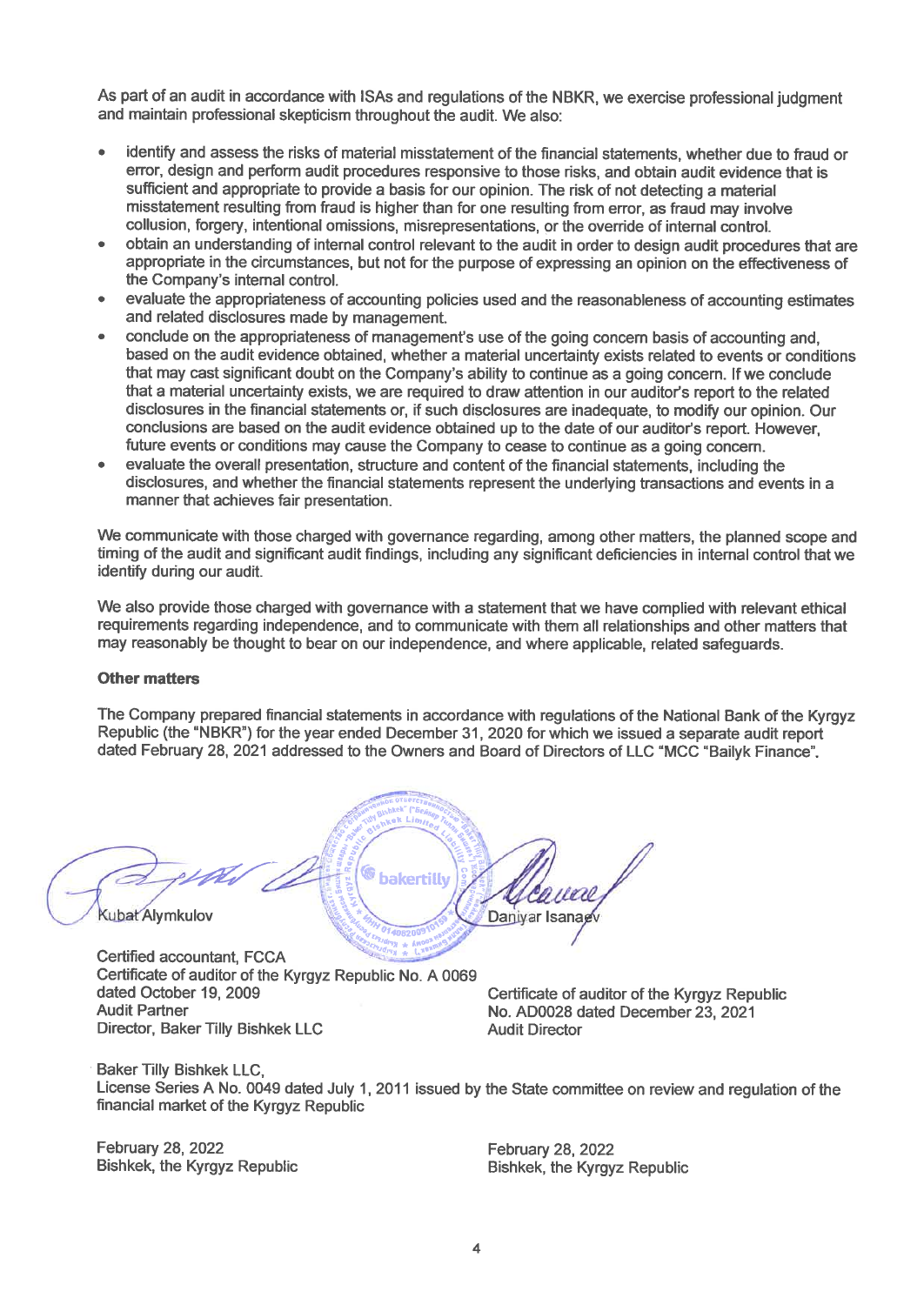#### STATEMENT OF PROFIT OR LOSS AND OTHER COMPREHENSIVE INCOME FOR THE YEAR ENDED DECEMBER 31, 2021

(in thousands of Kyrgyz Soms)

|                                                                                                          | <b>Notes</b> | For the year<br>ended<br>December 31,<br>2021 | For the year<br>ended<br>December 31,<br>2020 |
|----------------------------------------------------------------------------------------------------------|--------------|-----------------------------------------------|-----------------------------------------------|
| Interest income                                                                                          | 4            | 760,616                                       | 573.158                                       |
| Interest expense                                                                                         | 4            | (289, 499)                                    | (194, 430)                                    |
| NET INTEREST INCOME BEFORE ACCRUAL OF ALLOWANCE FOR<br>EXPECTED CREDIT LOSSES ON INTEREST BEARING ASSETS | 4            | 471,117                                       | 378,728                                       |
| Allowance for expected credit losses on interest bearing assets                                          | 6            | (60, 525)                                     | (24,090)                                      |
| <b>NET INTEREST INCOME</b>                                                                               |              | 410,592                                       | 354,638                                       |
| <b>Commission income</b>                                                                                 | 5            | 67,207                                        | 24,221                                        |
| <b>Commission expenses</b>                                                                               | 5            | (5, 557)                                      | (1,524)                                       |
| Net (loss)/gain on operations with financial instruments at FVTPL                                        | 7            | (41, 293)                                     | 13,325                                        |
| Net loss on foreign exchange operations                                                                  | 8            | (13, 817)                                     | (28, 372)                                     |
| Allowance for expected credit losses on non-interest bearing assets                                      | 6            | 194                                           | (1,873)                                       |
| Other income                                                                                             | 9            | 21,928                                        | 12,298                                        |
| <b>NET NON-INTEREST INCOME</b>                                                                           |              | 28,662                                        | 18,075                                        |
| <b>Operating expenses</b>                                                                                | 10           | (337, 937)                                    | (233, 314)                                    |
| <b>PROFIT BEFORE INCOME TAX</b>                                                                          |              | 101,317                                       | 139,399                                       |
| Income tax                                                                                               | 11           | (11, 349)                                     | (14, 341)                                     |
| <b>NET PROFIT</b>                                                                                        |              | 89,968                                        | 125,058                                       |
| <b>TOTAL COMPREHENSIVE INCOME</b>                                                                        |              | 89,968                                        | 125,058                                       |



**Maya Dzhusupova Chief Accountant** 

February 28, 2022 Bishkek, the Kyrgyz Republic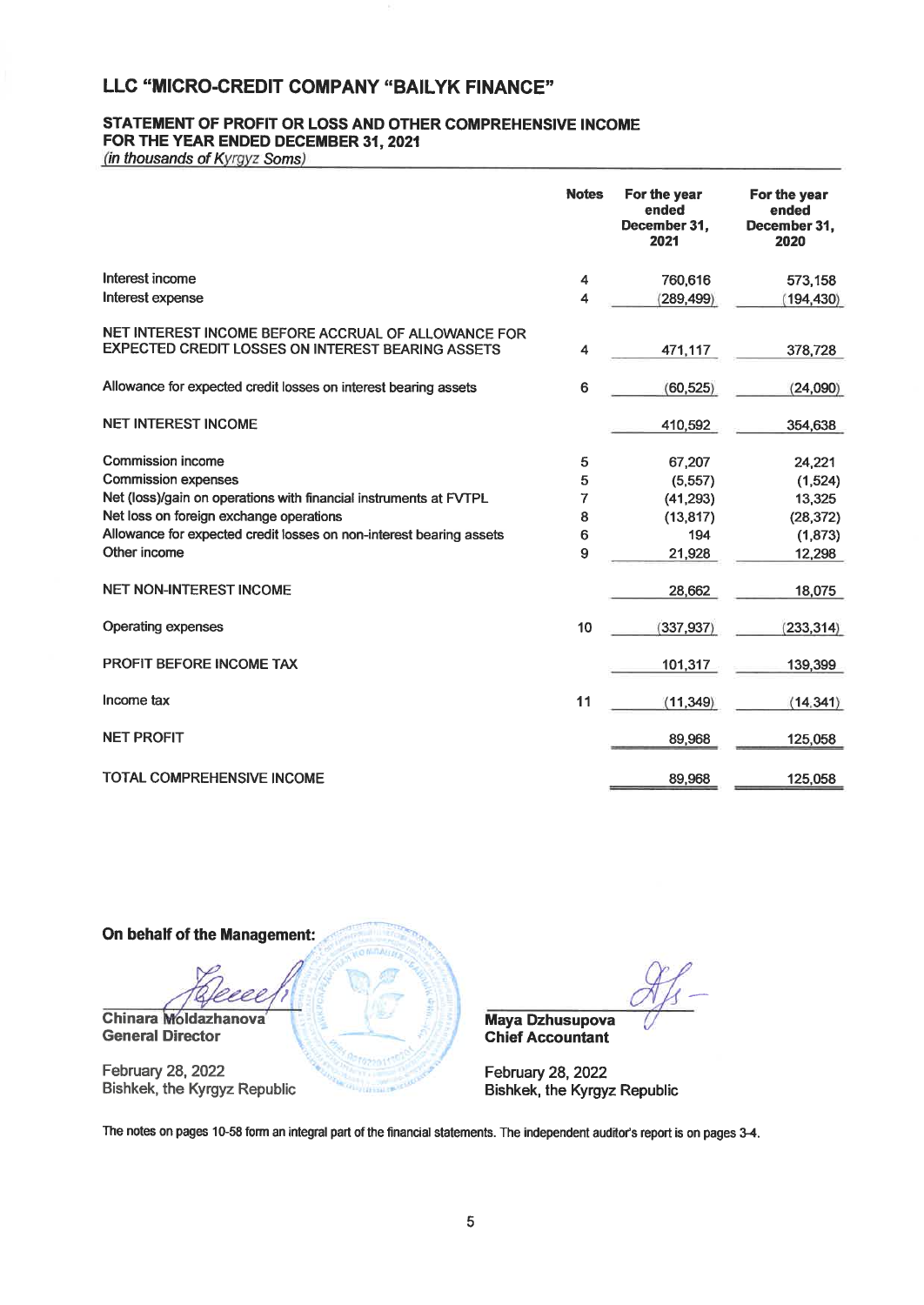## **STATEMENT OF FINANCIAL POSITION**

## FOR THE YEAR ENDED DECEMBER 31, 2021

(in thousands of Kyrgyz soms)

|                                                            | <b>Notes</b> | December 31.<br>2021 | December 31,<br>2020 |
|------------------------------------------------------------|--------------|----------------------|----------------------|
| <b>ASSETS</b>                                              |              |                      |                      |
| Due from banks                                             | 12           | 151,652              | 237,666              |
| Deposits and cash in banks                                 | 13           | 40,925               | 40,434               |
| Loans to customers                                         | 14           | 2,518,424            | 1,686,237            |
| Financial instruments at fair value through profit or loss | 15           | 26,111               | 27,133               |
| Property, equipment and intangible assets                  | 16           | 30,712               | 19,987               |
| Right-of-use assets                                        | 17           | 67,293               | 39,250               |
| Deferred tax assets                                        | 11           | 2,291                |                      |
| Other assets                                               | 18           | 11,550               | 32,088               |
|                                                            |              |                      |                      |
| <b>TOTAL ASSETS</b>                                        |              | 2,848,958            | 2,082,795            |
|                                                            |              |                      |                      |
| <b>LIABILITIES AND EQUITY</b>                              |              |                      |                      |
| <b>LIABILITIES</b>                                         |              |                      |                      |
| <b>Borrowings</b>                                          | 19           | 2,207,610            | 1,571,809            |
| Lease liabilities                                          | 17           | 72,550               | 43,876               |
| Deferred tax liability                                     | 11           |                      | 1,630                |
| Advances received from customers                           |              | 34,443               | 31,473               |
| <b>Other liabilities</b>                                   | 20           | 35,049               | 24,669               |
|                                                            |              | 2,349,652            | 1,673,457            |
|                                                            |              |                      |                      |
| <b>EQUITY:</b>                                             |              |                      |                      |
| Share capital                                              | 21           | 250,000              | 188,993              |
| Retained earnings                                          |              | 249,306              | 220,345              |
|                                                            |              | 499,306              | 409,338              |
|                                                            |              |                      |                      |
| <b>TOTAL LIABILITIES AND EQUITY</b>                        |              | 2.848,958            | 2,082,795            |

On behalf of the Managements



Bishkek, the Kyrgyz Republic

Maya Dzhusupova **Chief Accountant** 

February 28, 2022 Bishkek, the Kyrgyz Republic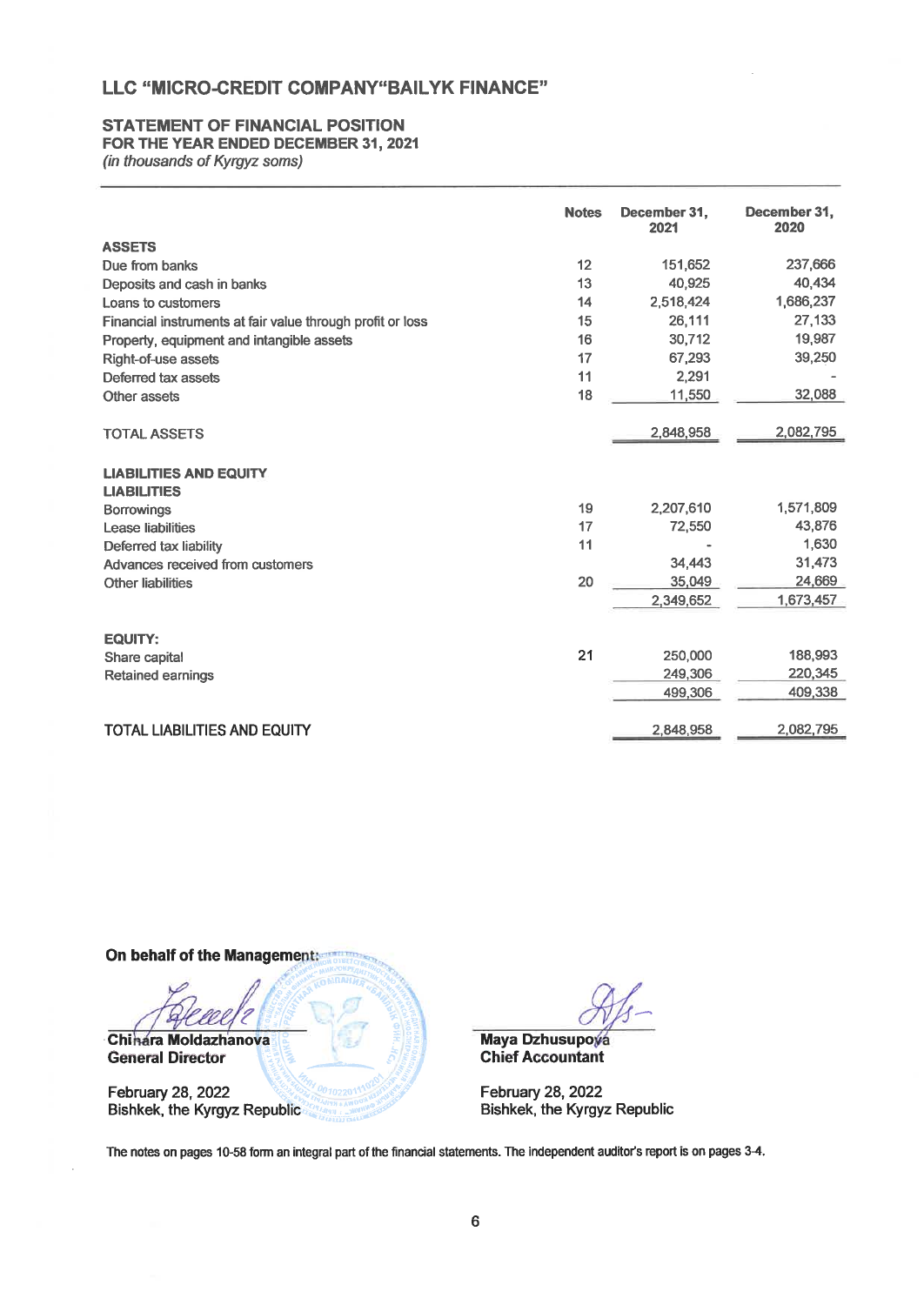## STATEMENT OF PROFIT OR LOSS AND OTHER COMPREHENSIVE INCOME FOR THE YEAR ENDED DECEMBER 31, 2021

(in thousands of Kyrgyz Soms)

|                                                                            | <b>Note</b> | <b>Share</b><br>capital | <b>Retained</b><br>earnings | <b>Total</b><br>equity |
|----------------------------------------------------------------------------|-------------|-------------------------|-----------------------------|------------------------|
| Balance at January 1, 2020                                                 | 22          | 188,993                 | 95,287                      | 284,280                |
| <b>Comprehensive income</b><br>Profit<br><b>Total comprehensive income</b> |             |                         | 125,058<br>125,058          | 125,058<br>125,058     |
| Balance at December 31, 2020                                               | 22          | 188,993                 | 220,345                     | 409,338                |
| <b>Comprehensive income</b><br>Profit<br><b>Total comprehensive income</b> |             |                         | 89,968<br>89,968            | 89,968<br>89,968       |
| Increase in share capital<br><b>Total transactions with participants</b>   | 22          | 61,007<br>61,007        | (61,007)<br>(61,007)        |                        |
| Balance at December 31, 2021                                               | 22          | 250,000                 | 249,306                     | 499,306                |

On behalf of the Management.



February 28, 2022 **Bishkek, the Kyrgyz Republic** 

Maya Dzhusupova **Chief Accountant** 

February 28, 2022 Bishkek, the Kyrgyz Republic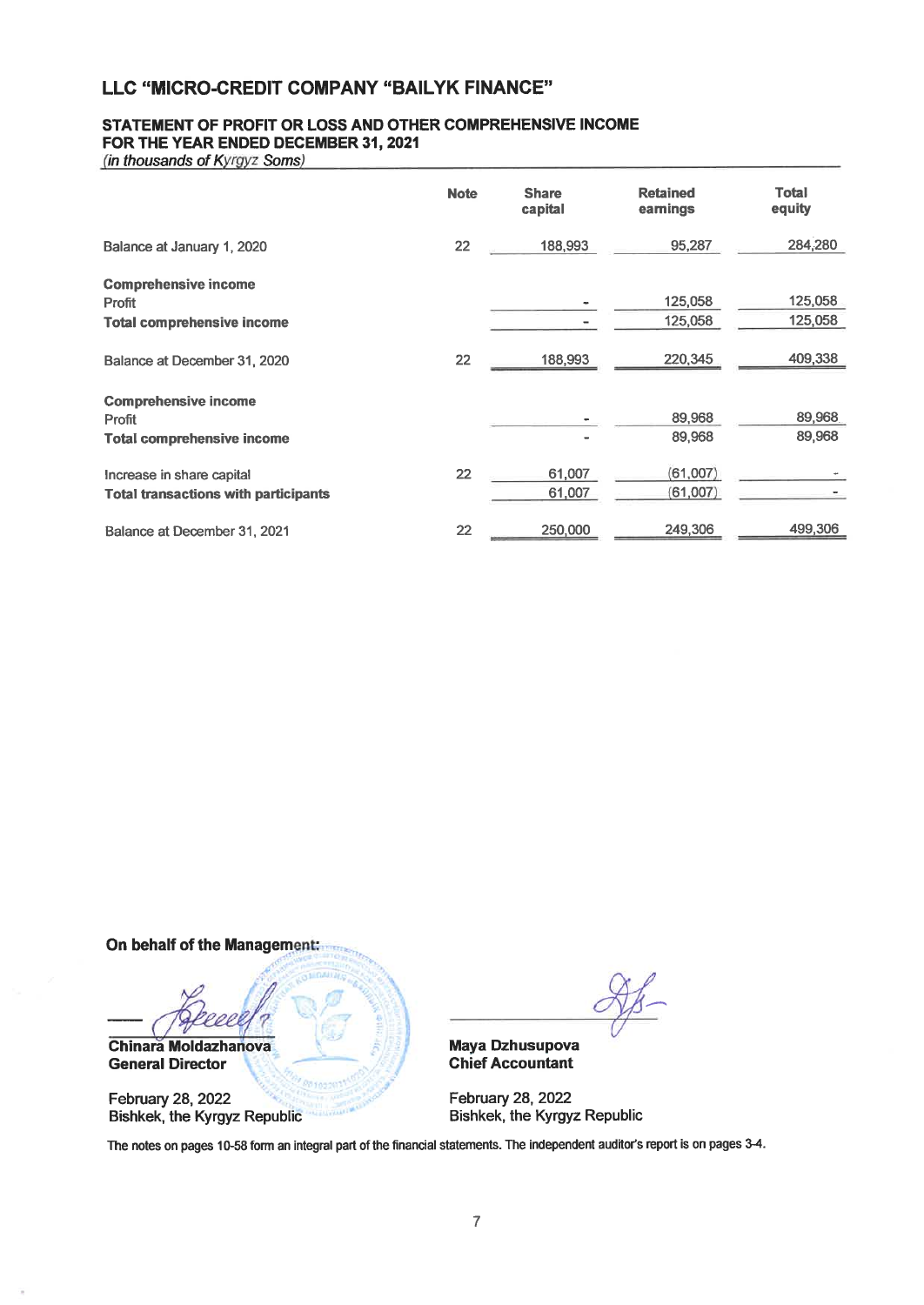## **STATEMENT OF CASH FLOWS**

## FOR THE YEAR ENDED DECEMBER 31, 2021

(in thousands of Kyrgyz soms)

|                                                                            | <b>Notes</b>   | For the year<br>ended<br>December 31,<br>2021 | For the year<br>ended<br>December 31.<br>2020 |
|----------------------------------------------------------------------------|----------------|-----------------------------------------------|-----------------------------------------------|
| <b>CASH FLOWS FROM OPERATING ACTIVITIES:</b>                               |                |                                               |                                               |
| Interest received                                                          |                | 746,272                                       | 557,530                                       |
| Interest paid                                                              |                | (286, 717)                                    | (186, 810)                                    |
| <b>Commission received</b>                                                 |                | 67,207                                        | 24,221                                        |
| <b>Commission paid</b>                                                     |                | (5, 557)                                      | (1, 524)                                      |
| Other cash receipts                                                        |                | 20,181                                        | 11,416                                        |
| Loss on foreign currency transactions                                      | 8              | (1,464)                                       | (2, 439)                                      |
| Payments on operations with financial instruments                          | $\overline{7}$ | (53, 835)                                     | (11, 434)                                     |
| Operating expenses paid                                                    |                | (305, 270)                                    | (211, 706)                                    |
| Cash flow from operating activities before changes in operating assets and |                |                                               |                                               |
| liabilities                                                                |                | 180,817                                       | 179,254                                       |
| <b>Changes in operating assets and liabilities:</b>                        |                |                                               |                                               |
| Deposits and cash in financial institutions                                |                | (1, 150)                                      | (18, 117)                                     |
| Loans to customers                                                         |                | (877,709)                                     | (435, 952)                                    |
| Financial instruments at fair value through profit or loss                 |                | 13,564                                        | 4,781                                         |
| Other assets                                                               |                | 20,538                                        | (25,602)                                      |
| Borrowers' prepayments                                                     |                | 2,970                                         | 15,353                                        |
| <b>Other liabilities</b>                                                   |                | 10,102                                        | 4,733                                         |
| Cash outflow from operating activities before income tax paid              |                | (650, 868)                                    | (275, 550)                                    |
| Income tax paid                                                            |                | (14,992)                                      | (12, 715)                                     |
| Net cash outflow from operating activities:                                |                | (665, 860)                                    | (288, 265)                                    |
| <b>CASH FLOWS FROM INVESTING ACTIVITIES:</b>                               |                |                                               |                                               |
| Proceeds from sale of property, equipment and intangible assets            |                |                                               | 27                                            |
| Purchase of property, equipment and intangible assets                      | 16             | (27,098)                                      | (13,709)                                      |
| Net cash outflow from investing activities                                 |                | (27,098)                                      | (13,682)                                      |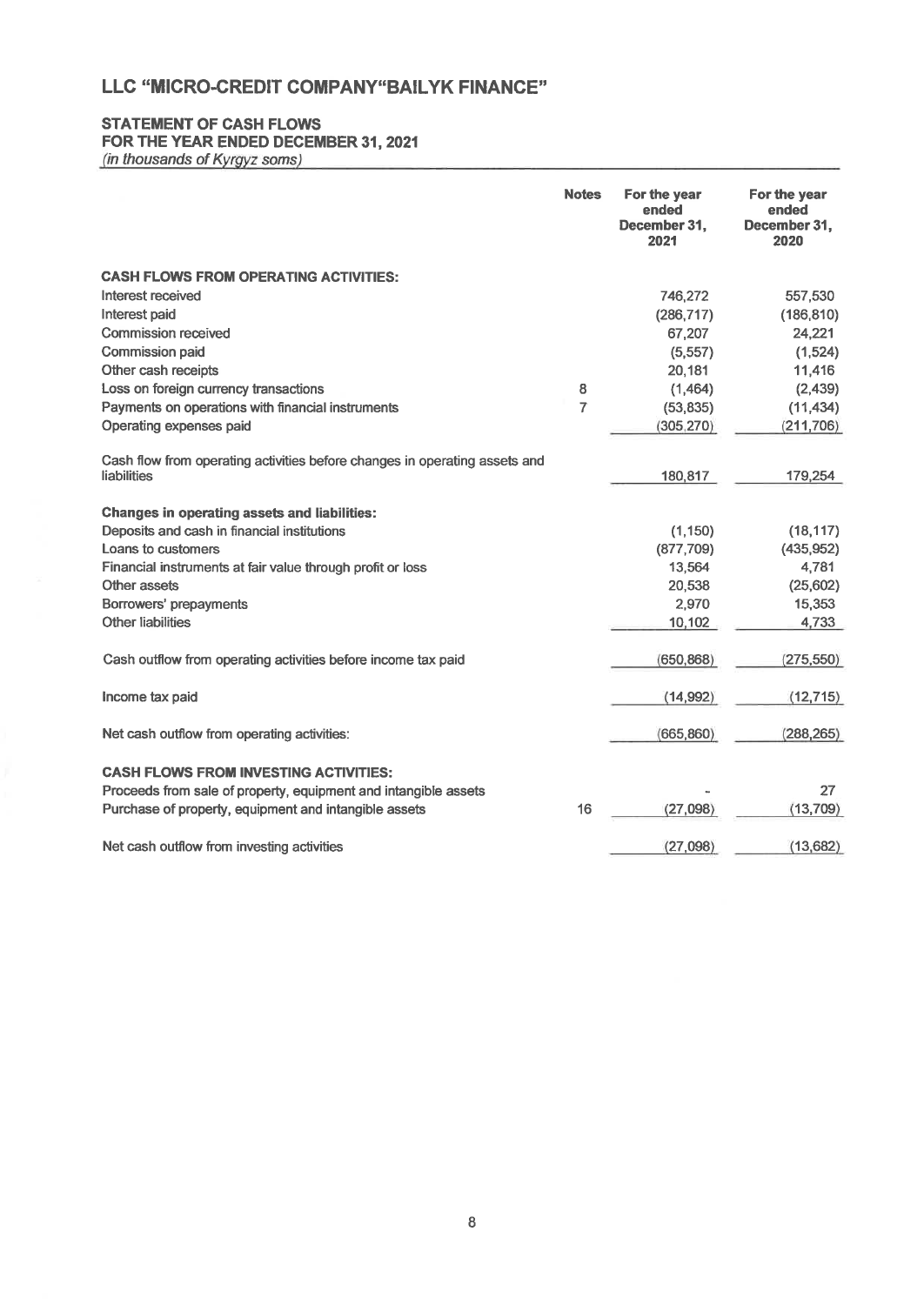## **STATEMENT OF CASH FLOWS**

## FOR THE YEAR ENDED DECEMBER 31, 2021 (CONTINUED)

(in thousands of Kyrgyz soms)

|                                                                                   | <b>Note</b> | For the year<br>ended<br>December 31,<br>2021 | For the year<br>ended<br>December 31,<br>2020 |
|-----------------------------------------------------------------------------------|-------------|-----------------------------------------------|-----------------------------------------------|
| <b>CASH FLOWS FROM FINANCING ACTIVITIES:</b>                                      |             |                                               |                                               |
| Proceeds from borrowings                                                          | 19          | 1,716,009                                     | 922,190                                       |
| Repayment of borrowings                                                           | 19          | (1,096,578)                                   | (407, 319)                                    |
| Repayment of lease liabilities                                                    |             | (14, 261)                                     | (7, 523)                                      |
| Net cash inflow from financing activities:                                        |             | 605,170                                       | 507,348                                       |
| NET INCREASE IN CASH AND CASH EQUIVALENTS                                         |             | (87, 788)                                     | 205,401                                       |
| Effect of foreign exchange translation difference on cash and cash<br>equivalents |             | 1,580                                         | 1.659                                         |
| <b>CASH AND CASH EQUIVALENTS.</b><br>at the beginning of the year                 | 12          | 238,203                                       | 31,143                                        |
| <b>CASH AND CASH EQUIVALENTS,</b><br>at the end of the year                       | 12          | 151,995                                       | 238,203                                       |

On May 24, 2021 the increase of share capital of the Company from 188,993 thousand soms to 250,000 thousand soms through allocating part of the retained earnings of the Company for 2020 in the amount of 61,007 thousand soms was approved on the General Meeting of Participants of the LLC "Micro-credit Company "Bailyk Finance" held on May 24, 2021.

| On behalf of the Management:        |                              |
|-------------------------------------|------------------------------|
|                                     |                              |
| <b>Chinara Moldazhanova</b>         | Maya Dzhusupova              |
| <b>General Director</b>             | <b>Chief Accountant</b>      |
| February 28, 2022                   | February 28, 2022            |
| <b>Bishkek, the Kyrgyz Republic</b> | Bishkek, the Kyrgyz Republic |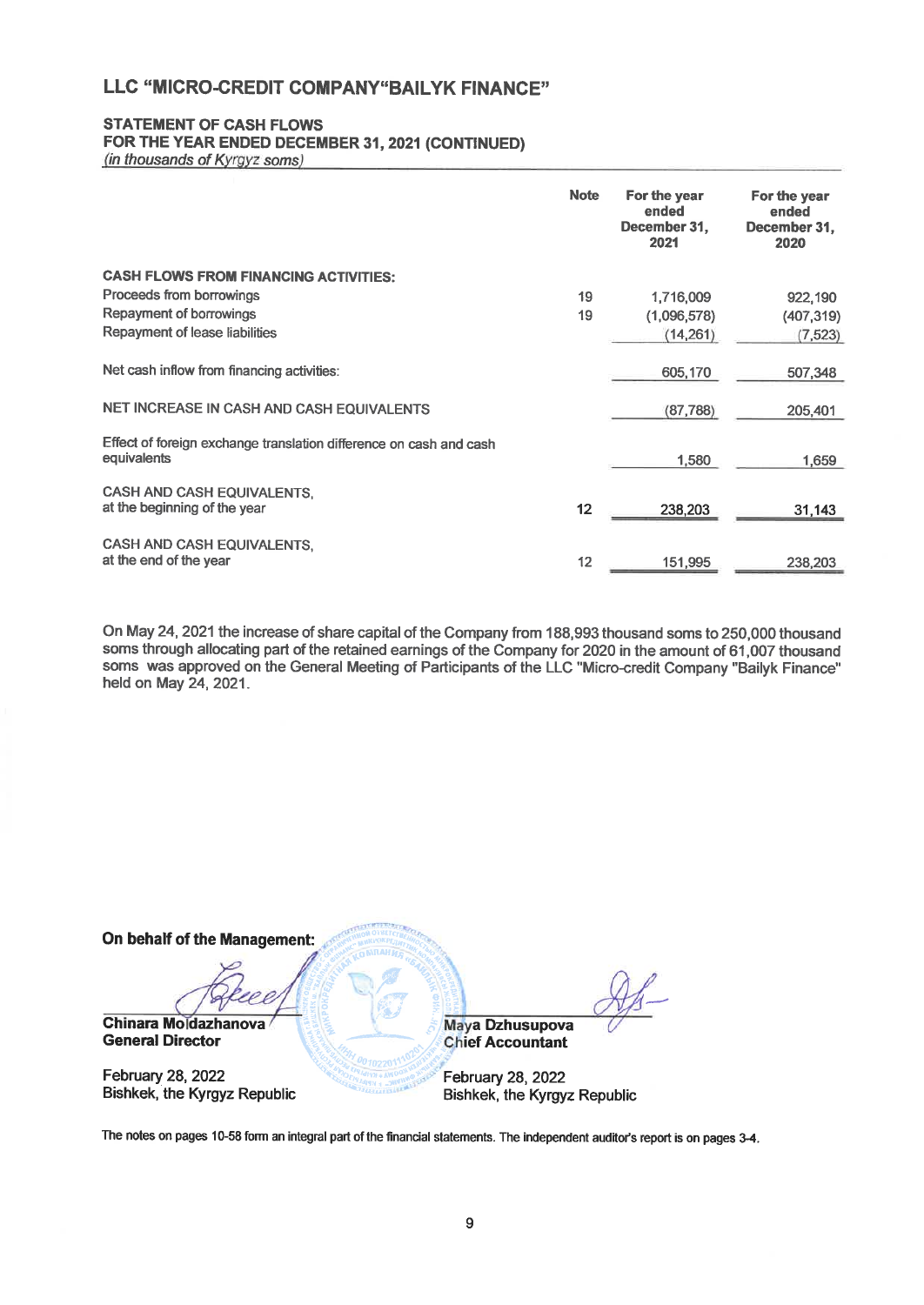#### **STATEMENT OF FINANCIAL POSITION FOR THE YEAR ENDED DECEMBER 31, 2021**

*(in thousands of Kyrgyz soms)*

## **1. BACKGROUND**

LLC "Micro-credit company "Bailyk Finance" (the "Company") was founded on October 24, 2010 in accordance with the legislation of the Kyrgyz Republic. On November 1, 2021 the Company was reregistered in connection with the increase in the Share capital and received a Certificate of state reregistration of the series ГПЮ No. 0047479 with register No.115177-3300-OOO. Activities of the Company are regulated by the National Bank of the Kyrgyz Republic (the "NBKR"). The Company conducts its operations under the certificate No. 173-7/1542 dated March 11, 2011 issued by the National Bank of the Kyrgyz Republic. Main activities of the Company are issuing microcredits to individuals and legal entities of the Kyrgyz Republic as well as the provision of consulting and information services related to the provision of microcredit services. On November 1, 2021, the Company's core operations included operations in accordance with Islamic financing principles within the Islamic Window, established to provide accessible microfinance services to help alleviate poverty, increase employment, promote entrepreneurship and social mobilization of the population.

Registered office of the Company is located at st.Fatyanova, house 170, Bishkek, the Kyrgyz Republic. As at December 31, 2021 and 2020 the Company had 42 and 35 offices, respectively, located in the Kyrgyz Republic.

Number of employees of the Company as at December 31, 2021 and 2020 amounted to 388 and 333 employees, respectively.

|                       | December 31, 2021 |              | December 31, 2020 |              |
|-----------------------|-------------------|--------------|-------------------|--------------|
|                       | Amount            | <b>Share</b> | Amount            | <b>Share</b> |
| Moldazhanova Chinara  | 87.575            | 35.03%       | 66.211            | 35.03%       |
| MIKROKAPITAL SÀRL     | 57.450            | 22.98%       | 43.423            | 22.98%       |
| Zhumgalbekova B.Zh.   | 55.375            | 22.15%       |                   |              |
| Kanimetova Saina      |                   |              | 41.861            | 22.15%       |
| Derbishaliev Arzymat  | 21,625            | 8.65%        | 16,350            | 8.65%        |
| Zholdosheva Zhypariza | 12,400            | 4.96%        | 9.375             | 4.96%        |
| Abdiraimov Pardavai   | 11,550            | 4.62%        | 8,727             | 4.62%        |
| Asakeeva Cholpon      | 4,025             | 1.61%        | 3,046             | 1.61%        |
|                       | 250,000           | 100.00%      | 188,993           | 100.00%      |

The shares of participants in the Share capital are distributed in the following order:

On May 24, 2021 Ms. Kanimetova S. transferred share in the capital of the Company in the share of 22.15% to Ms. Zhumgalbekova B.Zh. on the basis of a Gratuitous Transfer Agreement.

The financial statements were approved by management of the Company on February 28, 2022.

## **2. PRESENTATION OF FINANCIAL STATEMENTS**

#### **Statement of compliance**

These financial statements have been prepared in accordance with International Financial Reporting Standards (the "IFRS") issued by the International Accounting Standards Board and Interpretations issued by the International Financial Reporting Interpretations Committee.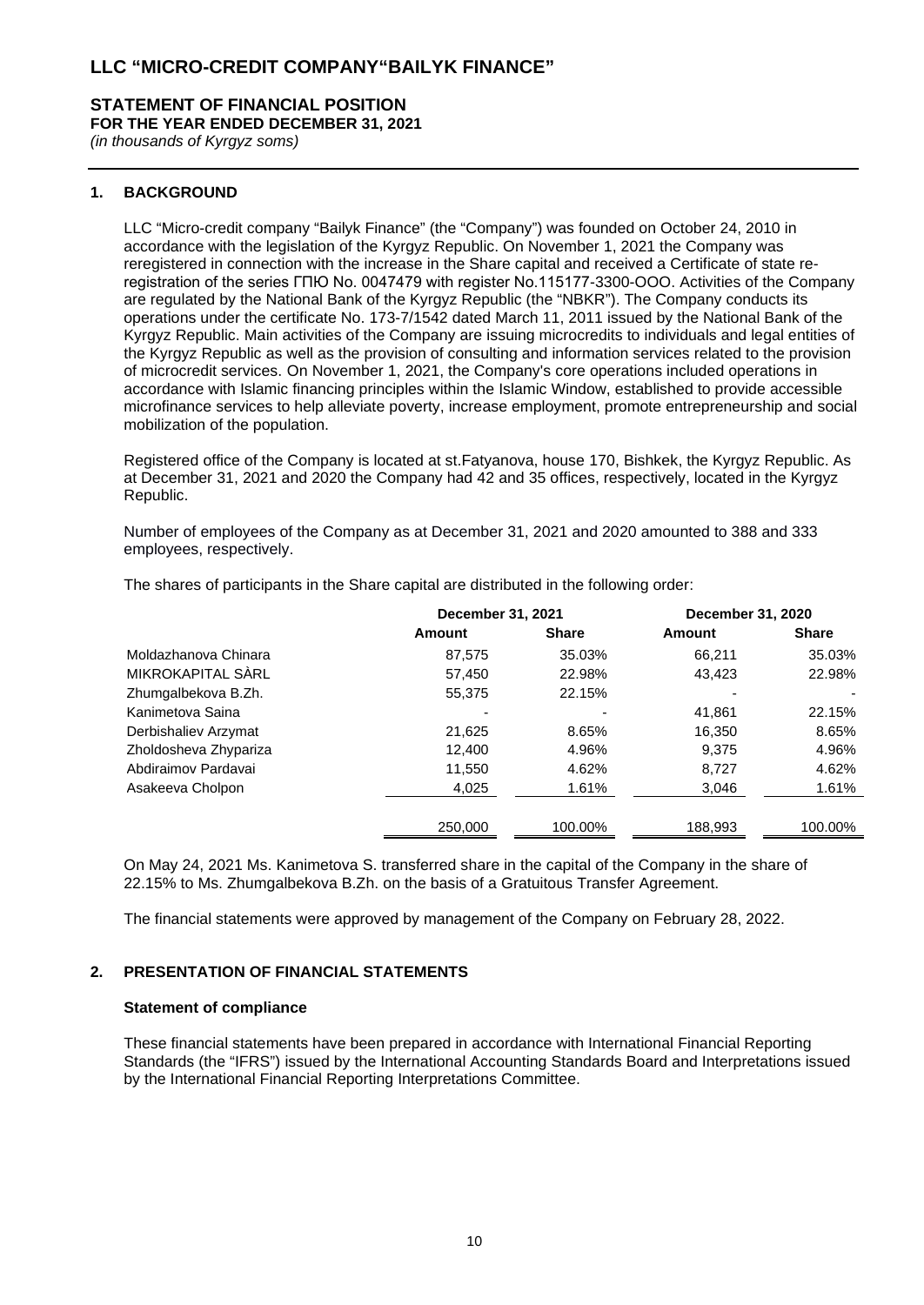# **STATEMENT OF FINANCIAL POSITION**

**FOR THE YEAR ENDED DECEMBER 31, 2021**

*(in thousands of Kyrgyz soms)*

## **Functional and reporting currency**

Items included in the Company's financial statements are estimated using the currency that best reflects the economic substance of the underlying events and circumstances related to the Company (the "functional currency"). The functional and reporting currency of the accompanying financial statements is Kyrgyz soms (the "KGS" or "som").

These financial statements are presented in thousands of Kyrgyz soms, unless otherwise indicated. These financial statements have been prepared under the historical cost convention, except for the evaluation of certain financial instruments carried at fair value.

## **3. SUMMARY OF SIGNIFICANT ACCOUNTING POLICIES**

#### **Financial Instruments**

#### **Recognition and valuation of financial instruments**

Financial assets and financial liabilities are recognised on the Company's statement of financial position when the Company becomes a party to the contractual provisions of the instrument. The Company reflects purchasing and sale of financial assets and liabilities, which have regular nature at the date of settlements.

Financial assets and liabilities are initially recognised at fair value. The acquisition cost of financial assets and liabilities that are not financial assets and liabilities at fair value through profit or loss, is adjusted for transaction costs, directly related to the acquisition of a financial asset or financial liability origination. The principles of subsequent valuation of financial assets and liabilities are disclosed in appropriate accounting policies set out below.

The Company classifies financial assets in the following main categories:

- Financial asset measured at amortised cost;
- Financial asset measured at fair value through other comprehensive income (FVOCI);
- Financial asset measured at fair value through profit or loss.

#### *Debt instruments*

The classification and subsequent accounting of debt instruments depend on:

- a) Business model of the Company used to manage financial assets;
- b) Characteristics of the financial asset and the contractual cash flows.

## *Business model*

Business model used by the Company describes the way how the Company manages its financial assets in order to generate cash flows, i.e. business model of the Company determines whether the cash flows will result from the receipt of contractual cash flows, selling financial assets or both.

The Company can apply various financial asset management models in the course of its activities, but it is expected that most financial assets will be held till maturity within the framework of the contractual cash flow model in accordance with the Company's development strategy and limited market tools in the Kyrgyz Republic.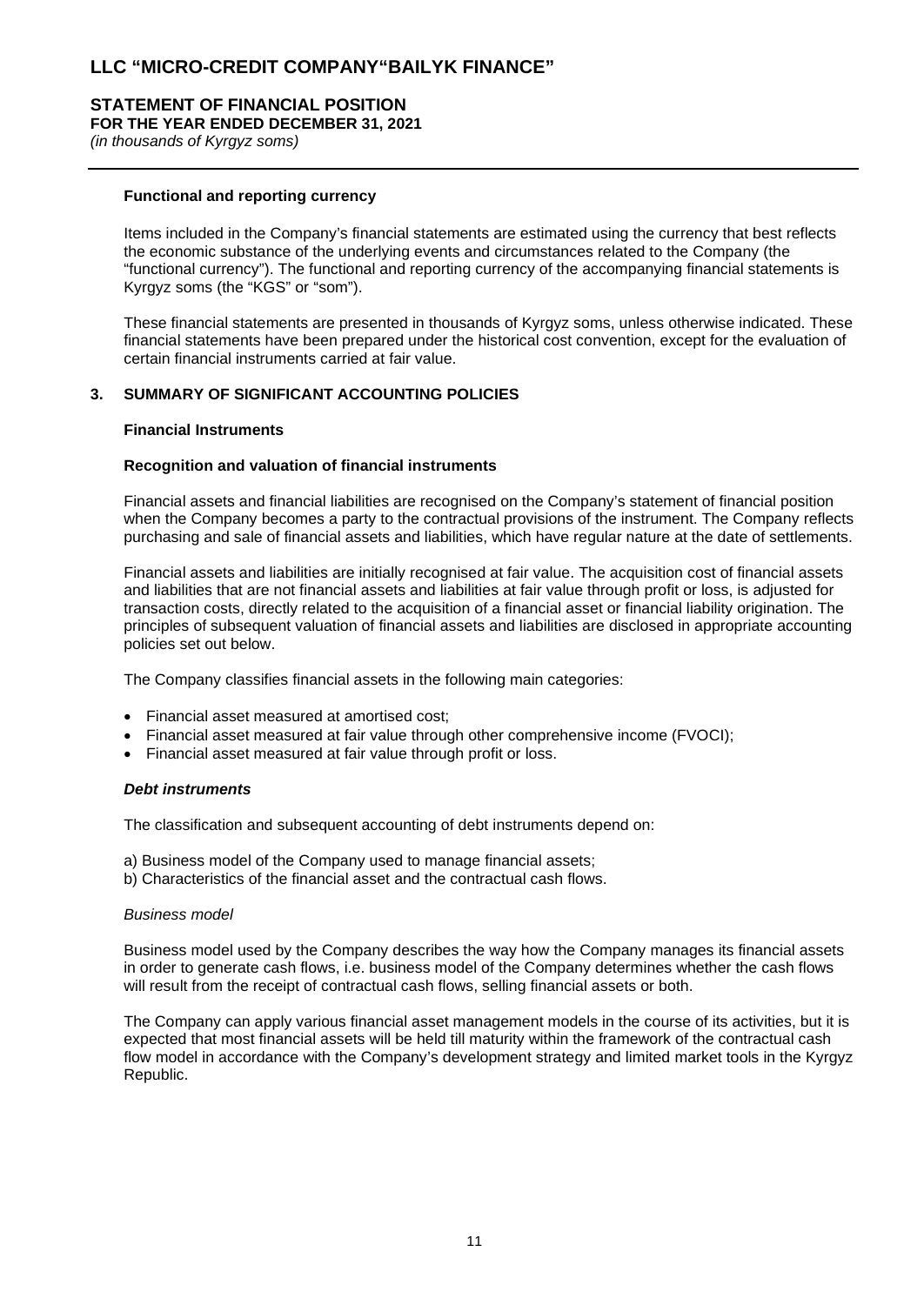#### **STATEMENT OF FINANCIAL POSITION FOR THE YEAR ENDED DECEMBER 31, 2021**

*(in thousands of Kyrgyz soms)*

## *SPPI criteria*

In order to assess the compliance of contractual terms of a financial asset with SPPI criteria, the Company conducts an SPPI test (the "SPPI test") for each debt financial asset. During this assessment the Company reviews whether the contractual cash flows are consistent with the basic lending arrangement, i.e. interest includes only the time value of money, credit risk, other major credit risks and profits in accordance with the basic lending arrangement.

If the contractual terms include any risk or volatility that does not correspond to the basic lending arrangement, the relevant financial asset is classified and measured at fair value through profit or loss.

Based on these factors, the Company classifies its debt instruments into the following three categories:

#### *Financial assets measured at amortised cost:*

a) The objective of the Company's business model is to hold the financial asset to collect the contractual cash flows.

b) The contractual terms of the financial asset give rise on specified dates to cash flows that are solely payments of principal and interest on the principal amount outstanding.

The carrying amount of these assets is adjusted by expected credit losses. Interest earned on these financial assets is included in "Interest income" using the effective interest method.

#### *Financial assets measured at fair value through Other comprehensive income (FVOCI):*

a) The financial asset is held within a business model whose objective is achieved by both collecting contractual cash flows and selling financial assets.

b) The contractual terms of the financial asset give rise on specified dates to cash flows that are solely payments of principal and interest on the principal amount outstanding.

Changes in the carrying amount are recognised in other comprehensive income. The recognition of expected credit losses, interest income and changes in foreign currency occurs in profit or loss. When a financial asset is derecognised, the cumulative gain or loss previously recognised in other comprehensive income is reclassified to profit or loss. Interest earned on these financial assets is recognised in "Interest income" using the effective interest method.

#### *Financial assets measured at fair value through profit or loss (FVTPL):*

The Company classifies financial assets at fair value through profit or loss if they do not meet the criteria to be measured at amortised cost or at fair value through other comprehensive income. Gains or losses on debt instruments measured at fair value through profit or loss (that are not part of the hedging instruments) are recognised in the statement of profit or loss as part of the "Net Trade Income" in the period in which they arise. Interest earned on these financial assets is recognised in "Interest income" using the effective interest method.

Even if an instrument meets the two requirements to be measured at amortised cost or FVOCI, the Company has an option to designate, at initial recognition, a financial asset as measured at FVTPL if doing so eliminates or significantly reduces a measurement or recognition inconsistency that would otherwise arise from measuring assets or liabilities or recognising the gains and losses on them on different bases.

All other debt instruments that do not fit in any of the categories must be measured at fair value through profit or loss.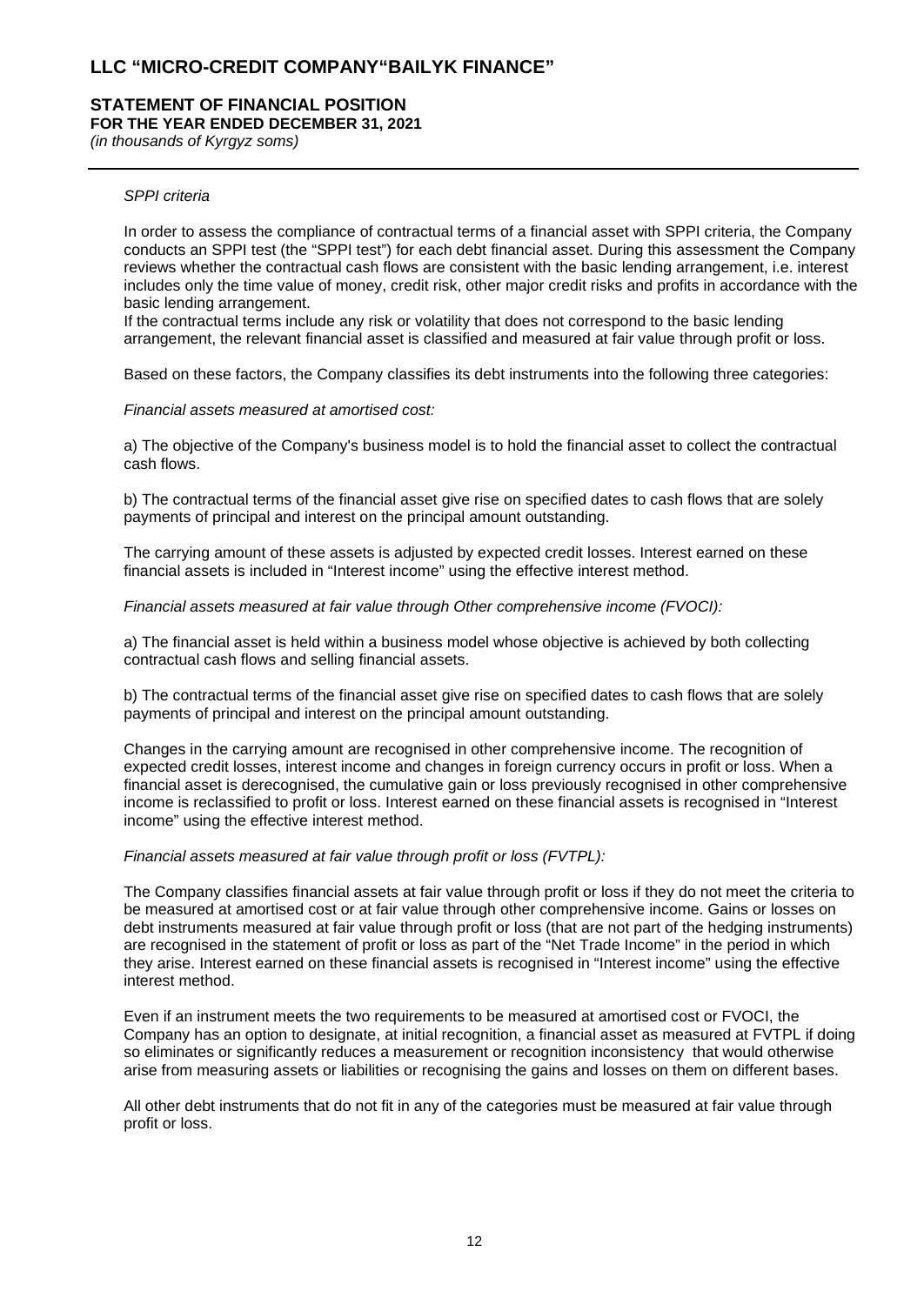## **STATEMENT OF FINANCIAL POSITION FOR THE YEAR ENDED DECEMBER 31, 2021**

*(in thousands of Kyrgyz soms)*

## *Derecognition of financial assets*

The recognition of a financial asset (or, if applicable, part of a financial asset or part of a group of similar financial assets) ceases when:

- the rights to receive cash flows from the asset have ceased;
- the Company transferred its rights to receive cash flows from the asset or reserved the right to receive cash flows from the asset, but became obliged to pay these cash flows without significant delay to a third party under the 'transfer' agreement; and
- the Company either (a) transferred almost all the risks and rewards related to the asset, or (b) did not transfer and did not retain almost all the risks and rewards related to the asset, but transferred a control over the asset.

## *Modification of contractual cash flows*

In circumstances where the Company reviews or modifies the contractual cash flows for a financial asset, the Company assesses how significant is a change between the original conditions and the new ones.

If conditions differ significantly, the Company derecognizes the original financial asset and recognizes a new financial asset at fair value and recalculates the new effective interest rate for the asset. At the date of modification, the Company calculates revised expected credit losses and determines whether there is a significant increase in credit risk. However, the Company also evaluates whether a newly recognised financial asset is considered to be impaired upon initial recognition, especially in cases where the revision was due to the fact that the borrower was unable to make the originally agreed payments. The difference in the carrying value of financial assets is reflected in the statement of profit or loss.

If conditions do not differ significantly, then revision or change does not lead to derecognition. The Company recalculates the carrying amount using initial effective interest rate according to the changes in cashflows and the effect is recognised as profit or loss on modification within the Statement of profit or loss.

If a modification results in increase of significant risks according to the methodology for calculating of expected credit losses, then the contract modification affects the impairment calculation.

#### *Classification and subsequent accounting of financial liabilities*

The Company classifies all financial liabilities as subsequently measured at amortised cost, except for:

a) financial liabilities measured at fair value through profit or loss. Such liabilities, including liability derivatives, are subsequently measured at fair value;

b) financial liabilities that arise when the transfer of a financial asset does not meet the requirements for derecognition or when the principle of continuing participation accounting is applied;

c) financial guarantee contracts and loan commitments at an interest rate lower than the market. After initial recognition, such contracts should be subsequently evaluated on the basis of the largest of the following amounts:

i) the amount of the impairment allowance created by the Company; and ii) the amount initially recognised less the total amount of income, if applicable;

d) contingent consideration recognised by the acquirer in a business combination. Such contingent consideration is subsequently measured at fair value through profit or loss.

Upon initial recognition of a financial liability, the Company may, in its own discretion, classify it, without the right of subsequent reclassification, as measured at fair value through profit or loss.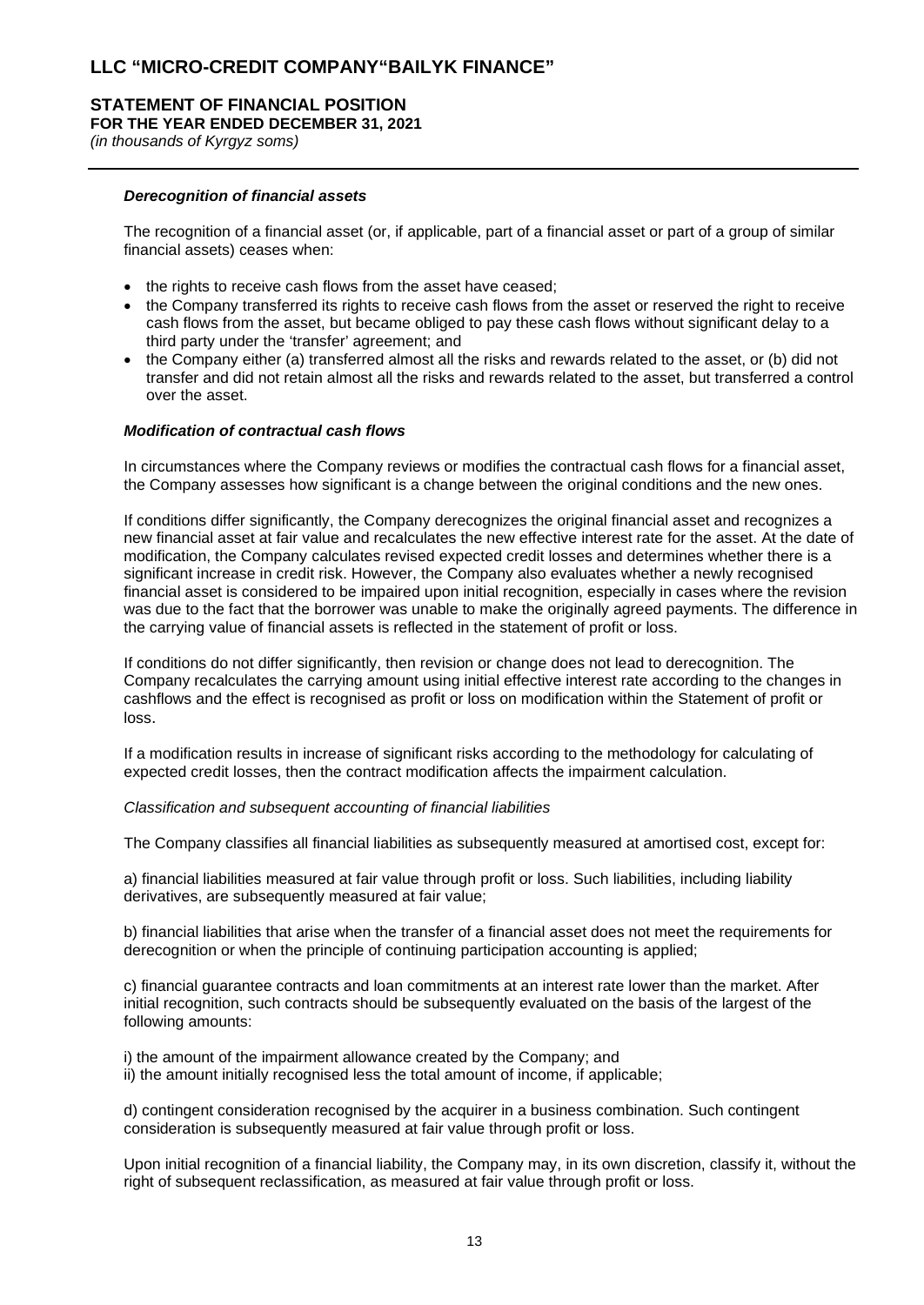#### **STATEMENT OF FINANCIAL POSITION FOR THE YEAR ENDED DECEMBER 31, 2021**

*(in thousands of Kyrgyz soms)*

## *Offset of assets and liabilities*

The Company's financial assets and liabilities are offset and the net amount reported in the Statement of financial position when there is a legally enforceable right to set off the recognised amounts and there is an intention to settle on a net basis, or realize the asset and settle the liability simultaneously.

#### *Derecognition of financial liabilities*

A financial obligation (or part of it) is considered extinguished when the debtor:

(a) either fulfils this obligation (or part of it) by paying off the lender, generally in cash, other financial assets, goods or services,

(b) is either legally relieved of primary liability for that obligation (or part of it), as a result of the performance of the legal procedure or as a result of the creditor's decision.

Derecognition of financial liabilities occurs also in the case of significant changes in cash flows, i.e. if the present value of cash flows in accordance with the new conditions, including the payment of commission after deduction of commission received, discounted at the original effective interest rate, differs by at least 10% of the discounted present value of the remaining cash flows of the original financial liability.

### **Cash and cash equivalents**

Cash and cash equivalents include cash on hand and due from banks, which can be converted to the corresponding amount of cash in the short term.

#### **Due from banks**

In the course of ordinary activities, the Company allocates funds and deposits in banks for different periods. Due from banks are initially recognised at fair value. Due from banks are subsequently evaluated at amortised cost using the effective interest method. Due from credit institutions are taken into account after deduction of any allowance for expected credit losses.

#### **Loans to customers**

Loans to customers are financial assets that are not derivative financial instruments with fixed or determinable payments that do not have market quotations, except for assets which are classified in other categories of financial instruments.

Loans issued by the Company are initially recognised at fair value plus transaction costs directly attributable to the acquisition or establishment of such financial assets. If the fair value of the provided funds is not equal to the fair value of loans, for example, in the case of providing loans at rate below than market rates, difference between the fair value of provided funds and the fair value of loans is recognised as a loss on initial recognition of loans and is represented in the income statement in accordance with the nature of such damages. Subsequently, loans are taken into account at amortised cost using the effective interest rate. Loans to customers are taken into account after deduction of allowance for expected credit losses.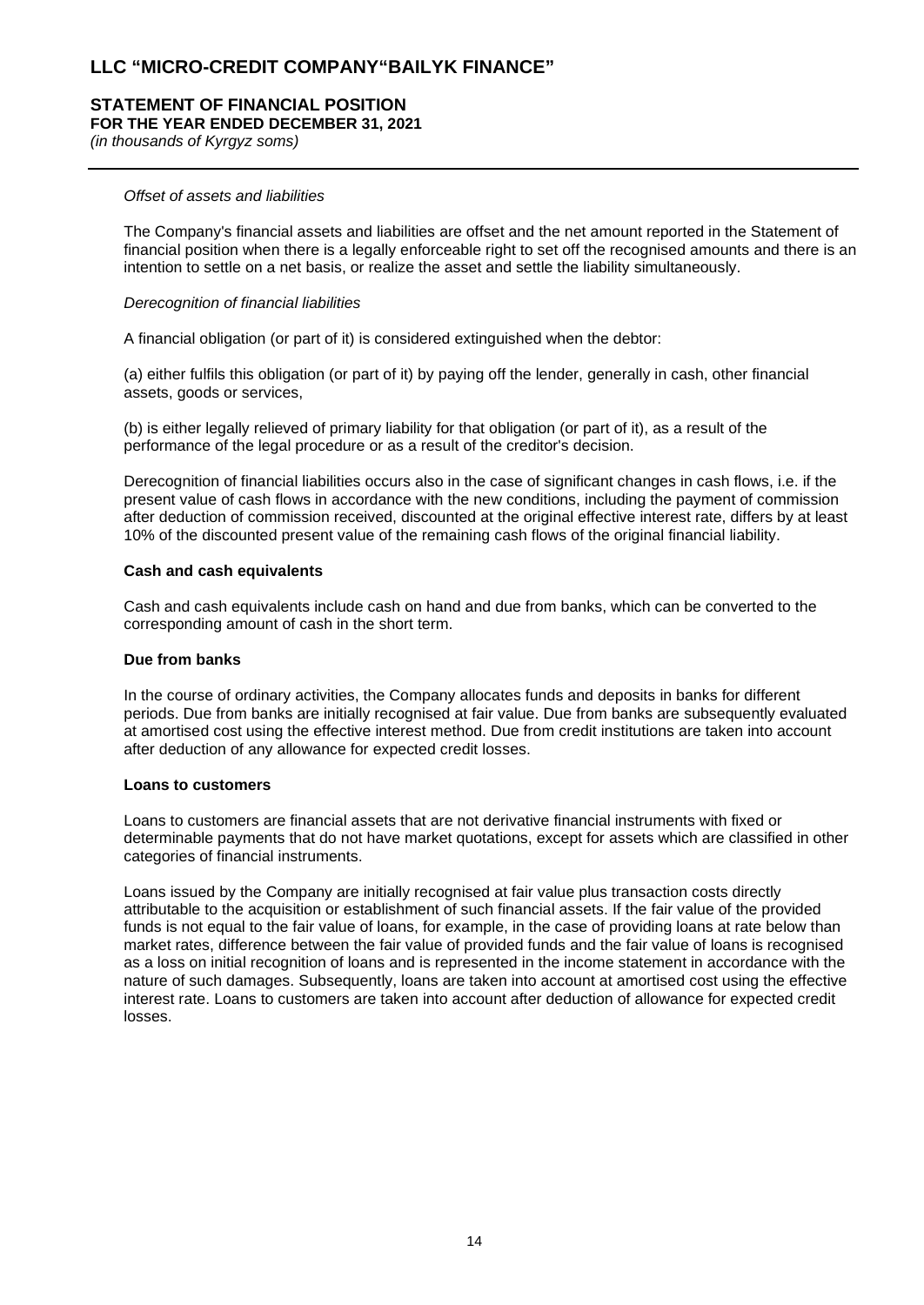## **STATEMENT OF FINANCIAL POSITION FOR THE YEAR ENDED DECEMBER 31, 2021**

*(in thousands of Kyrgyz soms)*

## **Advances received from customers**

Advances received from customers represent prepayments for loans to customers. Advances received from customers are initially recognised at fair value. Subsequently, advances received from customers are written off against customers' obligations in accordance with loan agreement schedule.

## **Write-off of loans**

In the case of impossibility of recovery of loans, including through repossession of collateral, they are written-off against the allowance for expected credit losses. Loans and provided funds are written - off after taking by management of the Company measures to recover amounts owed to the Company and after selling by the Company all available collateral. Subsequent recoveries of previously written-off amounts are reflected as an offset to the charge for impairment of financial assets in the statement of profit or loss and other comprehensive income in the period of recovery.

#### **Allowance for expected credit losses**

The Company recognizes an estimated allowance for expected credit losses ("ECL") on loans issued. The Company recognizes such losses at each reporting date by assessing the existence of impairment evidences. The impairment assessment model of financial assets provides for the assessment of expected credit losses within 12 months and throughout the lifetime of the financial asset.

The Company's expected losses model is based on the following principles:

Stage 1: 12-month expected credit losses - expected credit losses that result from those default events on the financial instrument that are possible within 12 months after the reporting date; Stage 2: full lifetime expected credit losses - expected credit losses that result from all possible default events over the life of the financial instrument;

Stage 3: expected credit losses that result from all possible default events over the life of the financial instrument, but interest income is calculated based on the gross carrying amount of the financial asset (using effective interest rate) less impairment allowance.

Expected credit losses reflect an objective calculation of the probability-weighted value, which is determined by assessing a number of possible outcomes.

The Company estimates expected credit losses on a financial instrument using a model that reflects:

- a) unbiased and probability-weighted amount determined by assessing the range of possible outcomes;
- b) time value of money; and
- c) reasonable and verifiable information on past events, current conditions and projected future economic conditions available at the reporting date without excessive cost or effort.

The Company creates an estimated allowance for expected credit losses on the following financial instruments that are not measured at fair value through profit or loss:

- financial assets that are debt instruments;
- receivables from (financial) leases; and
- issued loan obligations.

Impairment losses on equity-based investments are not reflected in the financial statements.

Expected credit losses in a period of 12 months are part of the expected credit losses that arise as a result of defaults on the financial instrument, expected within 12 months after the reporting date.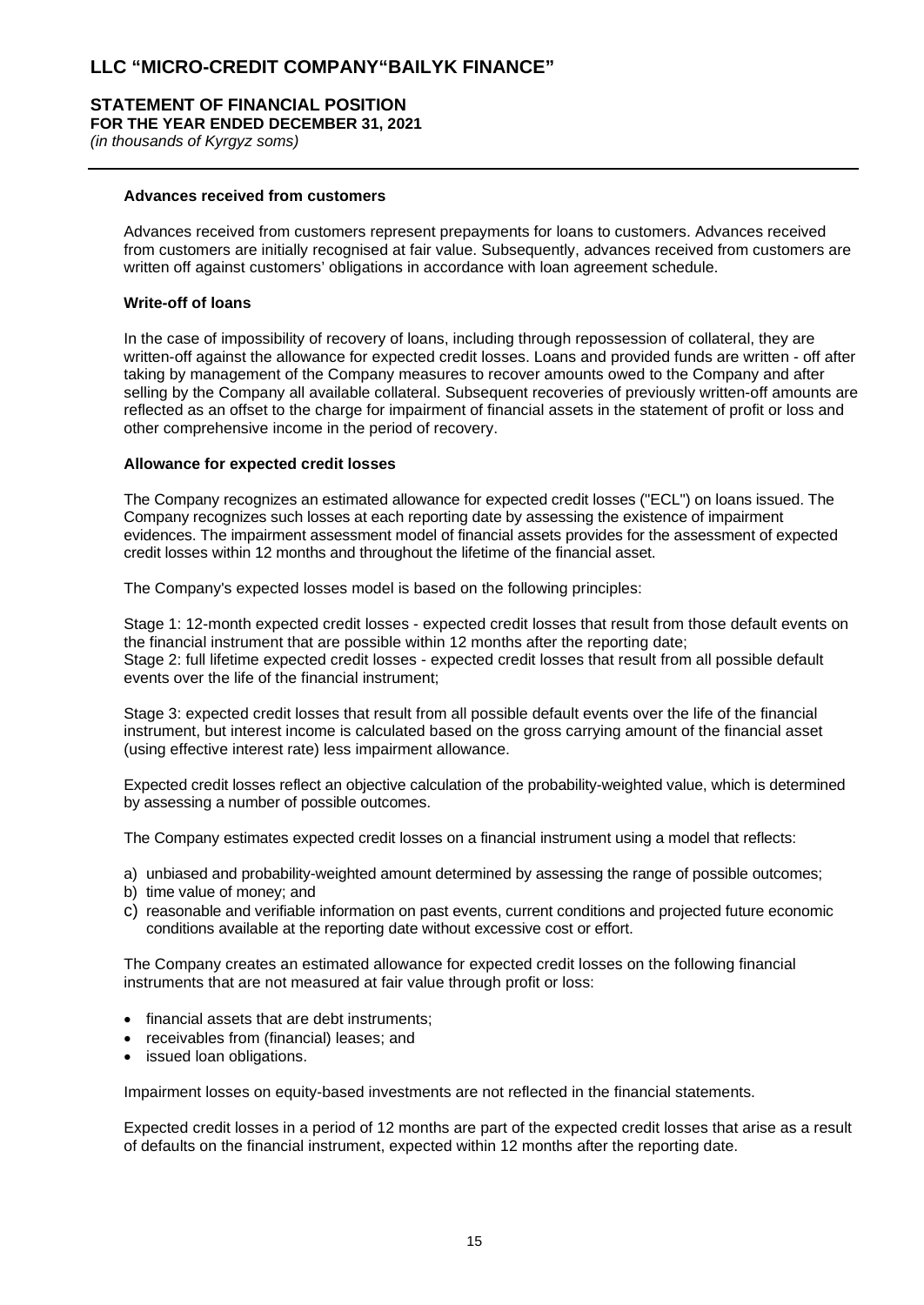#### **STATEMENT OF FINANCIAL POSITION FOR THE YEAR ENDED DECEMBER 31, 2021** *(in thousands of Kyrgyz soms)*

Expected credit losses are calculated taking into account the probability-weighted credit losses. They are evaluated as follows:

- for financial assets that are not credit-impaired at the reporting date: the present value of all cash flows that has not been received (the difference between the cash flows under the contractual terms and expected cash flows to be received by the Company);
- for financial assets that are credit-impaired at the reporting date: the difference between the gross carrying amount and the present value of the estimated future cash flows;
- for loan commitments: the present value of the difference between the contractual cash flows if the commitment is used and expected cash flows to be received by the Company.

Changes in expected credit losses are recognised in the profit using an allowance account. The assets reflected in the statement of financial position are reduced by the amount of expected credit losses. The following indicators are considered by the Company when determining the existence of impairment evidence: the debtor's or issuer's liquidity, their solvency, business and financial risks, levels and trends of defaults on similar financial assets, national and local forecasts on economic trends and conditions, and the fair value of collateral and guarantees.

These and other factors, individually or collectively, provide an objective evidence for recognizing expected credit losses of a financial asset or group of financial assets.

More detailed information on calculation of expected credit losses is provided in Note 26.

## **Property, equipment and intangible assets**

Depreciation is charged on the carrying value of fixed assets to write off assets over their useful lives. Accrual of depreciation and amortization is implemented on straight-line method, based on following useful life of assets:

| Vehicles                | 5 vears    |
|-------------------------|------------|
| Computer equipment      | 2 years    |
| Furniture and equipment | 3 vears    |
| Leasehold improvements  | Lease term |
| Intangible assets       | 3 vears    |

Depreciation of leasehold improvements is calculated over the useful life of the related leased assets. The cost of repair and overhaul are reflected in the statement of profit or loss and other comprehensive income within operating expenses as incurred unless they meet the requirements for capitalization.

#### **Leases**

The Company leases offices. Rental contracts are typically made for fixed periods but may have extension options. Contracts may contain both lease and non-lease components. The Company allocates the consideration in the contract to the lease and non-lease components based on their relative stand-alone prices. Lease terms are negotiated on an individual basis and contain a wide range of different terms and conditions. Leased assets may not be used as security for borrowing purposes.

Until the 2019 financial year, leases of property, equipment and intangible assets were classified as operating leases in the Company's financial statement. Effective from January 1, 2019, leases are recognised as a right-of-use asset and a corresponding liability at the date at which the leased asset is available for use by the Company.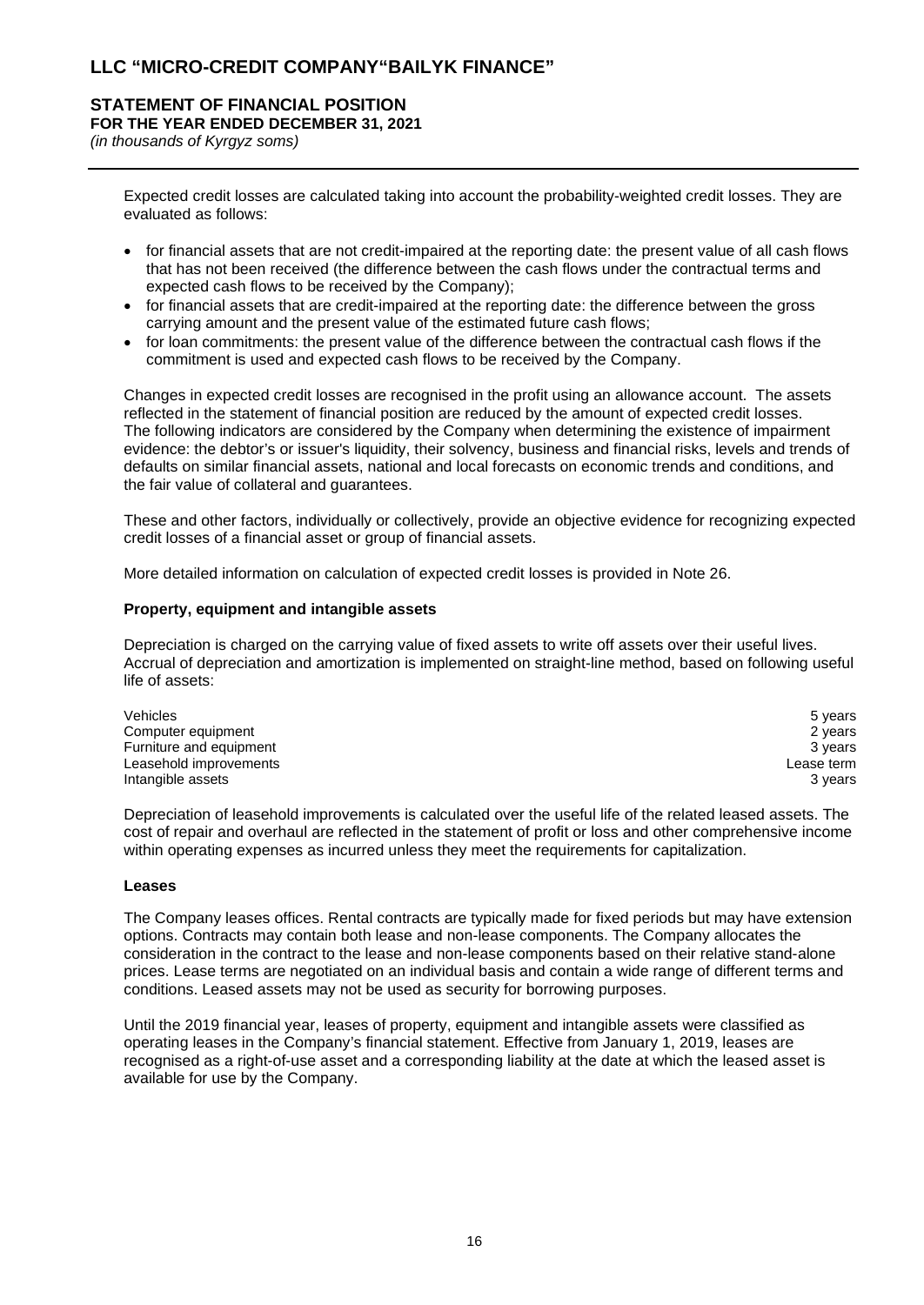# **STATEMENT OF FINANCIAL POSITION FOR THE YEAR ENDED DECEMBER 31, 2021**

*(in thousands of Kyrgyz soms)*

Lease liabilities include the net present value of the following lease payments:

- fixed payments (including in-substance fixed payments), less any lease incentives receivable;
- variable lease payments that are based on an index or a rate, initially measured using the index or rate as at the commencement date;
- amounts expected to be payable by the Company under residual value guarantees;
- the exercise price of a purchase option if the Company is reasonably certain to exercise that option; and
- payments of penalties for terminating the lease, if the lease term reflects the Company exercising that option.

The lease payments are discounted using the interest rate implicit in the lease. If that rate cannot be readily determined, which is generally the case for leases in the Company, the lessee's incremental borrowing rate is used, being the rate that the individual lessee would have to pay to borrow the funds necessary to obtain an asset of similar value in a similar economic environment with similar terms, security and conditions.

To determine the incremental borrowing rate, the Company:

- where possible, uses recent third-party financing received by the Company as a starting point, adjusted to reflect changes in financing conditions since third party financing was received;
- uses a build-up approach that starts with a risk-free interest rate adjusted for credit risk for leases held by the Company, which does not have recent third-party financing; and
- makes adjustments specific to the lease, e.g. term, country, currency and security.

Right-of-use assets are measured at cost comprising the following:

- the amount of the initial measurement of lease liability;
- any lease payments made at or before the commencement date less any lease incentives received;
- any initial direct costs; and
- restoration costs.

Right-of-use assets are generally depreciated over the shorter of the asset's useful life and the lease term on a straight-line basis.

Lease payments are allocated between principal and finance cost. The finance cost is charged to profit or loss over the lease period so as to produce a constant periodic rate of interest on the remaining balance of the liability for each period.

The Company is exposed to potential future increases in variable lease payments based on an index or rate, which are not included in the lease liability until they take effect. When adjustments to lease payments based on an index or rate take effect, the lease liability is reassessed and adjusted against the right-of-use asset.

Payments associated with short-term leases of offices, premises and equipment and all leases of low-value assets are recognised on a straight-line basis as an expense in profit or loss. Short-term leases are leases with a lease term of 12 months or less and probability to extend the lease contract is very low.

Income from operating leases where the Company is a lessor is recognised in income on a straight-line basis over the lease term. Initial significant direct costs incurred in obtaining an operating lease are added to the carrying amount of the underlying asset and recognised as expense over the lease term on the same basis as lease income. The Company did not need to make any adjustments to the accounting for assets held as lessor as a result of adopting the new leasing standard.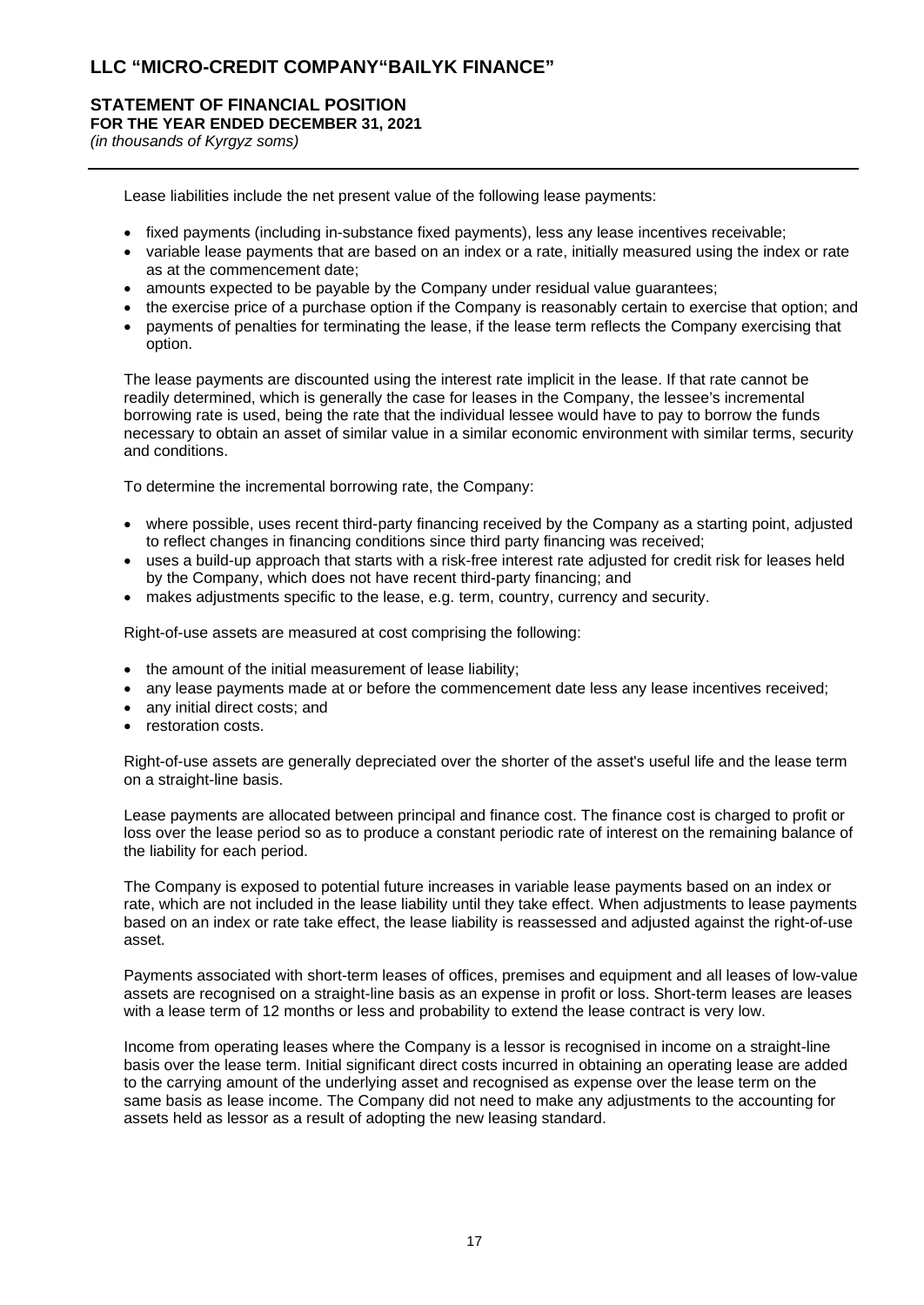## **STATEMENT OF FINANCIAL POSITION FOR THE YEAR ENDED DECEMBER 31, 2021**

*(in thousands of Kyrgyz soms)*

## **Taxation**

Income tax expense represents sum of the current and deferred tax.

#### *Current tax*

The tax currently payable is based on taxable profit for the year. Taxable profit differs from profit as reported in the statement of profit or loss and other comprehensive income because of items of income or expense that are taxable or deductible in other years and items that are never taxable or deductible. The Company's liability for current tax is calculated using tax rates that have been enacted or substantively enacted by the end of the reporting period.

#### *Deferred tax*

Deferred tax is recognised on temporary differences between the carrying amounts of assets and liabilities in the financial statements and the corresponding tax bases used in the computation of taxable profit. Deferred tax assets are generally recognised for all deductible temporary differences to the extent that it is probable that taxable profits will be available against which those deductible temporary differences can be utilised. Such deferred tax assets and liabilities are not recognised if the temporary difference arises from goodwill or from the initial recognition (other than in a business combination) of other assets and liabilities in a transaction that affects neither the taxable profit nor the accounting profit.

Deferred tax liabilities are recognised for taxable temporary differences, when the Company is able to control the reversal of the temporary difference and it is probable that the temporary difference will not reverse in the foreseeable future. Deferred tax assets arising from deductible temporary differences associated with such investments and interests are only recognised to the extent that it is probable that there will be sufficient taxable profits against which to utilize the benefits of the temporary differences and they are expected to reverse in the foreseeable future.

The carrying amount of deferred tax assets is reviewed at the end of each reporting period and reduced to the extent that it is no longer probable that sufficient taxable profits will be available to allow all or part of the asset to be recovered.

Deferred tax is measured at the tax rates that are expected to apply in the period in which the liability is settled or the asset realised. Deferred tax is reflected in Statement of profit or loss and other comprehensive income, except when they connected with items, which are directly related to equity, and in this case deferred tax is also reflected within equity.

The Company conducts netting of deferred tax assets and liabilities and reflects summary difference in the financial statement, if:

- The Company has a legally enforceable right for netting current tax assets against current tax liabilities; and
- Deferred tax assets and deferred tax liabilities relate to corporate taxes levied by the same taxation authority from the same taxable entity.

In addition to income tax there are requirements on accrual and payments of various taxes applicable to the Company's activities in the Kyrgyz Republic where the Company performs its activities.

#### **Borrowings**

Borrowings are initially recognised at fair value. Subsequently received amounts are reflected at amortised cost and difference between the carrying and the redemption value is recognised in the statement of profit or loss and other comprehensive income over the period of the borrowings using the effective interest method within interest expense.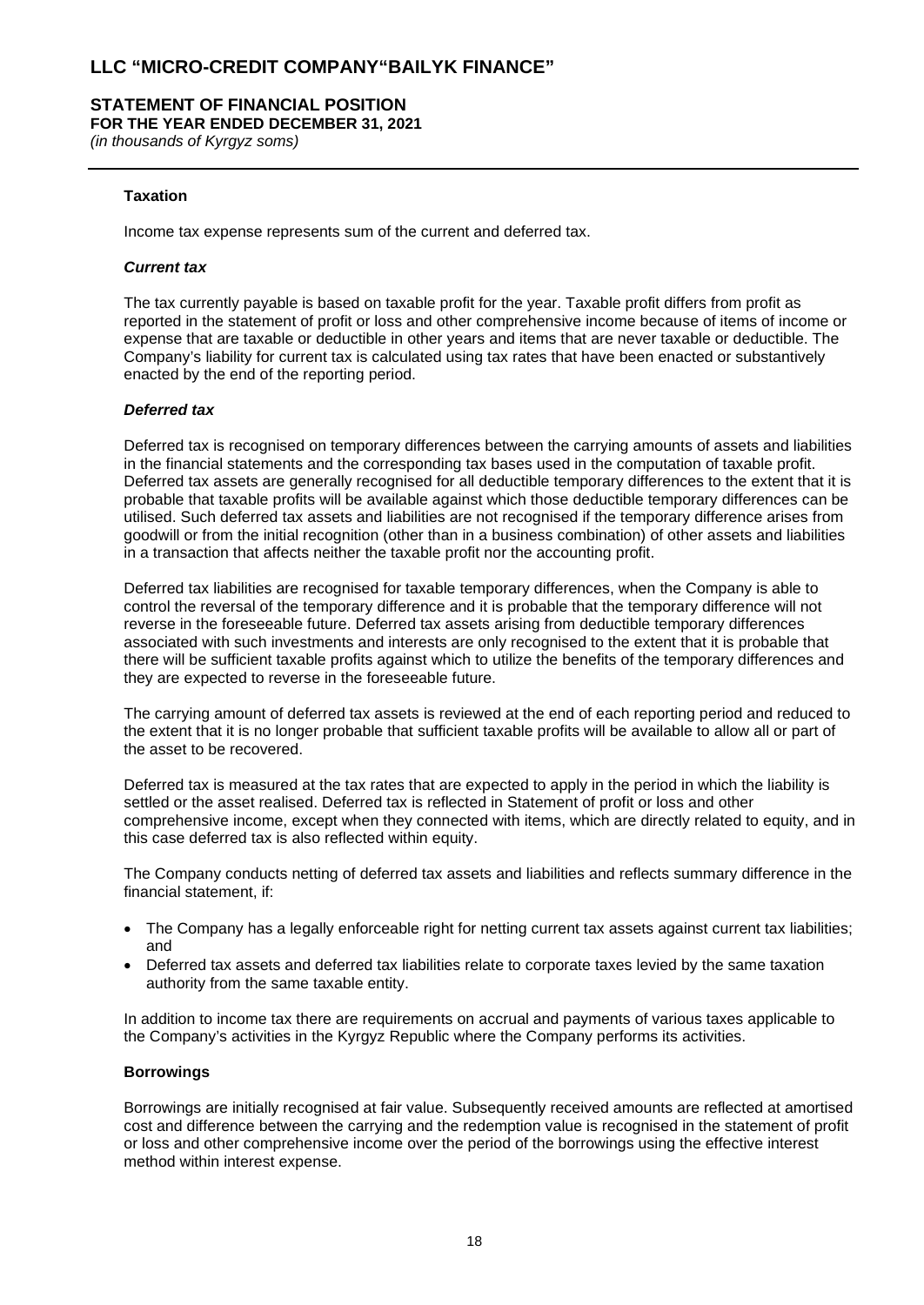## **STATEMENT OF FINANCIAL POSITION FOR THE YEAR ENDED DECEMBER 31, 2021**

*(in thousands of Kyrgyz soms)*

## **Share capital**

Share capital is recognised at initial cost.

Dividends are recorded as a reduction in the period in which they are declared. Dividends declared after the reporting date are treated as an event after the reporting date under IAS 10 "Events after the Reporting Period" and information about it is disclosed accordingly.

## **Pension liabilities**

In accordance with the laws of the Kyrgyz Republic the Company withholds the amount of pension contributions from employee's salaries and transfers them to the State pension fund. The existing pension system provides for the calculation of current payments by the employer as a percentage of current gross salary payments. Such expenses are recognised in the period, which includes appropriately payment for employees. At retirement, all pension payments are implemented by above mentioned pension fund. The Company does not have any pension arrangements separate from the State pension system of the Kyrgyz Republic. In addition, the Company has no benefits provided to employees upon retirement, or other significant compensated benefits requiring accrual.

#### *Recognition of interest income and expense*

Interest income on financial assets is recognised when there is a high probability that the Company will receive an economic benefit and the amount of income can be reliably determined. Interest income and expense are recognised on an accrual basis using the effective interest method. The effective interest method is a method of calculating the amortised cost of a financial asset or a financial liability (or group of financial assets or financial liabilities) and of allocating the interest income or interest expense over the relevant period.

The effective interest rate is the rate by which future cash receipts are estimated to the net carrying amount on initial recognition of financial assets and liabilities. Discounting is made through the expected life of the debt instrument, or (where appropriate) a shorter period.

Interest earned on assets at fair value is classified within interest income.

#### *Recognition of commission income and expenses*

Commission for loan origination and related direct costs associated with the loans providing are reflected as an adjustment to the effective interest rate on loans.

If there is a possibility that due to the presence of a liability of providing a credit will be signed a contract for a loan, commitment fee on the loan included in deferred revenue (together with related direct costs) and subsequently recognised as an adjustment to actual income on the loan. If the probability of that the commitment to extend credit is estimated as low, the commitment fee on the loan is recognised in the income statement over the remaining period of the loan commitment. Upon expiration credit commitments, which are not completed by providing a loan, commitment fee on the loan is recognised in the income statement on the date of its expiration.

## **Foreign currency exchange**

Monetary assets and liabilities denominated in foreign currencies are exchanged to Kyrgyz soms at the market rates prevailing at December 31. Transactions denominated in foreign currencies are reported at the rates of exchange prevailing at the date of the transaction. Any gains or losses arising from a change in exchange rates subsequent to the date of the transaction are included as an exchange gain or loss in the statement of profit or loss and other comprehensive income.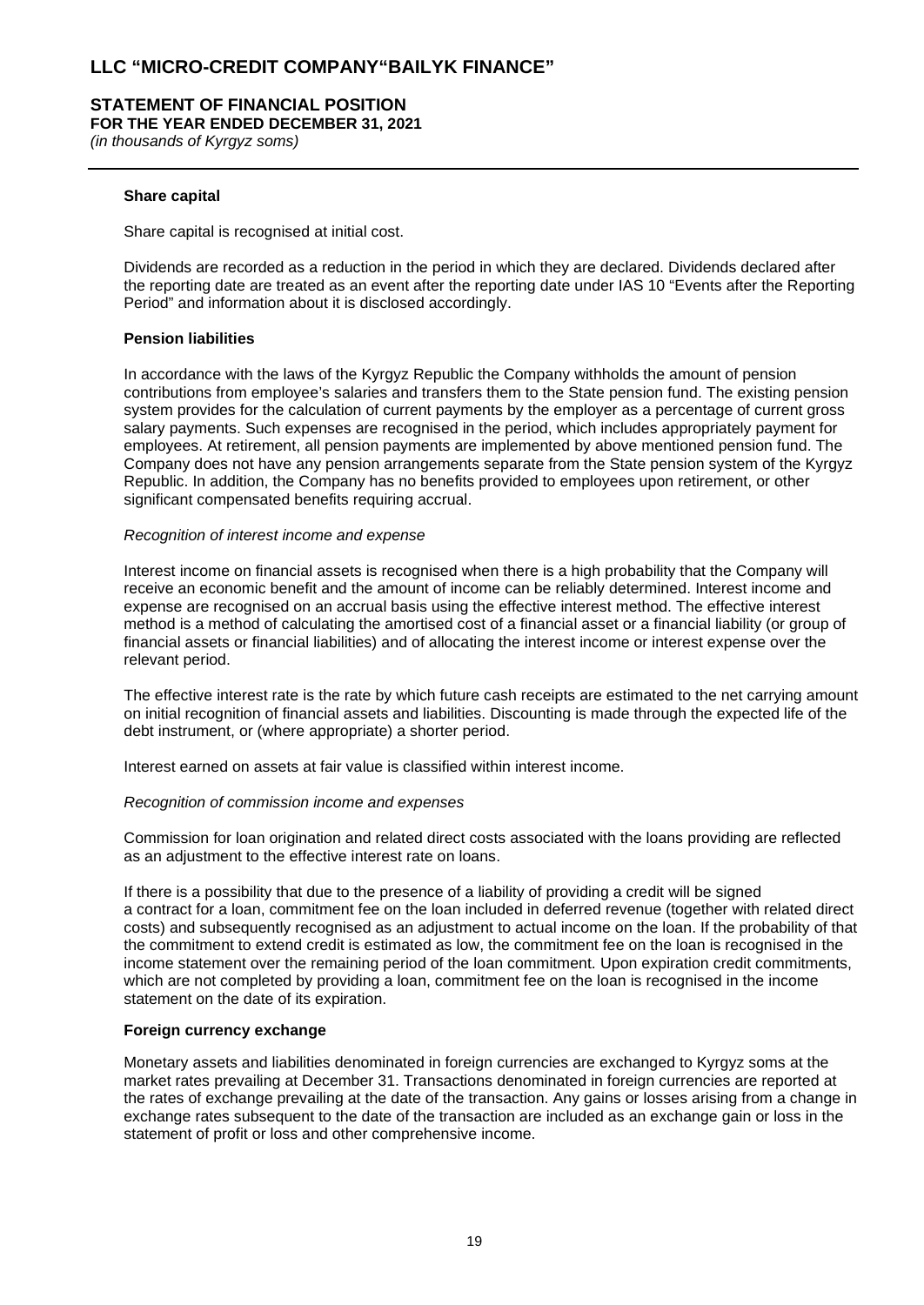#### **STATEMENT OF FINANCIAL POSITION FOR THE YEAR ENDED DECEMBER 31, 2021**

*(in thousands of Kyrgyz soms)*

#### **Exchange rate**

The official exchange rates at year-end used by the Company during preparation of the financial statements were:

|                                | December 31,<br>2021 | December 31.<br>2020 |
|--------------------------------|----------------------|----------------------|
| Kyrgyz som / US dollar         | 84.7586              | 82.6498              |
| Kyrgyz som / Euro              | 95.7857              | 101.3204             |
| Kyrgyz som / Russian ruble     | 1.1409               | 1.1188               |
| Kyrgyz som / Kazakhstani tenge | 0.1964               | 0.1966               |

#### **Areas of significant use of estimates and assumptions of management**

The preparation of financial statements requires from Management to make estimates and assumptions that have an influence on reported amounts of assets and liabilities of the Company, the disclosure of contingent assets and liabilities at the reporting date and the reported amounts of revenues and expenses during the reporting period. The Company's management conducts evaluations and judgments on an ongoing basis, based on previous experience and a number of other factors that are considered reasonable in the current environment. Actual results could differ from those estimates. The following estimates and assumptions are important to present financial position of the Company.

#### *Allowance for expected credit losses*

The Company regularly reviews its loans for impairment. Reserves of the Company's loan impairment are established to recognize incurred impairment losses in its portfolio of loans and receivables. The Company considers accounting estimates related to the allowance for expected credit loss of loans and receivables, a key source of uncertainty of estimation due to the fact that (i) they are highly susceptible to change from period to period as the assumptions on future non-compliance indicators and assessment of potential losses related to impaired loans and receivables, based on recent work, and (ii) any significant difference between the estimated losses and actual losses of the Company requires from the Company to create reserves, which could have a material impact on its financial statements in future periods.

The Company uses management judgment to estimate the amount of any impairment loss in cases where the borrower has financial difficulties and there is little historical data relating to similar borrowers. Analogously, the Company estimates changes in future cash flows based on past experience, the client's behavior in the past, the available data, indicating an adverse change in the status of repayment by borrowers in the group, as well as national or local economic conditions that correlate with defaults on assets in this group. Management uses estimates based on historical experience of losses on assets with credit risk characteristics and objective evidence of impairment similar to those in this group of loans. The Company uses an assessment of Management for adjusting the available data on a group of loans to reflect current circumstances not reflected in historical data.

It should be taken into account that the assessment of expected credit losses includes a subjective factor. The Company's management believes that the amount of the recognised impairment is sufficient to cover losses incurred on assets subject to risks at the reporting date, taking into account forecast data, although it is possible that in certain periods the Company may incur losses greater than the created reserve for expected credit losses.

The allowances for expected credit losses of financial assets in the financial statements have been determined on the basis of existing economic conditions.

As at December 31, 2021 and 2020 the carrying amount of the allowance for expected credit losses on loans to customers amounted to 99,411 thousand soms and 43,133 thousand soms, respectively (Note 14).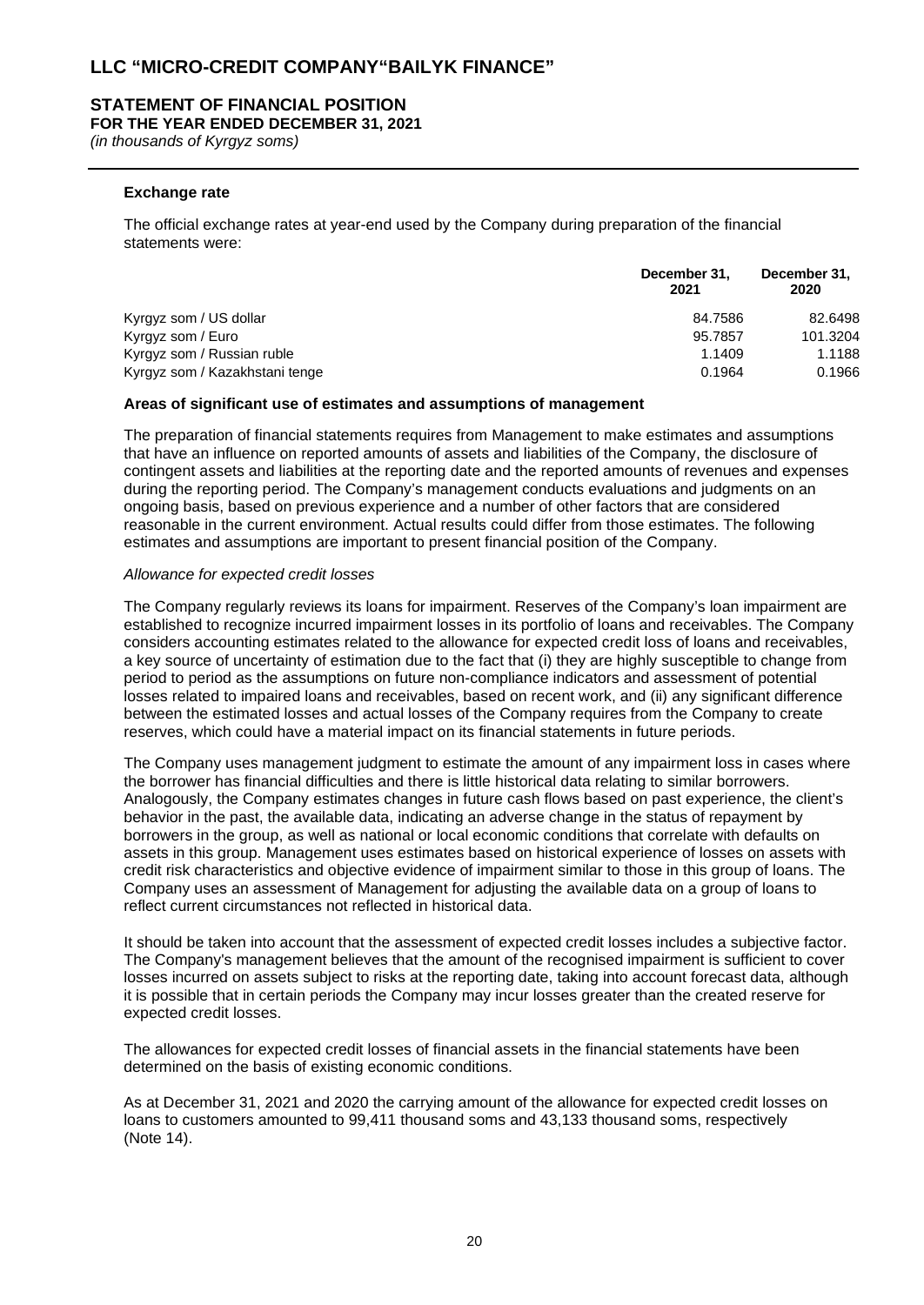#### **STATEMENT OF FINANCIAL POSITION FOR THE YEAR ENDED DECEMBER 31, 2021**

*(in thousands of Kyrgyz soms)*

#### *Leases*

The two main areas of judgment with regards to quantification of the right-of-use asset and lease liability are the determination of lease term and the discount rate.

#### *Determining lease term*

The Company's expectation of exercising the option to renew a lease will be determined by assessing if the Company is "reasonably certain" to exercise that option. The Company will be reasonably certain to exercise an option when factors create a significant economic incentive to do so. This assessment will require a significant level of judgement as it is based on current expectations of future decisions. The lease term will have an impact on the calculation of the ROU asset and the lease liability; the longer the lease term, the higher the right-of-use asset and the related lease liability. Changes in the economic environment may impact the Company's assessment of lease term, and any changes in the estimate of lease terms may have a material impact on the Company's right-of-use assets and lease liabilities.

#### *Discount rate*

At commencement date, the Company will measure the lease liability at the present value of the future lease payments, discounted using the Company's incremental borrowing rate. The Company will consider a broad range of factors to determine the appropriate discount rate. These will include the Company's credit risk, term of the lease, the economic environment and geographical location in which the lease is entered into.

#### **Application of new and revised international financial reporting standards (IFRSs)**

The following amendments and interpretations are effective for the Company effective January 1, 2020:

Amendments to IFRS 9, IAS 39, IFRS 7, IFRS 4, IFRS 16 " Basic Interest Rate Reform - Stage 2" "Lease concessions related to the COVID-19 pandemic"

The Company also early adopted the amendment to IFRS 16 COVID-19 Related Rent Concessions. This amendment is effective for annual reporting periods beginning on or after July 1, 2020. Applied retrospectively in accordance with IAS 8, but does not require to revise prior periods.

The adoption of the new or revised standards did not have significant effect on the financial position or performance of the Company in the financial statements, except for the standards described below.

#### *Impact of the initial application of COVID-19-Related Rent Concessions Amendment to IFRS 16*

In May 2020, the IASB issued COVID-19-Related Rent Concessions (Amendment to IFRS 16) that provides practical relief to lessees in accounting for rent concessions occurring as a direct consequence of COVID-19, by introducing a practical expedient to IFRS 16. The practical expedient permits a lessee to elect not to assess whether a COVID-19-related rent concession is a lease modification. A lessee that makes this election shall account for any change in lease payments resulting from the COVID-19-related rent concession the same way it would account for the change applying IFRS 16 if the change were not a lease modification.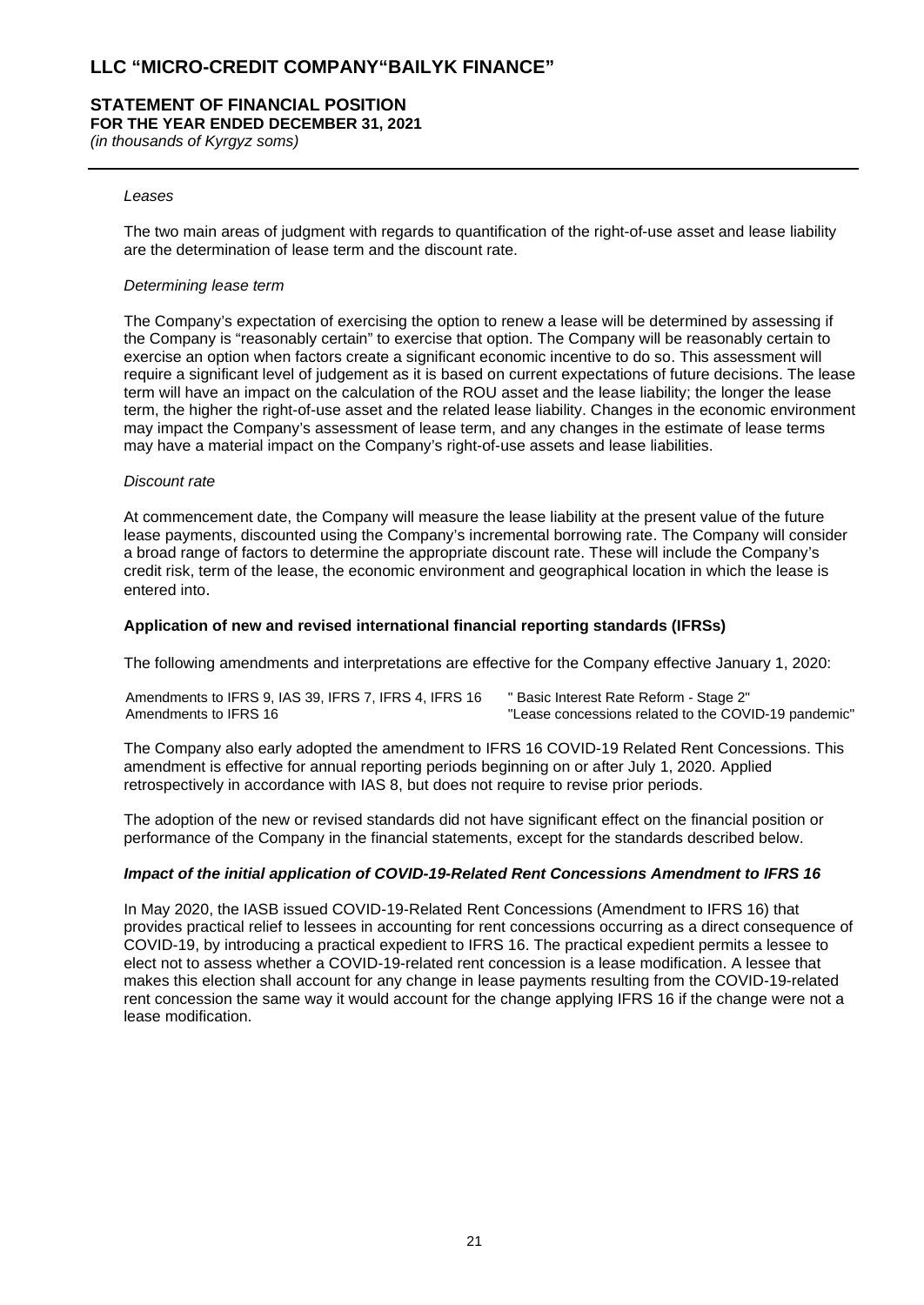## **STATEMENT OF FINANCIAL POSITION FOR THE YEAR ENDED DECEMBER 31, 2021**

*(in thousands of Kyrgyz soms)*

The practical expedient applies only to rent concessions occurring as a direct consequence of COVID-19 and only if all of the following conditions are met:

- 1) The change in lease payments results in revised consideration for the lease that is substantially the same as, or less than, the consideration for the lease immediately preceding the change;
- 2) Any reduction in lease payments affects only payments originally due on or before June 30, 2021 (a rent concession meets this condition if it results in reduced lease payments on or before June 30, 2021 and increased lease payments that extend beyond June 30, 2021); and
- 3) There is no substantive change to other terms and conditions of the lease.

In the current financial year, the Company has applied the amendment to IFRS 16 (as issued by the IASB in May 2020) in advance of its effective date.

## **New and revised IFRSs in issue but not yet effective**

A number of new Standards and Interpretations has been issued and not yet adopted as at December 31, 2021 and had not been applied in preparation of these financial statements. Following Standards and Interpretations are relevant to operations of the Company. The Company intends to adopt these Standards and Interpretations from their effective dates. The Company has not analysed potential effect of adoption of these standards on its financial statements.

At the date of authorisation of these financial statements, the Company has not applied the following new and revised IFRS Standards that have been issued but are not yet effective:

| <b>New Standards or Interpretations</b>                                                                                                                              | <b>Effective date -</b><br>for annual periods<br>beginning no earlier than |
|----------------------------------------------------------------------------------------------------------------------------------------------------------------------|----------------------------------------------------------------------------|
| IFRS 17 "Insurance contracts"                                                                                                                                        | January 1, 2023                                                            |
| Amendments to IFRS 17 "Insurance contracts"                                                                                                                          | January 1, 2023                                                            |
| Amendments to IAS 1 "Classification of Liabilities as Current or Non-current" (as part<br>of the project to formulate Annual Improvements to IFRS 2010-2012 cycles). | January 1, 2023                                                            |
| Amendments to IAS 8 - "Definition of Accounting Estimates"                                                                                                           | January 1, 2023                                                            |
| Amendments to IAS 1 and IFRS Practice Statement 2 - "Disclosure of Accounting<br>Policies"                                                                           | January 1, 2023                                                            |
| Annual Improvements to IFRS Standards 2018-2020:                                                                                                                     | January 1, 2022                                                            |
| Amendments to IFRS 3 - "Reference to the Conceptual Framework"                                                                                                       | January 1, 2022                                                            |
| Amendments to IAS 16 "Property, Plant and Equipment" – Revenue Before Intended<br>Use                                                                                | January 1, 2022                                                            |
| Amendments to IAS 37 "Provisions, Contingent Liabilities and Contingent Assets" -<br>"Loss-making Contracts - Completion Value"                                      | January 1, 2022                                                            |
| Amendments to IAS 12 Deferred Tax Relating to Assets and Liabilities Arising from a<br>Single Transaction                                                            | January 1, 2022                                                            |

The management does not expect that the adoption of the Standards listed above will have a material impact on the financial statements of the Company in future periods.

IFRS 17 establishes principles for recognition, measurement, disclosure and presentation of insurance contracts, and supersedes IFRS 4 Insurance Contracts.

IFRS 17 establishes a general model, which is modified and defined with respect to insurance contracts with direct participation features as the variable fee approach. If certain criteria are met, the general model is simplified by measuring liability for the remaining coverage using the premium allocation approach.

The general model uses current assumptions to estimate the amount, timing and uncertainty of future cash flows, and it separately estimates the cost of such uncertainty. The model takes into account market interest rates and the impact of options and guarantees of policyholders.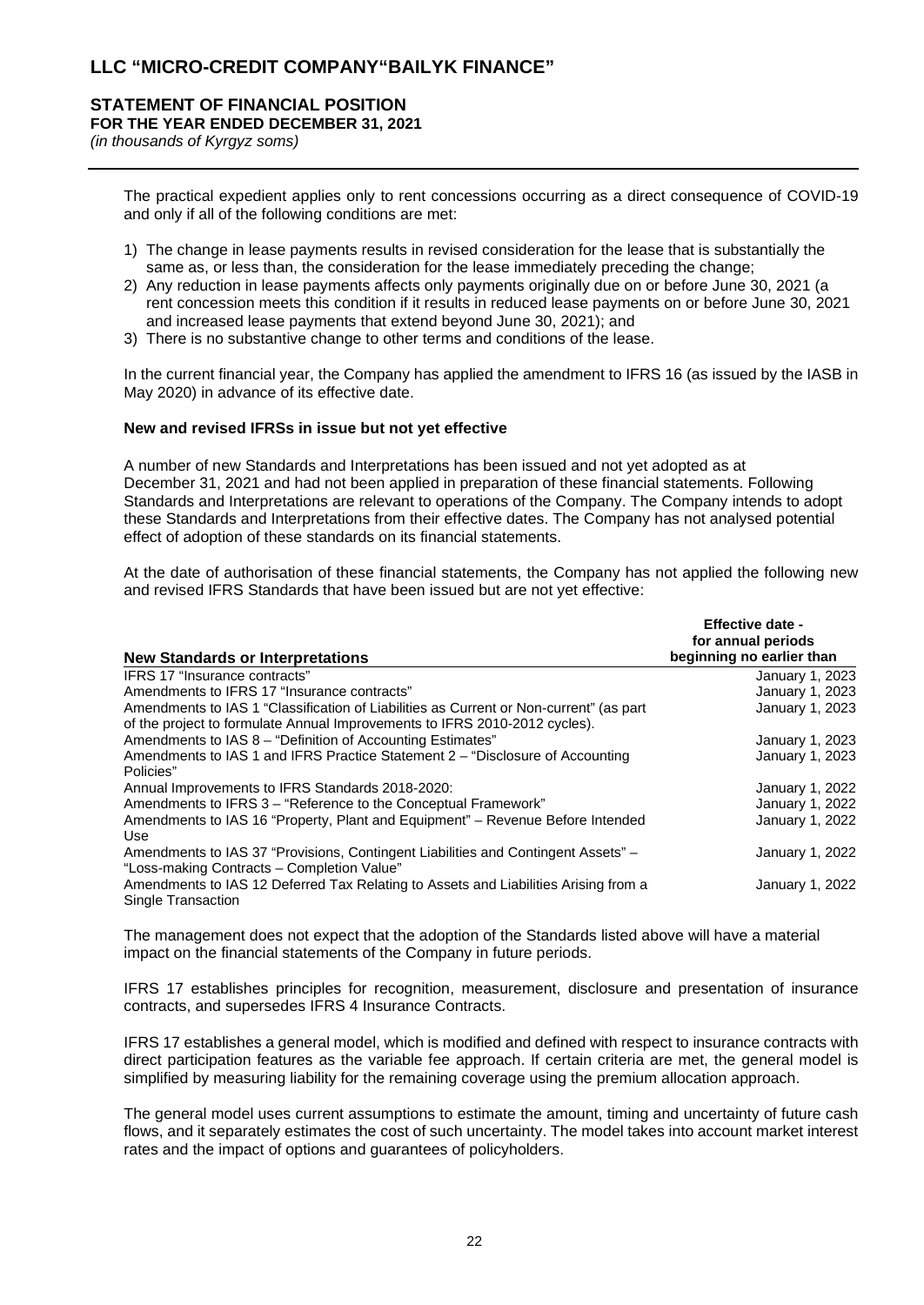#### **STATEMENT OF FINANCIAL POSITION FOR THE YEAR ENDED DECEMBER 31, 2021**

*(in thousands of Kyrgyz soms)*

Standard is effective for annual periods beginning on or after January 1, 2023, with earlier application permitted. It is applied retrospectively, if practicable, otherwise a modified retrospective approach or fair value accounting should be applied. The draft of Amendments to IFRS 17, issues and difficulties associated with the implementation, which were identified after the issuance of IFRS 17. In this regard, the official entry into force of the standard was postponed until January 1, 2023 (established – from January 1, 2021).

In order to meet transitional requirements, the date of initial application is the beginning of the annual reporting period in which the entity first applies this standard, and the date of transition is the beginning of the period immediately preceding the date of initial application.

The management of the Company does not expect that the application of this standard will have an impact on the condensed consolidated financial statements of the Company in the future.

Amendments to IFRS 17. 'Amendments to IFRS 17' were made to address concerns and implementation challenges that were identified after IFRS 17 'Insurance Contracts' was published in 2017. The amendments are effective for annual periods beginning on or after 1 January 2023 with earlier application permitted.

Amendments to IAS 1 "*Classification of Liabilities as Current or Non-current*" (as part of the project to formulate Annual Improvements to IFRS 2010-2012 cycles). The amendments to IAS 1 affect only the presentation of liabilities as current or non-current in the statement of financial position and has the authority to refinance the liability or postpone its repayment for at least 12 months after the reporting period under the existing credit line with the previous lender, on equivalent or similar terms.

The amendments to IAS 1 affect only the presentation of liabilities in the statement of financial position and not the amount or timing of recognition of any asset, liability, income or expenses, or the information disclosed about those items.

The amendments clarify that the classification of liabilities as current or non-current is based on rights that are in existence at the end of the reporting period, specify that classification is unaffected by expectations about whether an entity will exercise its right to defer settlement of a liability, explain that rights are in existence if covenants are complied with at the end of the reporting period, and introduce a definition of 'settlement' to make clear that settlement refers to the transfer to the counterparty of cash, equity instruments, other assets or services.

The amendments are applied retrospectively for annual periods beginning on or after 1 January 2023, with early application permitted.

The management of the Company does not expect that the application of this standard will have an impact on the condensed consolidated financial statements of the Company in the future.

*Amendments to IAS 8 "Definition of Accounting Estimates".* The changes to IAS 8 focus entirely on accounting estimates and clarify the following:

- The definition of a change in accounting estimates is replaced with a definition of accounting estimates;
- Entities develop accounting estimates if accounting policies require items in financial statements to be measured in a way that involves measurement uncertainty;
- The Board clarifies that a change in accounting estimate that results from new information or new developments is not the correction of an error;
- A change in an accounting estimate may affect only the current period's profit or loss, or the profit or loss of both the current period and future periods.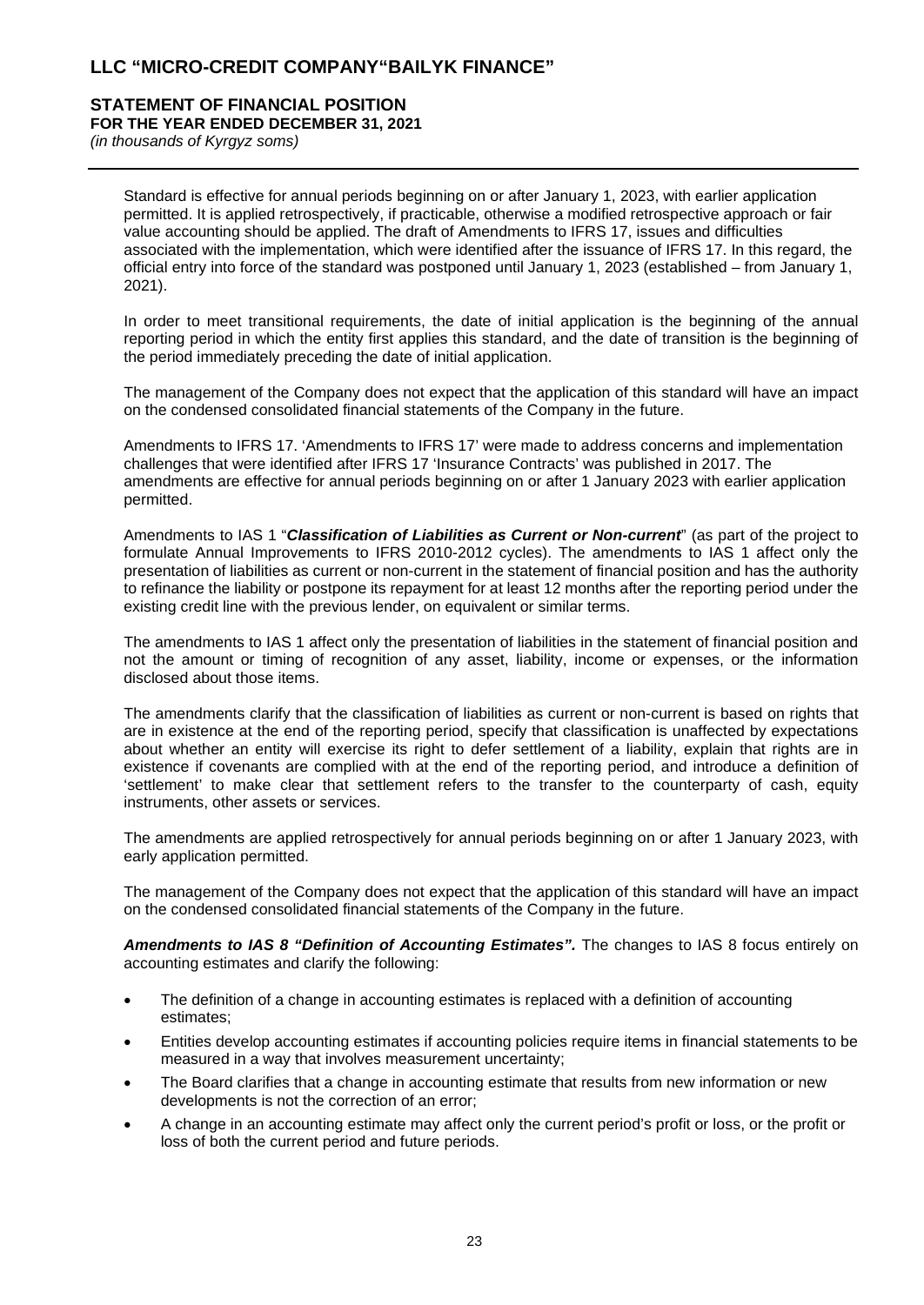# **STATEMENT OF FINANCIAL POSITION**

**FOR THE YEAR ENDED DECEMBER 31, 2021**

*(in thousands of Kyrgyz soms)*

The amendments are effective for annual periods beginning on or after 1 January 2023 and changes in accounting policies and changes in accounting estimates that occur on or after the start of that period. Earlier application is permitted. [if there is an expected effect from the transition, disclose it]

*Amendments to IAS 1 and IFRS Practice Statement 2 – "Disclosure of Accounting Policies".*  Disclosure of Accounting Policies (Amendments to IAS 1 and IFRS Practice Statement 2) amends IAS 1 in the following ways:

- An entity is now required to disclose its material accounting policy information instead of its significant accounting policies;
- Several paragraphs are added to explain how an entity can identify material accounting policy information and to give examples of when accounting policy information is likely to be material;
- The amendments clarify that accounting policy information may be material because of its nature, even if the related amounts are immaterial;
- The amendments clarify that accounting policy information is material if users of an entity's financial statements would need it to understand other material information in the financial statements; and
- The amendments clarify that if an entity discloses immaterial accounting policy information, such information shall not obscure material accounting policy information.

In addition, IFRS Practice Statement 2 has been amended by adding guidance and examples to explain and demonstrate the application of the 'four-step materiality process' to accounting policy information in order to support the amendments to IAS 1.

The amendments are applied prospectively. The amendments to IAS 1 are effective for annual periods beginning on or after 1 January 2023. Earlier application is permitted. Once the entity applies the amendments to IAS 1, it is also permitted to apply the amendments to IFRS Practice Statement 2.

*Annual Improvements to IFRS 2018-2021 Cycles.* The list of amendments includes amendments to the three standards, as well as annual improvements to the Board, which are changes that clarify the wording or eliminate minor inconsistencies, omissions or contradictions between the requirements in the standards.

- The amendments to IFRS 3 Business Combinations update the reference in IFRS 3 to the Conceptual Framework for Financial Statements without changing the accounting requirements for a business combination.
- Amendments to IAS 16 Property, Plant and Equipment prohibit deducting from the value of property, plant and equipment the amounts received from the sale of manufactured goods while preparing the asset for its intended use. Instead, these sales revenue and related costs are recognized in profit or loss.
- Amendments to IAS 37 "Provisions, Contingent Liabilities and Contingent Assets" determine the costs to be included in assessing whether the contract is onerous.
- Annual improvements introduce minor amendments to IFRS 1 "First-time Adoption of International Financial Reporting Standards", IFRS 9 "Financial Instruments", IAS 41 "Agriculture" and illustrative examples accompanying IFRS 16 "Leases".

All amendments are effective on January 1, 2023, early application is permitted.

The management of the Company does not expect that the application of this standard will have an impact on the condensed consolidated financial statements of the Company in the future.

*Amendments to IAS 12 "Deferred Tax Relating to Assets and Liabilities Arising from a Single Transaction".* The amendments introduce a further exception from the initial recognition exemption. Under the amendments, an entity does not apply the initial recognition exemption for transactions that give rise to equal taxable and deductible temporary differences.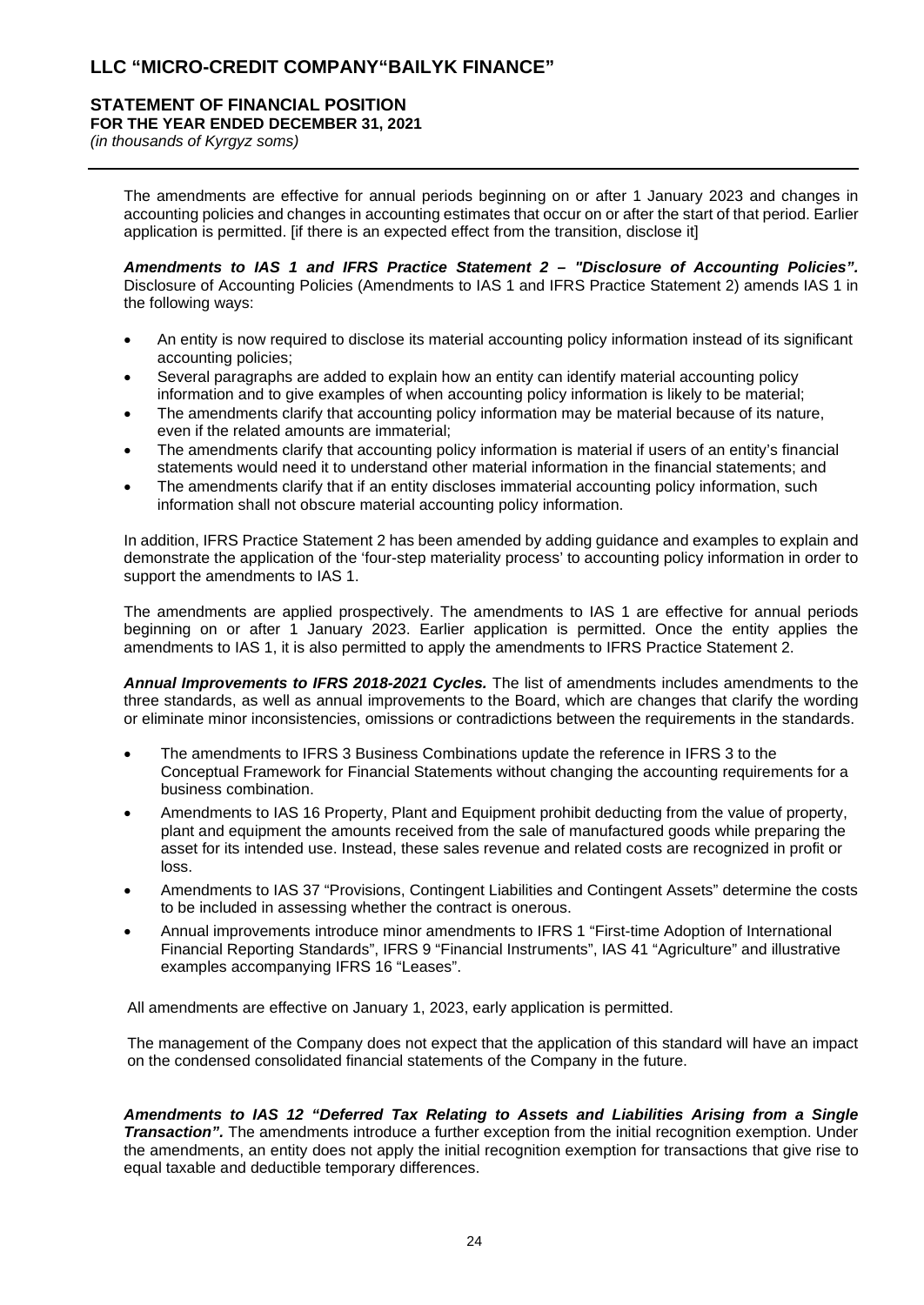## **STATEMENT OF FINANCIAL POSITION FOR THE YEAR ENDED DECEMBER 31, 2021**

*(in thousands of Kyrgyz soms)*

Depending on the applicable tax law, equal taxable and deductible temporary differences may arise on initial recognition of an asset and liability in a transaction that is not a business combination and affects neither accounting nor taxable profit. For example, this may arise upon recognition of a lease liability and the corresponding right-of-use asset applying IFRS 16 at the commencement date of a lease. Following the amendments to IAS 12, an entity is required to recognise the related deferred tax asset and liability, with the recognition of any deferred tax asset being subject to the recoverability criteria in IAS 12. The Board also adds an illustrative example to IAS 12 that explains how the amendments are applied.

The amendments apply to transactions that occur on or after the beginning of the earliest comparative period presented. In addition, at the beginning of the earliest comparative period an entity recognises:

- A deferred tax asset (to the extent that it is probable that taxable profit will be available against which the deductible temporary difference can be utilised) and a deferred tax liability for all deductible and taxable temporary differences associated with:
	- Right-of-use assets and lease liabilities
	- Decommissioning, restoration and similar liabilities and the corresponding amounts recognised as part of the cost of the related asset;

The cumulative effect of initially applying the amendments as an adjustment to the opening balance of retained earnings (or other component of equity, as appropriate) at that date.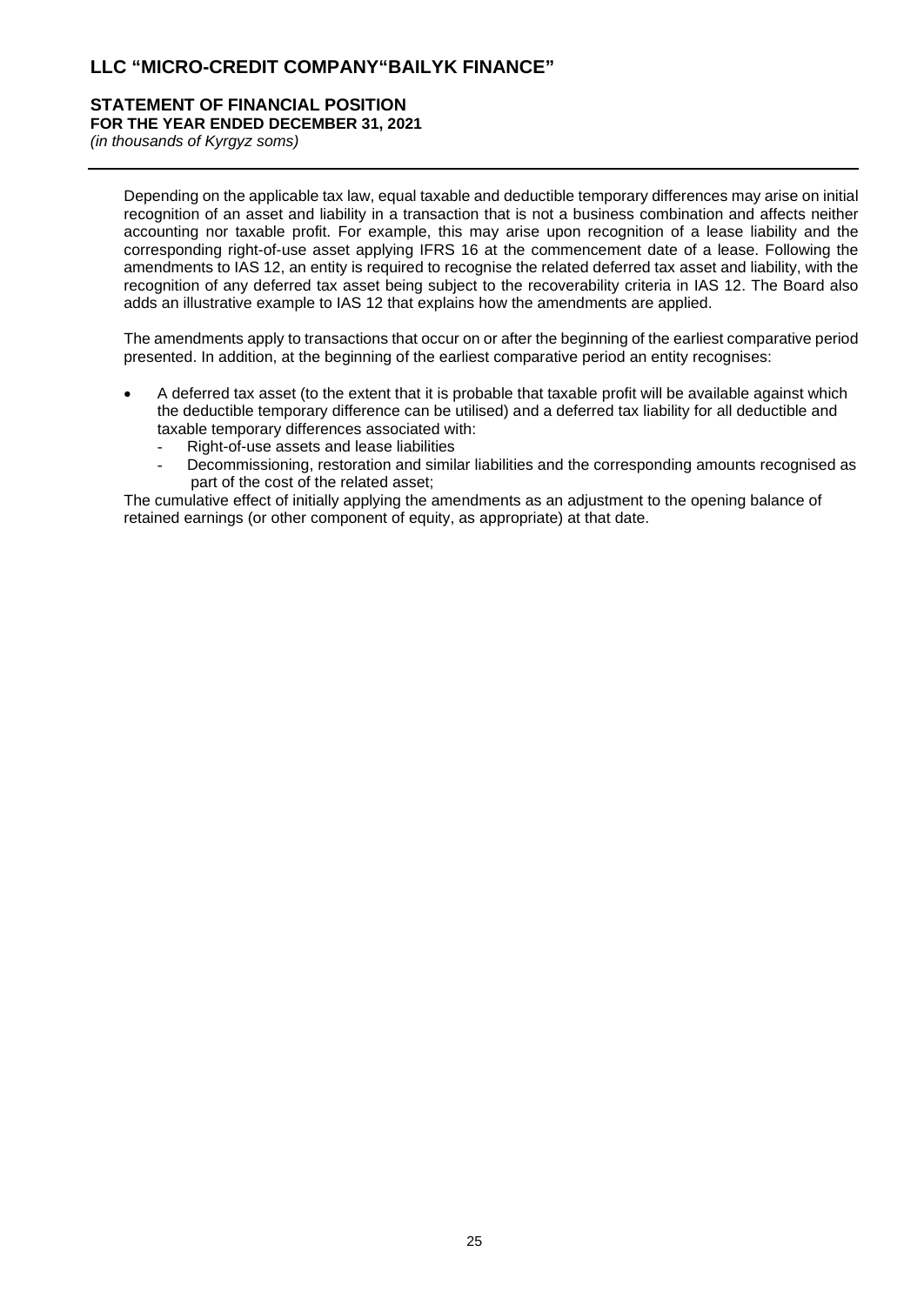## **STATEMENT OF FINANCIAL POSITION**

**FOR THE YEAR ENDED DECEMBER 31, 2021**

*(in thousands of Kyrgyz soms)*

## **4. NET INTEREST INCOME**

Interest income and expenses for the years ended December 31, 2021 and 2020 are as follows:

|                                                                        | For the year<br>ended<br>December 31,<br>2021 | For the year<br>ended<br>December 31,<br>2020 |
|------------------------------------------------------------------------|-----------------------------------------------|-----------------------------------------------|
| Interest income includes:                                              |                                               |                                               |
| Interest income from financial assets measured at amortised cost:      |                                               |                                               |
| Interest income from loans to customers                                | 757,492                                       | 570,364                                       |
| Interest income from deposits in bank                                  | 3,124                                         | 2,794                                         |
| Total interest income on financial assets measured at amortised cost   | 760,616                                       | 573,158                                       |
| Interest expenses include:                                             |                                               |                                               |
| Interest expenses on financial liabilities measured at amortised cost: |                                               |                                               |
| Interest expenses on borrowings                                        | (281, 179)                                    | (188, 917)                                    |
| Interest expenses on lease liabilities                                 | (8,320)                                       | (5, 513)                                      |
| Total interest expenses on financial liabilities measured at amortised |                                               |                                               |
| cost                                                                   | (289,499)                                     | (194, 430)                                    |
| Net interest income before accrual of allowance for expected credit    |                                               |                                               |
| losses on interest bearing assets                                      | 471,117                                       | 378,728                                       |

## **5. COMMISSION INCOME AND EXPENSES**

Commission income and expenses for the years ended December 31, 2021 and 2020 are as follows:

|                                                            | For the year<br>ended<br>December 31,<br>2021 | For the year<br>ended<br>December 31,<br>2020 |
|------------------------------------------------------------|-----------------------------------------------|-----------------------------------------------|
| <b>Commission income</b>                                   |                                               |                                               |
| Commission income from cash service for loans to customers | 58,048                                        | 24,109                                        |
| Other commission income from loan to customers             | 9,159                                         | 112                                           |
|                                                            | 67,207                                        | 24,221                                        |
| <b>Commission expenses</b>                                 |                                               |                                               |
| Other commission expenses                                  | (5, 557)                                      | (1,524)                                       |
|                                                            | (5, 557)                                      | (1,524)                                       |

Other commission expenses represent the commission expenses to agents (operators) for accepting payments received from the Company's clients on repayment of loans to customers, through payment terminals.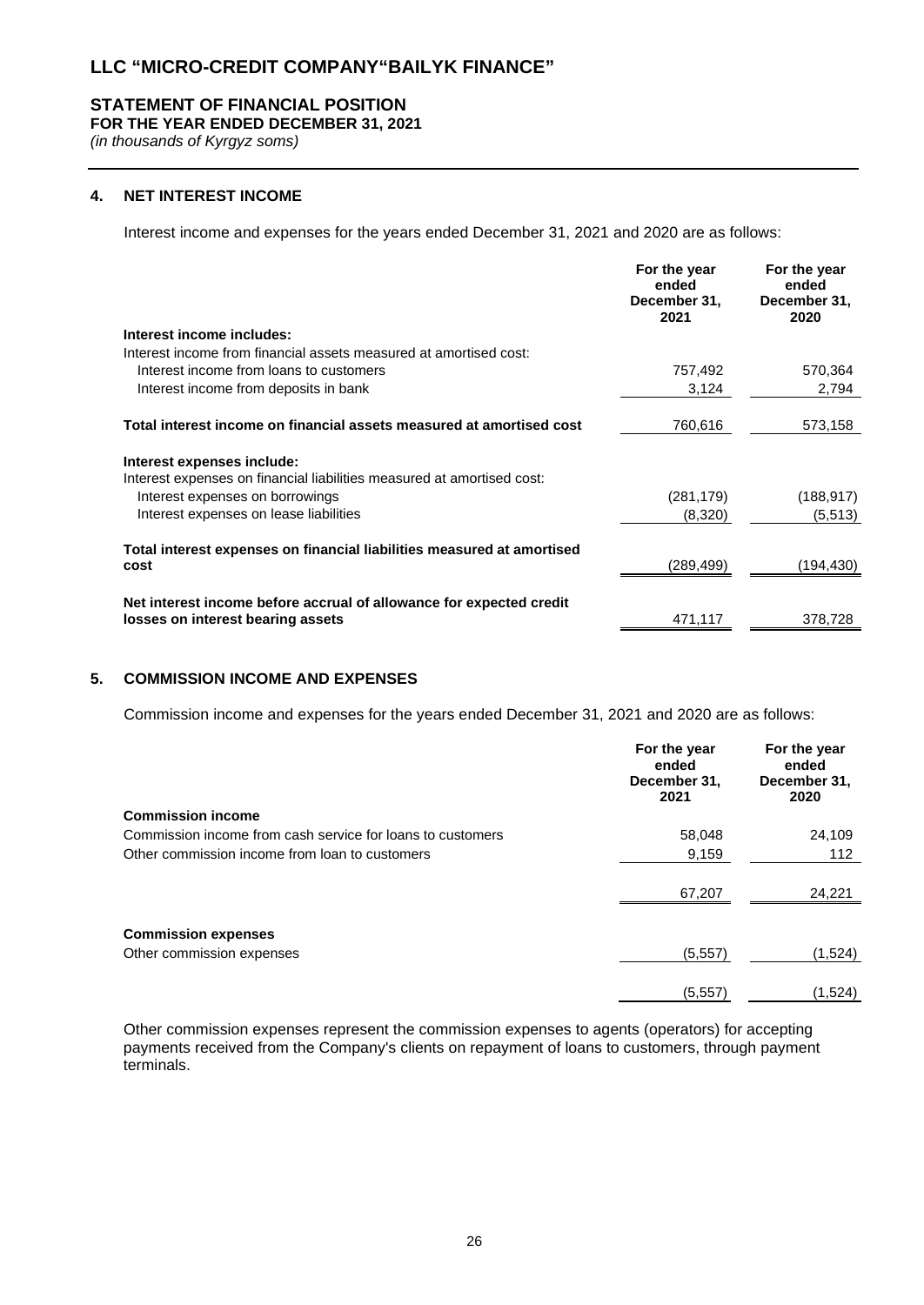## **STATEMENT OF FINANCIAL POSITION**

## **FOR THE YEAR ENDED DECEMBER 31, 2021**

*(in thousands of Kyrgyz soms)*

## **6. ACCRUAL OF ALLOWANCE FOR EXPECTED CREDIT LOSSES**

The movement of the allowance for expected credit losses on interest bearing assets for the years ended December 31, 2021 and 2020 is presented as follows:

|                                                         | <b>Loans to</b><br>customers<br>(Note 14) | Deposits and<br>cash in banks<br>(Note 13) | <b>Total</b>              |
|---------------------------------------------------------|-------------------------------------------|--------------------------------------------|---------------------------|
| As at Janaury 1, 2020                                   | 32,577                                    |                                            | 32,577                    |
| Accrual<br>Write-offs<br>Repayment of written-off loans | 23,007<br>(12,601)<br>150                 | 1,083                                      | 24,090<br>(12,601)<br>150 |
| As at December 31, 2020                                 | 43,133                                    | 1,083                                      | 44,216                    |
| Accrual<br>Write-offs<br>Repayment of written-off loans | 59,866<br>(4, 493)<br>905                 | 659                                        | 60,525<br>(4, 493)<br>905 |
| As at December 31, 2021                                 | 99,411                                    | 1,742                                      | 101,153                   |

The movement of the allowance for expected credit losses on non-interest bearing assets for the years ended December 31, 2021 and 2020 is presented as follows:

|                         | <b>Other</b><br>assets<br>(Note 18) | Due from<br>banks<br>(Note 12) | <b>Total</b>      |
|-------------------------|-------------------------------------|--------------------------------|-------------------|
| As at Janaury 1, 2020   | 2,215                               | 869                            | 3,084             |
| Accrual<br>Write-offs   | 2,205<br>(4, 420)                   | (332)                          | 1,873<br>(4, 420) |
| As at December 31, 2020 |                                     | 537                            | 537               |
| Recovery                |                                     | (194)                          | (194)             |
| As at December 31, 2021 |                                     | 343                            | 343               |

## **7. NET (LOSS)/GAIN ON OPERATIONS WITH FINANCIAL INSTRUMENTS MEASURED AT FVTPL**

Net (loss)/gain on operations with financial instruments measured at FVTPL for the years ended December 31, 2021 and 2020, is presented as follows:

|                                     | For the year<br>ended<br>December 31,<br>2021 | For the year<br>ended<br>December 31,<br>2020 |
|-------------------------------------|-----------------------------------------------|-----------------------------------------------|
| Foreign exchange differences        | 12,542                                        | 24,759                                        |
| Interest expense on SWAP operations | (53, 835)                                     | (11, 434)                                     |
|                                     | (41, 293)                                     | 13,325                                        |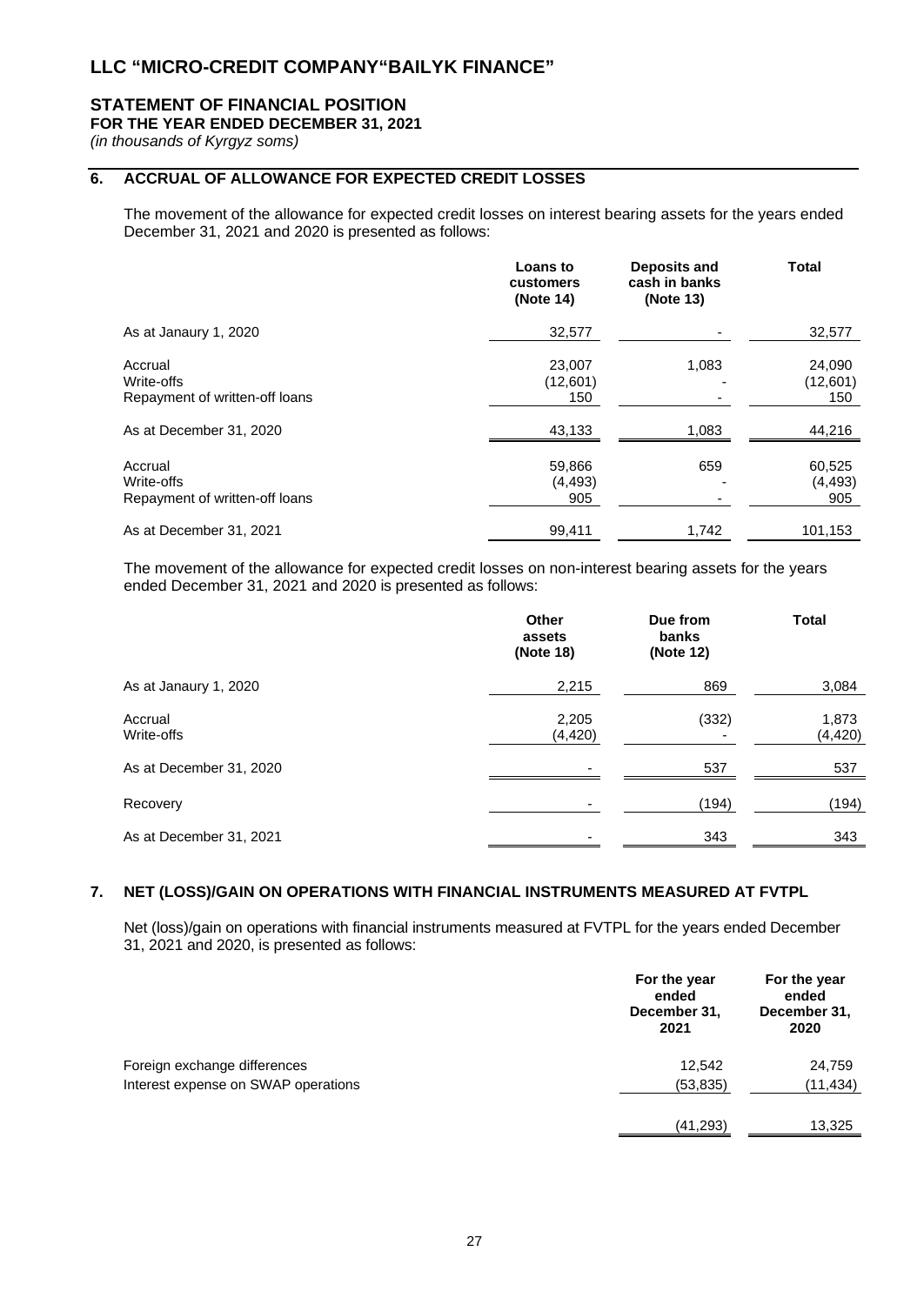# **STATEMENT OF FINANCIAL POSITION**

**FOR THE YEAR ENDED DECEMBER 31, 2021**

*(in thousands of Kyrgyz soms)*

During 2021 and 2020 the Company entered into SWAP transactions with OJSC "Commercial Bank "Kyrgyzstan" and LLC "Micro-Credit Company "Frontiers" and CJSC "Kyrgyz-Swiss Bank" in order to manage currency risks.

## **8. NET LOSS ON FOREIGN EXCHANGE OPERATIONS**

Net loss on foreign exchange operations for the years ended December 31, 2021 and 2020 comprises:

|                             | For the year<br>ended<br>December 31,<br>2021 | For the year<br>ended<br>December 31,<br>2020 |
|-----------------------------|-----------------------------------------------|-----------------------------------------------|
| Translation difference, net | 12,353                                        | 25,933                                        |
| Dealing operations, net     | 1,464                                         | 2,439                                         |
|                             | 13,817                                        | 28,372                                        |

## **9. OTHER INCOME**

Other income for the years ended December 31, 2021 and 2020 comprises:

|                                                   | For the year<br>ended<br>December 31,<br>2021 | For the year<br>ended<br>December 31,<br>2020 |
|---------------------------------------------------|-----------------------------------------------|-----------------------------------------------|
| Agency fee on health insurance of customers       | 19.393                                        | 9,907                                         |
| Income from termination of lease agreements       | 1.721                                         | 346                                           |
| Income under the grant agreement with BlueOrchard | 638                                           |                                               |
| Income from lease concession                      | 25                                            | 540                                           |
| Income under grant agreement with IFC             |                                               | 872                                           |
| Other                                             | 151                                           | 633                                           |
|                                                   | 21,928                                        | 12,298                                        |

The Company entered into an agreement with CJSC IC "Zdorovie" dated July 1, 2017 under which it acts as an agent of CJSC IC "Zdorovie" in the insurance of customers' health in the issuance of loans and receives an agency fee.

The Company entered into a technical assistance grant agreement with Blue Orchard Ltd dated January 27, 2021 under which it co-finances the smart certification assessment – "Client Protection Certification". The certification was provided by global rating agency MicroFinanza Rating (MFR).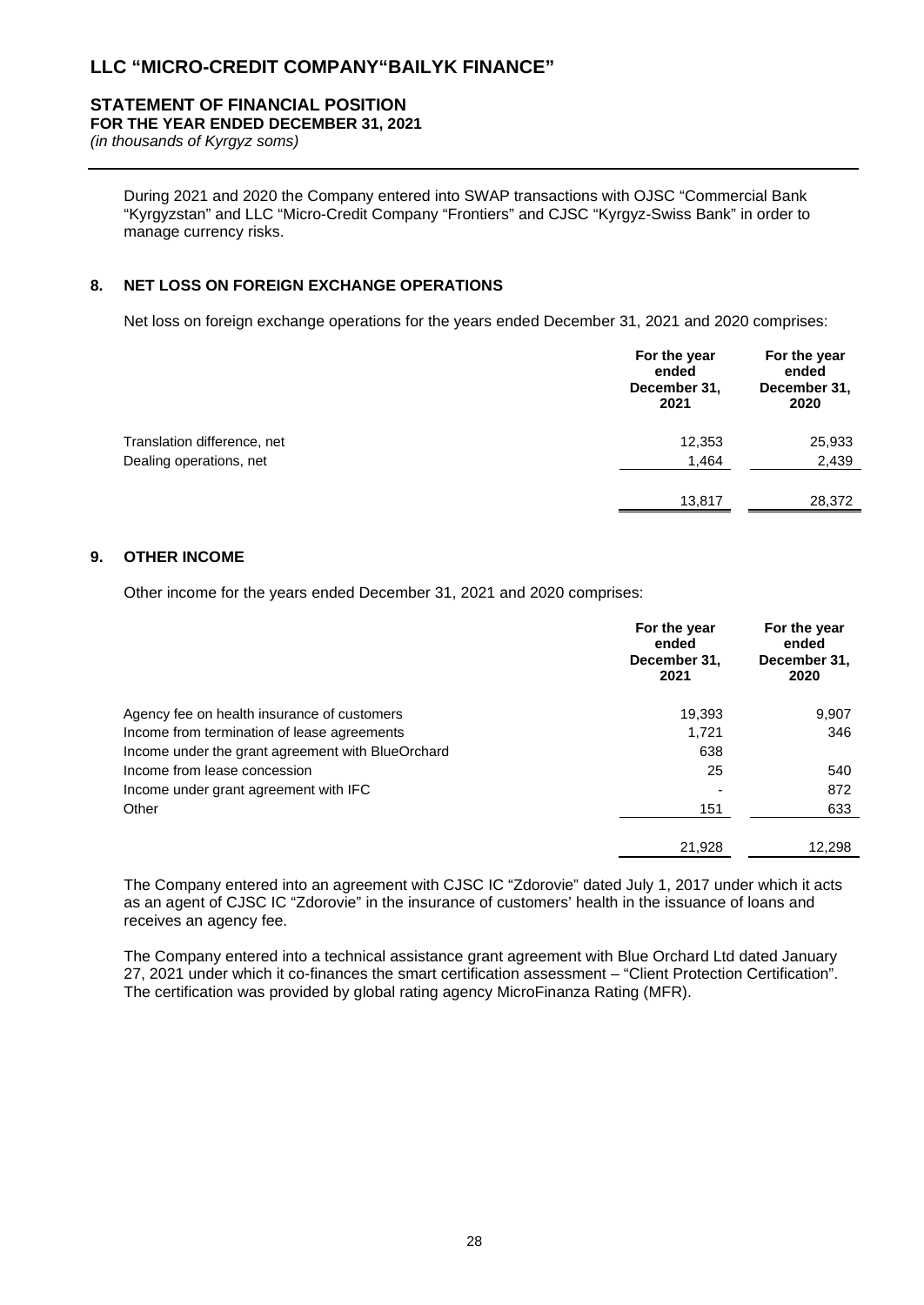## **STATEMENT OF FINANCIAL POSITION**

**FOR THE YEAR ENDED DECEMBER 31, 2021**

*(in thousands of Kyrgyz soms)*

## **10. OPERATING EXPENSES**

Operating expenses for the years ended December 31, 2021 and 2020 comprise:

|                                                                            | For the year<br>ended<br>December 31,<br>2021 | For the year<br>ended<br>December 31,<br>2020 |
|----------------------------------------------------------------------------|-----------------------------------------------|-----------------------------------------------|
| Salary and bonuses                                                         | 202,821                                       | 146,850                                       |
| Social fund expenses                                                       | 36,455                                        | 25,462                                        |
| Depreciation and amortization of property, equipment and intangible assets | 16,373                                        | 11,226                                        |
| Depreciation of right-of-use assets                                        | 16,294                                        | 10,382                                        |
| <b>Transportation expense</b>                                              | 15,760                                        | 9,839                                         |
| Repairs and maintenance                                                    | 5,627                                         | 2,985                                         |
| Training expenses                                                          | 3,879                                         | 749                                           |
| Remuneration of Board of Directors                                         | 3,605                                         | 1,492                                         |
| Professional services                                                      | 3,275                                         | 3,341                                         |
| Advertisement and marketing                                                | 3,157                                         | 1,916                                         |
| Communication                                                              | 3,122                                         | 2,604                                         |
| <b>Business trip</b>                                                       | 2,759                                         | 1,399                                         |
| LVI expenses                                                               | 2,454                                         | 1,898                                         |
| Insurance                                                                  | 2,375                                         | 817                                           |
| Stationery                                                                 | 1,997                                         | 2,397                                         |
| Utility                                                                    | 1,965                                         | 1,394                                         |
| Charity                                                                    | 1,911                                         | 1,500                                         |
| Representation                                                             | 1,793                                         | 825                                           |
| Expense under the grant agreement with BlueOrchard                         | 808                                           |                                               |
| Taxes (other than income tax)                                              | 294                                           | 92                                            |
| Other                                                                      | 11,213                                        | 6,146                                         |
|                                                                            | 337,937                                       | 233,314                                       |

## **11. INCOME TAX**

The Company measures and records its current income tax payable and its tax bases in its assets and liabilities in accordance with the tax regulations of the Kyrgyz Republic, which may differ from IFRS. For the year ended December 31, 2021 and 2020 income tax rate for legal entities was equal to 10% on the territory of the Kyrgyz Republic.

The Company is subject to certain permanent tax differences due to the non-tax deductibility of certain expenses and certain income being treated as non-taxable for tax purposes.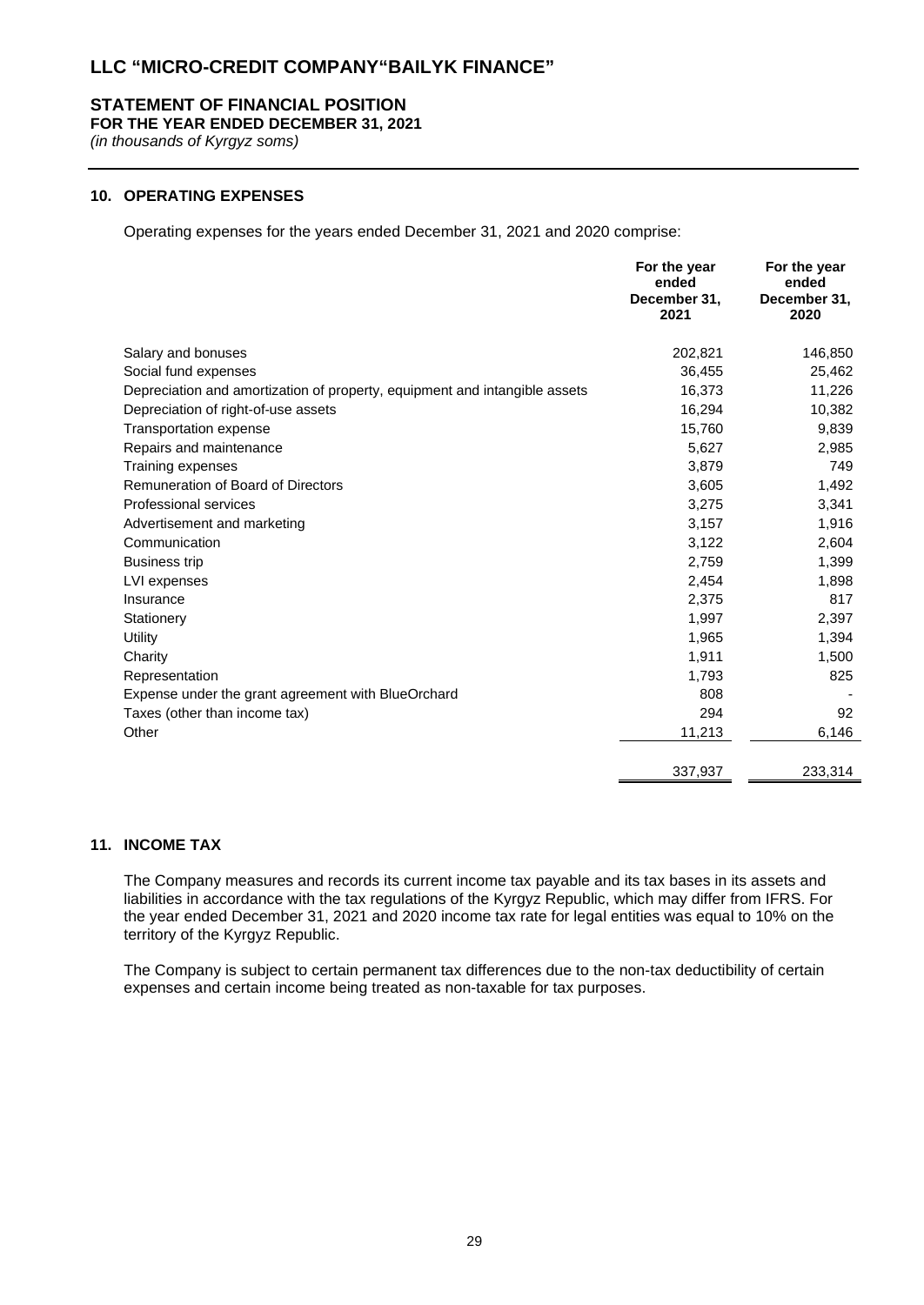# **STATEMENT OF FINANCIAL POSITION**

**FOR THE YEAR ENDED DECEMBER 31, 2021**

*(in thousands of Kyrgyz soms)*

Deferred taxes reflect the net tax effects of temporary differences between the carrying amounts of assets and liabilities for financial reporting purposes and the amounts used for tax purposes. Temporary differences as at December 31, 2021 and 2020 relate mostly to different methods of income and expense recognition as well as to temporary differences generated by tax – book bases' differences for certain assets.

|                            | For the year<br>ended<br>December 31,<br>2021 | For the year<br>ended<br>December 31,<br>2020 |
|----------------------------|-----------------------------------------------|-----------------------------------------------|
| Current income tax expense | 15.270                                        | 15,057                                        |
| Deferred tax benefit       | (3,921)                                       | (716)                                         |
| Income tax expense         | 11,349                                        | 14,341                                        |

Reconciliation of income tax and accounting profits for the years ended December 31, 2021 and 2020 is as follows:

|                                     | For the year<br>ended<br>December 31,<br>2021 | <b>Effective</b><br>tax rate | For the year<br>ended<br>December 31,<br>2020 | <b>Effective</b><br>tax rate |
|-------------------------------------|-----------------------------------------------|------------------------------|-----------------------------------------------|------------------------------|
| Income before income tax            | 101,317                                       |                              | 139,399                                       |                              |
| Tax at statutory rate               | 10.132                                        | 10.0%                        | 13.940                                        | 10.0%                        |
| Tax effect on permanent differences | 1,217                                         | $1.2\%$                      | 401                                           | 0.3%                         |
| Income tax expense                  | 11,349                                        | 11.2%                        | 14.341                                        | 10.3%                        |

Tax effect from temporary differences as at December 31, 2021 and 2020 is presented below:

|                                                                            | December 31,<br>2021 | December 31,<br>2020 |
|----------------------------------------------------------------------------|----------------------|----------------------|
| Deferred tax assets:                                                       |                      |                      |
| Lease liabilities                                                          | 72,550               | 43,876               |
| Depreciation and amortization of property, equipment and intangible assets | 10,409               | 4,850                |
| Allowance on employee bonuses                                              |                      | 1,359                |
| Allowance for expected credit losses on deposits and cash in banks         | 1,742                | 1,083                |
| Allowance for expected credit losses on loans to customers                 | 5,160                | (28, 756)            |
| Allowance for expected credit losses on due from banks                     | 343                  | 537                  |
| Total deferred income tax assets                                           | 90,204               | 22,949               |
| Deferred income tax liabilities:                                           |                      |                      |
| Right-of-use assets                                                        | 67,293               | 39,250               |
| Total deferred income tax liabilities                                      | 67,293               | 39,250               |
| Net deferred income tax assets/(liabilities)                               | 22,911               | (16,301)             |
| Net deferred income tax assets/(liabilities) at statutory tax rate (10%)   | 2,291                | (1,630)              |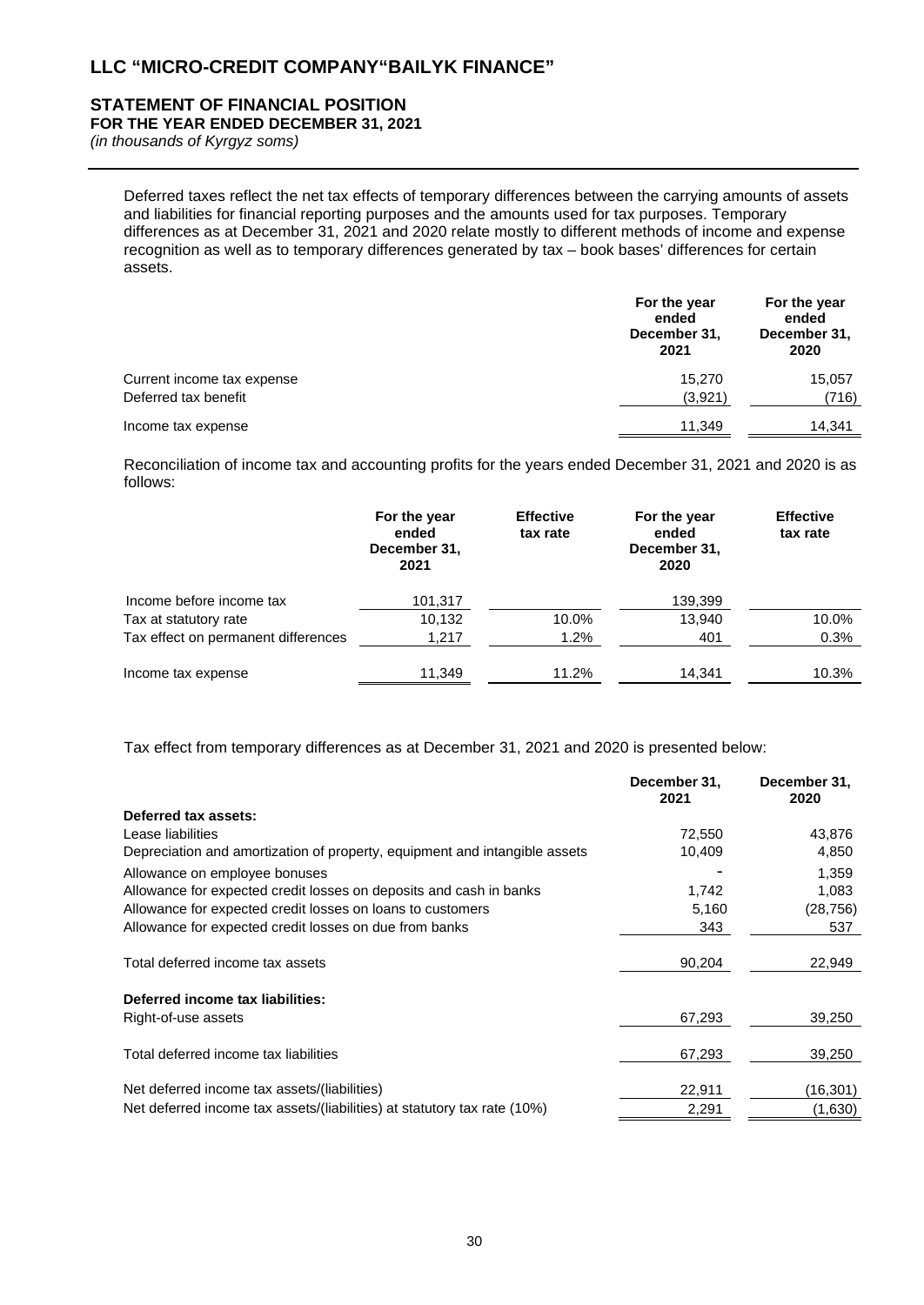# **STATEMENT OF FINANCIAL POSITION**

**FOR THE YEAR ENDED DECEMBER 31, 2021**

*(in thousands of Kyrgyz soms)*

Temporary differences between tax accounting and current financial statement lead to deferred tax assets as at December 31, 2021 and to deferred tax liabilities as at December 31, 2020 as a result of the following:

|                                                                                             | December 31,<br>2020 | <b>Recognised in</b><br>the statement of<br>profit or loss | Recognised in<br>capital | December 31,<br>2021 |
|---------------------------------------------------------------------------------------------|----------------------|------------------------------------------------------------|--------------------------|----------------------|
| <b>Temporary differences:</b>                                                               |                      |                                                            |                          |                      |
| Lease liabilities<br>Depreciation and amortization of<br>property, equipment and intangible | 4,388                | 2,867                                                      |                          | 7,255                |
| assets                                                                                      | 485                  | 556                                                        |                          | 1,041                |
| Allowance on employee bonuses<br>Allowance for expected credit losses                       | 136                  | (136)                                                      |                          |                      |
| on deposits and cash in banks<br>Allowance for expected credit losses                       | 109                  | 65                                                         |                          | 174                  |
| on due from banks<br>Allowance for expected credit losses                                   | 54                   | (20)                                                       |                          | 34                   |
| on loans to customers                                                                       | (2,876)              | 3,392                                                      |                          | 516                  |
| Right-of-use assets                                                                         | (3,926)              | (2,803)                                                    |                          | (6, 729)             |
|                                                                                             | (1,630)              | 3,921                                                      |                          | 2,291                |
|                                                                                             | December 31,<br>2019 | Recognised in<br>the statement of<br>profit or loss        | Recognised in<br>capital | December 31,<br>2020 |
| <b>Temporary differences:</b>                                                               |                      |                                                            |                          |                      |
| Lease liabilities<br>Depreciation and amortization of<br>property, equipment and intangible | 3,449                | 939                                                        |                          | 4,388                |
| assets                                                                                      | 158                  | 327                                                        |                          | 485                  |
| Allowance on employee bonuses<br>Allowance for expected credit losses                       | 107                  | 29                                                         |                          | 136                  |
| on deposits and cash in banks<br>Allowance for expected credit losses                       |                      | 109                                                        |                          | 109                  |
| on due from banks<br>Allowance for doubtful accounts                                        | 87                   | (33)                                                       |                          | 54                   |
| receivable                                                                                  | 222                  | (222)                                                      |                          |                      |
| Lease prepayments<br>Unamortised portion of commission                                      | 100                  | (100)                                                      |                          |                      |
| income on loans to customers<br>Allowance for expected credit losses                        | 21                   | (21)                                                       |                          |                      |
| on loans to customers                                                                       | (3, 139)             | 263                                                        |                          | (2,876)              |
| Right-of-use assets                                                                         | (3, 351)             | (575)                                                      |                          | (3,926)              |
|                                                                                             | (2, 346)             | 716                                                        |                          | (1,630)              |

## **12. DUE FROM BANKS**

Due from banks as at December 31, 2021 and 2020 consisted of the following:

|                                               | December 31,<br>2021 | December 31,<br>2020 |
|-----------------------------------------------|----------------------|----------------------|
| Correspondent accounts in banks               | 151,995              | 238,203              |
| Allowance for expected credit losses (Note 6) | (343)                | (537)                |
|                                               | 151,652              | 237,666              |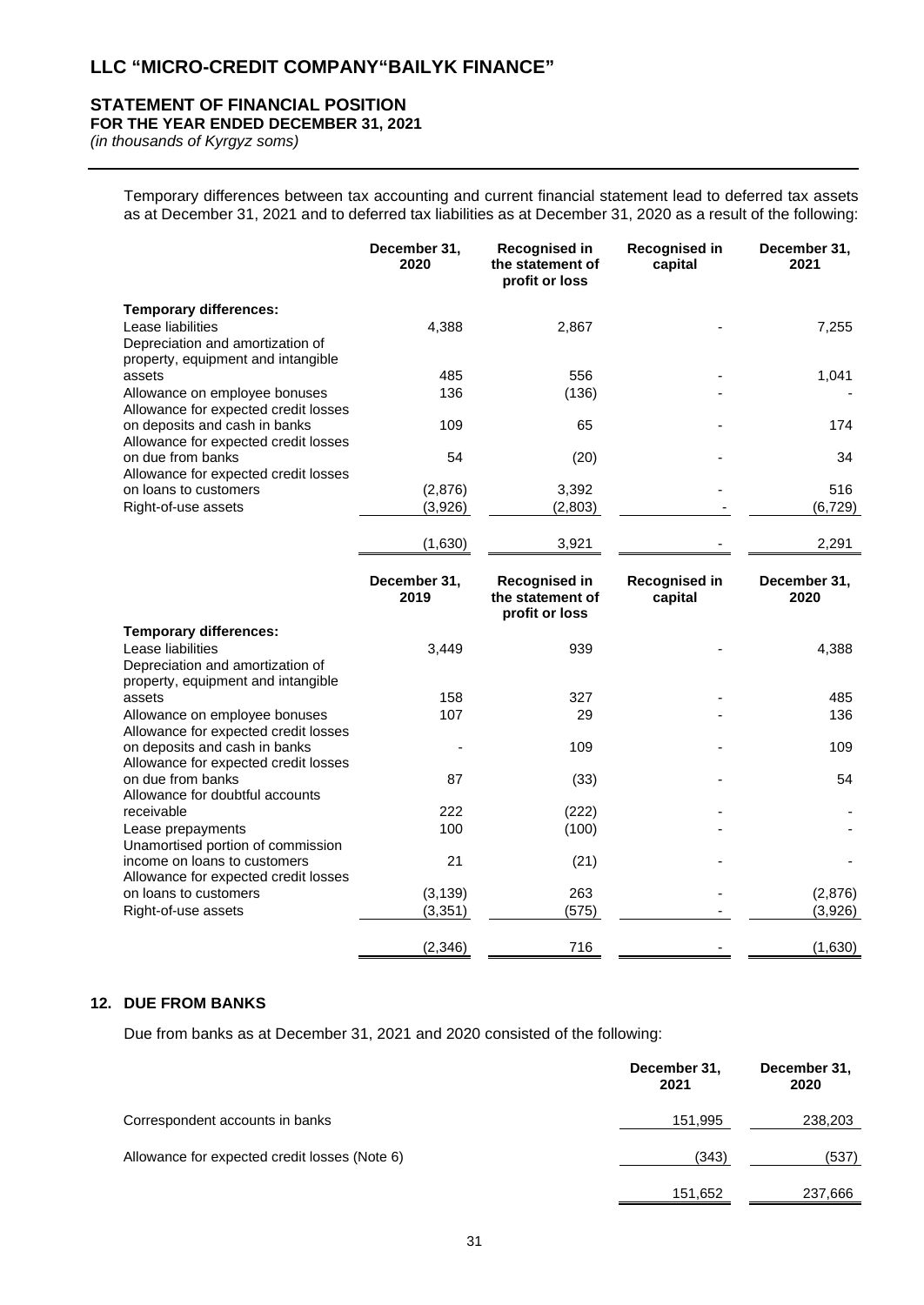## **STATEMENT OF FINANCIAL POSITION**

**FOR THE YEAR ENDED DECEMBER 31, 2021**

*(in thousands of Kyrgyz soms)*

## **13. DEPOSITS AND CASH IN BANKS**

Deposits and cash in banks as at December 31, 2021 and 2020 are presented as follows:

|                                               | December 31,<br>2021 | December 31,<br>2020 |
|-----------------------------------------------|----------------------|----------------------|
| <b>Restricted deposits</b>                    | 25,000               | 25,000               |
| Restricted cash in banks                      | 15,600               | 15,600               |
| Interest accrued on term deposits             | 2,067                | 917                  |
| Allowance for expected credit losses (Note 6) | (1,742)              | (1,083)              |
|                                               | 40,925               | 40,434               |

Restricted deposits and cash on bank include the following:

- Security deposit in the amount of 15,600 thousand soms for a period up to November 16, 2023 on a credit line opened at OJSC "Commercial Bank Kyrgyzstan";
- Term deposit in the amount of 15,000 thousand soms up to March 13, 2021, opened in "Bai-Tushum Bank" CJSC, which acts as collateral for a loan issued by the Russian-Kyrgyz Development Fund;
- Term deposit in the amount of 10,000 thousand soms up to March 13, 2022, opened in "Bakai Bank" OJSC, which acts as collateral for a loan issued by the Russian-Kyrgyz Development Fund.

## **14. LOANS TO CUSTOMERS**

Loans to customers measured at amortised cost as at December 31, 2021 and 2020 consisted of the following:

|                                               | December 31,<br>2021 | December 31,<br>2020 |
|-----------------------------------------------|----------------------|----------------------|
| Loans to customers                            | 2,561,667            | 1,691,626            |
| Interest accrued                              | 56,168               | 41,824               |
| Unamortised portion of front-end commission   |                      | (4,080)              |
| Allowance for expected credit losses (Note 6) | (99, 411)            | (43, 133)            |
|                                               | 2,518,424            | 1,686,237            |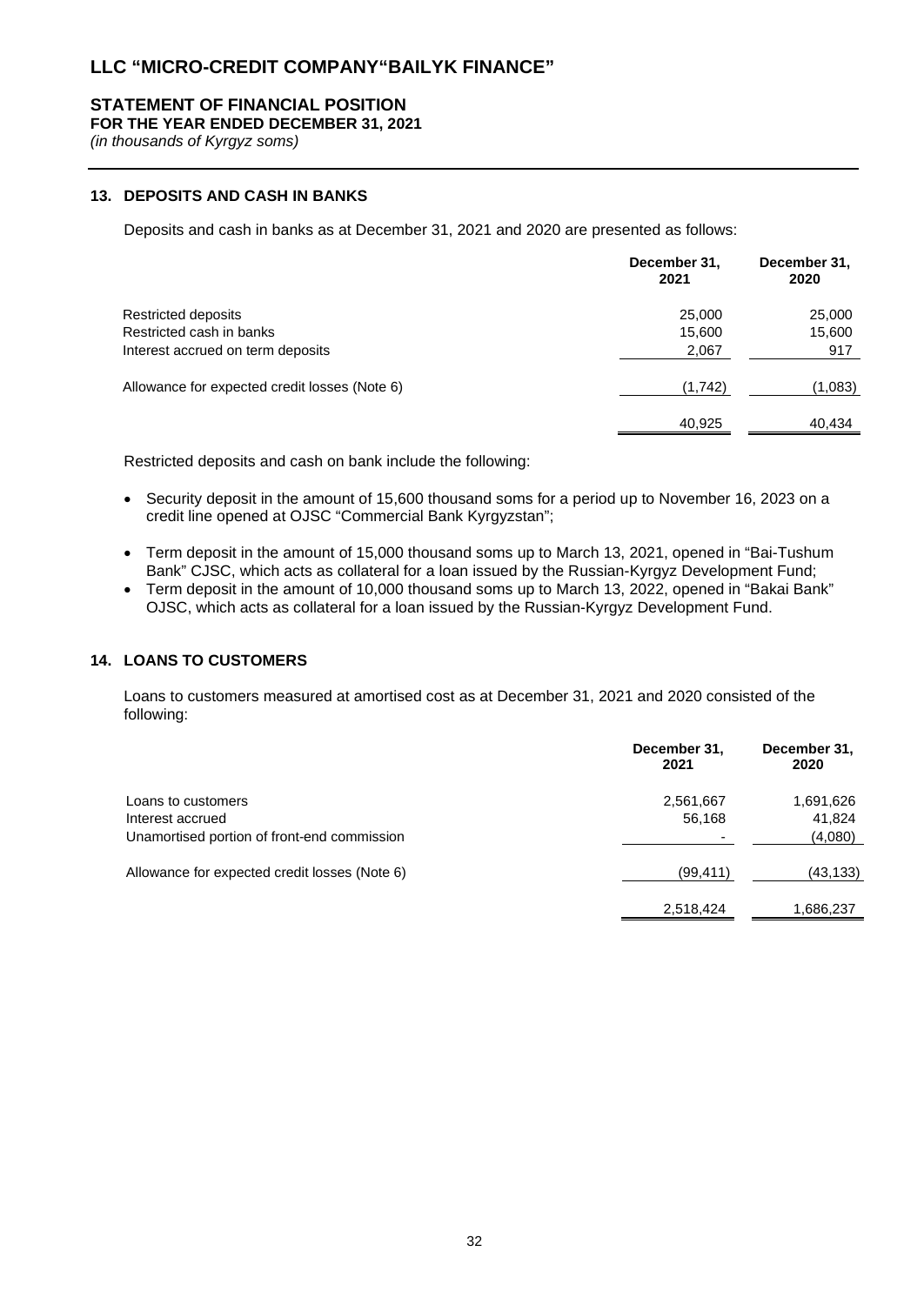## **STATEMENT OF FINANCIAL POSITION**

## **FOR THE YEAR ENDED DECEMBER 31, 2021**

*(in thousands of Kyrgyz soms)*

Breakdown of loans by sectors is presented below:

|                                      | December 31,<br>2021 | December 31,<br>2020 |
|--------------------------------------|----------------------|----------------------|
| Household                            | 1,138,890            | 778,885              |
| Livestock                            | 864,849              | 511,383              |
| Construction                         | 316,713              | 218,017              |
| Trade                                | 147,125              | 111,915              |
| Agriculture                          | 121,305              | 75,772               |
| Health                               | 13,546               | 15,571               |
| Production                           | 9,838                | 8,145                |
| Educatoion                           | 5,067                | 7,857                |
| Murabaha                             | 307                  |                      |
| Other                                | 195                  | 1,825                |
| Allowance for expected credit losses | (99, 411)            | (43, 133)            |
|                                      | 2,518,424            | 1,686,237            |

Information on collateral for loans issued is as follows:

|                                      | December 31,<br>2021 | December 31,<br>2020 |
|--------------------------------------|----------------------|----------------------|
| Unsecured loans                      | 1,953,053            | 1,308,672            |
| Guarantor                            | 596,421              | 371,840              |
| Real estate                          | 60,855               | 42,837               |
| Land                                 | 6,944                | 4,612                |
| Vehicle                              | 562                  | 1,409                |
| Allowance for expected credit losses | (99, 411)            | (43, 133)            |
|                                      | 2,518,424            | 1,686,237            |

The movement of loans to customers for the year ended December 31, 2021 is presented below:

|                                                                    | 12-month<br><b>ECL</b> | <b>Lifetime ECL</b><br>- unimpaired<br>loans | Lifetime ECL-<br>impaired<br>loans | <b>Total</b> |
|--------------------------------------------------------------------|------------------------|----------------------------------------------|------------------------------------|--------------|
| January 1, 2021                                                    | 1,652,762              | 14,493                                       | 24,371                             | 1,691,626    |
| Transfer to Stage 1                                                | 1,009                  | (1,009)                                      |                                    |              |
| Transfer to Stage 2                                                | (81, 144)              | 81,756                                       | (612)                              |              |
| Transfer to Stage 3                                                |                        | (66,559)                                     | 66,559                             |              |
| New financial assets originated<br>Financial assets that have been | 2,364,827              |                                              |                                    | 2,364,827    |
| derecognised                                                       | (1,458,642)            | (9,748)                                      | (24, 302)                          | (1,492,692)  |
| Write-offs                                                         |                        |                                              | (2, 476)                           | (2, 476)     |
| Repayment of written-off loans and                                 |                        |                                              |                                    |              |
| interest                                                           |                        |                                              | 382                                | 382          |
| December 31, 2021                                                  | 2,478,812              | 18,933                                       | 63,922                             | 2,561,667    |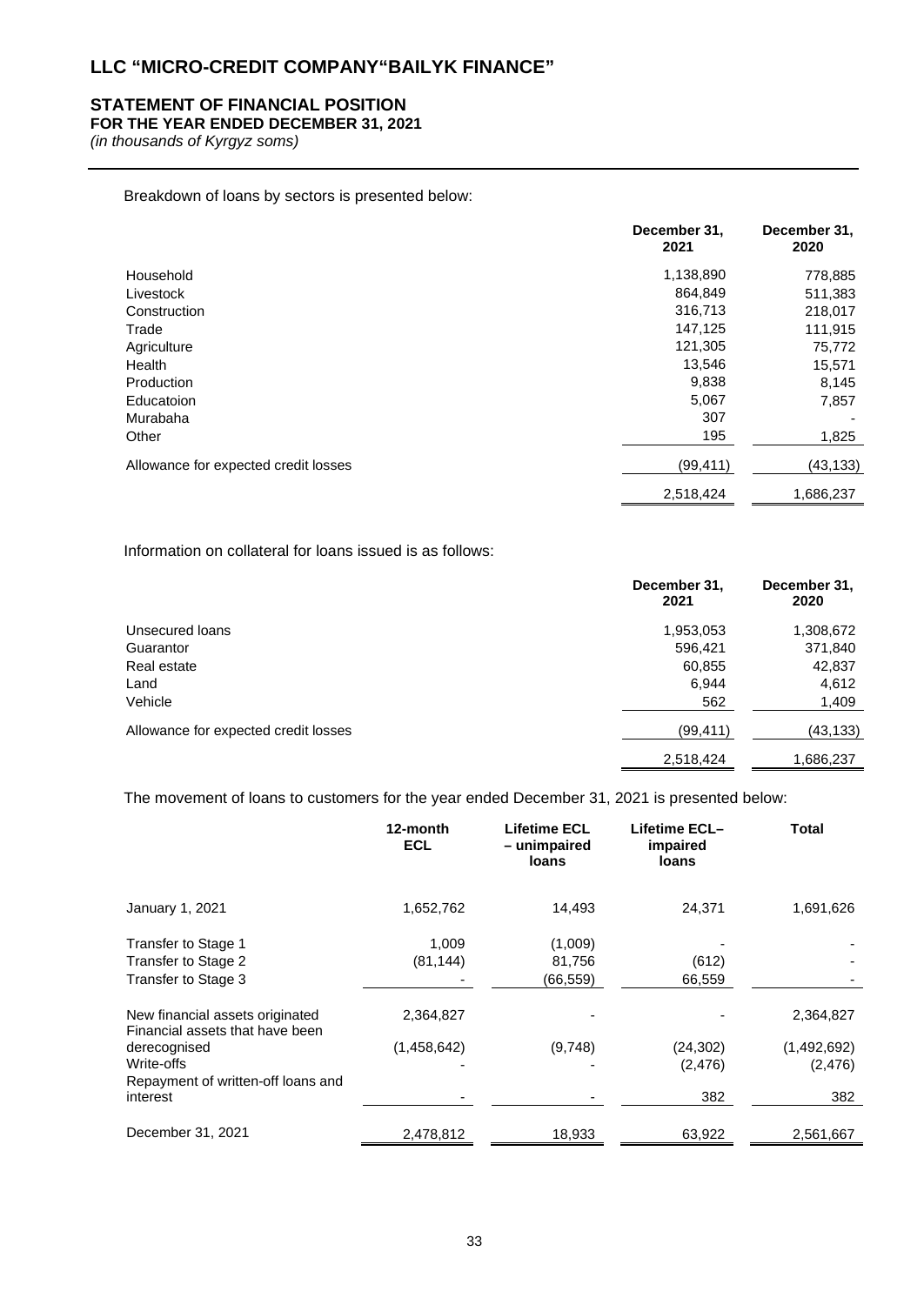## **STATEMENT OF FINANCIAL POSITION**

## **FOR THE YEAR ENDED DECEMBER 31, 2021**

*(in thousands of Kyrgyz soms)*

## The movement of loans to customers for the year ended December 31, 2020 is presented below:

|                                                                                                                                                    | 12-month<br><b>ECL</b>   | Lifetime ECL<br>- unimpaired<br><b>loans</b> | Lifetime ECL-<br>impaired<br>loans | Total                                        |
|----------------------------------------------------------------------------------------------------------------------------------------------------|--------------------------|----------------------------------------------|------------------------------------|----------------------------------------------|
| January 1, 2020                                                                                                                                    | 1,273,801                |                                              | 10,183                             | 1,283,984                                    |
| Transfer to Stage 1<br>Transfer to Stage 2<br>Transfer to Stage 3                                                                                  | 352<br>(47,442)          | (352)<br>47,442<br>(30, 771)                 | 30,771                             |                                              |
| New financial assets originated<br>Financial assets that have been<br>derecognised<br>Write-offs<br>Repayment of written-off loans and<br>interest | 1,497,118<br>(1,071,067) | (1,826)                                      | (5,507)<br>(11, 192)<br>116        | 1,497,118<br>(1,078,400)<br>(11, 192)<br>116 |
| December 31, 2020                                                                                                                                  | 1,652,762                | 14,493                                       | 24,371                             | 1,691,626                                    |

The movement of allowance for expected credit losses on loans to customers for the year ended December 31, 2021 is presented below:

|                                                                    | 12-month ECL | Lifetime ECL –<br>unimpaired<br>loans | Lifetime ECL-<br>impaired loans | <b>Total</b> |
|--------------------------------------------------------------------|--------------|---------------------------------------|---------------------------------|--------------|
| January 1, 2020                                                    | 15,729       | 5,104                                 | 22,300                          | 43,133       |
| Transfer to Stage 1                                                | 59           | (59)                                  |                                 |              |
| Transfer to Stage 2                                                | (15, 358)    | 15,703                                | (345)                           |              |
| Transfer to Stage 3                                                |              | (9,574)                               | 9,574                           |              |
| (Decreases)/increases due to change                                |              |                                       |                                 |              |
| in credit risk                                                     | 1,894        | (2, 331)                              | 54,282                          | 53,845       |
| New financial assets originated<br>Financial assets that have been | 41,076       |                                       |                                 | 41,076       |
| derecognised                                                       | (15, 578)    | (3, 553)                              | (15, 924)                       | (35,055)     |
| Write-offs                                                         |              |                                       | (4, 493)                        | (4, 493)     |
| Repayment of written-off loans and                                 |              |                                       |                                 |              |
| interest                                                           |              |                                       | 905                             | 905          |
| December 31, 2020                                                  | 27,822       | 5,290                                 | 66,299                          | 99,411       |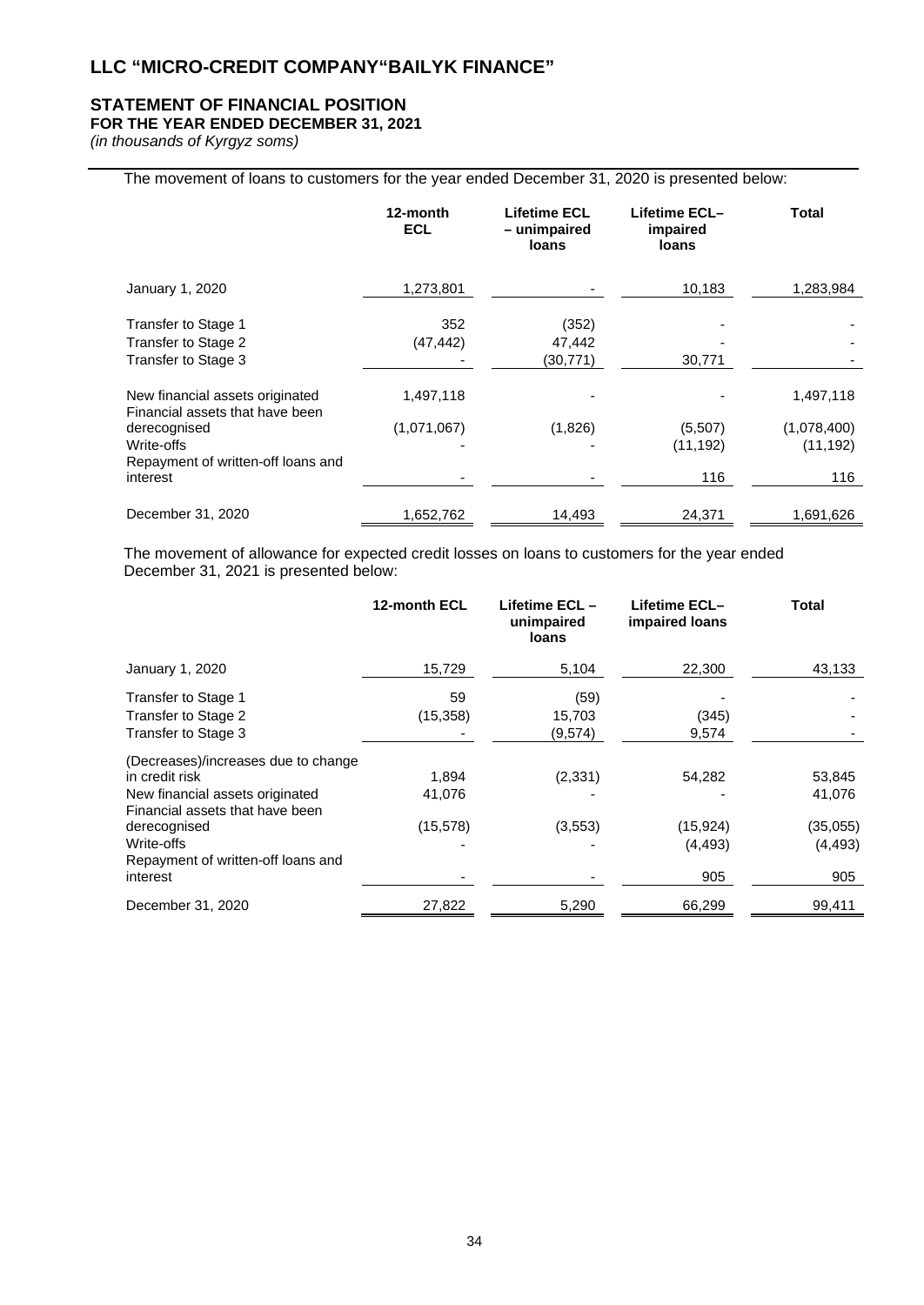## **STATEMENT OF FINANCIAL POSITION**

## **FOR THE YEAR ENDED DECEMBER 31, 2021**

*(in thousands of Kyrgyz soms)*

The movement of allowance for expected credit losses on loans to customers for the year ended December 31, 2020 is presented below:

|                                                                                                                                                                                                             | 12-month ECL                  | Lifetime ECL -<br>unimpaired<br>loans | Lifetime ECL-<br>impaired loans      | Total                                            |
|-------------------------------------------------------------------------------------------------------------------------------------------------------------------------------------------------------------|-------------------------------|---------------------------------------|--------------------------------------|--------------------------------------------------|
| January 1, 2020                                                                                                                                                                                             | 21,615                        |                                       | 10,962                               | 32,577                                           |
| Transfer to Stage 1<br>Transfer to Stage 2<br>Transfer to Stage 3                                                                                                                                           | 341<br>(10, 780)              | (341)<br>11,410<br>(7, 293)           | (630)<br>7,293                       |                                                  |
| (Decreases)/increases due to change<br>in credit risk<br>New financial assets originated<br>Financial assets that have been<br>derecognised<br>Write-offs<br>Repayment of written-off loans and<br>interest | (6,632)<br>24,794<br>(13,609) | 1,328                                 | 19,940<br>(2,814)<br>(12,601)<br>150 | 14,636<br>24,794<br>(16, 423)<br>(12,601)<br>150 |
| December 31, 2020                                                                                                                                                                                           | 15,729                        | 5,104                                 | 22,300                               | 43,133                                           |

The movement in allowance for expected credit losses on loans to customers for the year ended December 31, 2021 is presented below:

|                                                                    | 12-month ECL | Lifetime ECL-<br>unimpaired<br><b>loans</b> | Lifetime ECL–<br>impaired loans | <b>Total</b> |
|--------------------------------------------------------------------|--------------|---------------------------------------------|---------------------------------|--------------|
| January 1, 2021                                                    | 15,729       | 5,104                                       | 22,300                          | 43,133       |
| Transfer to Stage 1                                                | 59           | (59)                                        |                                 |              |
| Transfer to Stage 2                                                | (957)        | 1,302                                       | (345)                           |              |
| Transfer to Stage 3                                                |              | (5, 363)                                    | (5,363)                         |              |
| (Decreases)/increases due to change                                |              |                                             |                                 |              |
| in credit risk                                                     | (17, 896)    | 4,748                                       | 49,389                          | 36,241       |
| New financial assets originated<br>Financial assets that have been | 41,076       |                                             |                                 | 41,076       |
| derecognised                                                       | (10, 189)    | (442)                                       | (6,820)                         | (17, 451)    |
| Write-offs                                                         |              |                                             | (4, 410)                        | (4, 410)     |
| Repayment of written-off loans and<br>interest                     |              |                                             | 822                             | 822          |
| December 31, 2021                                                  | 27,822       | 5,290                                       | 66,299                          | 99,411       |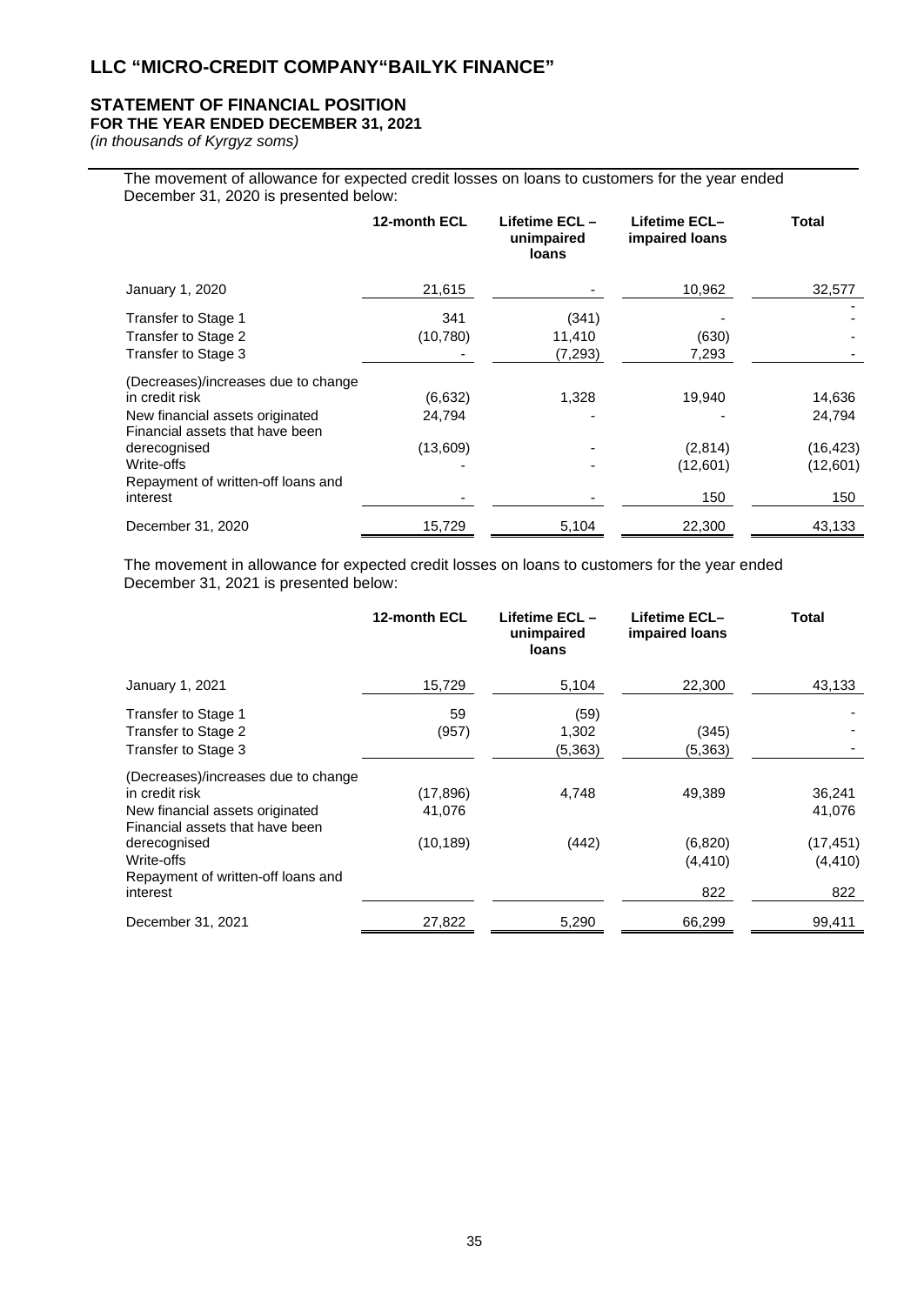## **STATEMENT OF FINANCIAL POSITION**

## **FOR THE YEAR ENDED DECEMBER 31, 2021**

*(in thousands of Kyrgyz soms)*

The movement in allowance for expected credit losses on loans to customers for the year ended December 31, 2020 is presented below:

|                                                                    | 12-month ECL | Lifetime ECL-<br>unimpaired<br>loans | Lifetime ECL-<br>impaired loans | Total     |
|--------------------------------------------------------------------|--------------|--------------------------------------|---------------------------------|-----------|
| January 1, 2020                                                    | 21,615       |                                      | 10,962                          | 32,577    |
| Transfer to Stage 1                                                | 341          | (341)                                |                                 |           |
| Transfer to Stage 2                                                | (10, 780)    | 11,410                               | (630)                           |           |
| Transfer to Stage 3                                                |              | (7, 293)                             | 7,293                           |           |
| (Decreases)/increases due to change                                |              |                                      |                                 |           |
| in credit risk                                                     | (6,632)      | 1,328                                | 19,940                          | 14,636    |
| New financial assets originated<br>Financial assets that have been | 24,794       |                                      |                                 | 24,794    |
| derecognised                                                       | (13,609)     |                                      | (2,814)                         | (16, 423) |
| Write-offs                                                         |              |                                      | (12,601)                        | (12,601)  |
| Repayment of written-off loans and<br>interest                     |              |                                      | 150                             | 150       |
| December 31, 2020                                                  | 15,729       | 5,104                                | 22,300                          | 43,133    |

## **15. FINANCIAL INSTRUMENTS AT FAIR VALUE THROUGH PROFIT OR LOSS**

Financial intruments at fair value through profit or loss as at December 31, 2021 and 2020 consisted of the following:

|                            | <b>December 31, 2021</b> |                             | December 31, 2020    |                             |
|----------------------------|--------------------------|-----------------------------|----------------------|-----------------------------|
|                            | <b>Nominal value</b>     | Net assets at<br>fair value | <b>Nominal value</b> | Net assets at<br>fair value |
| Foreign currency contracts |                          |                             |                      |                             |
| <b>SWAP</b>                | 360,388                  | 26.111                      | 354,089              | 27,133                      |

As at December 31, 2021 and 2020, according to SWAP contracts, the Company had obligations in Kyrgyz soms and foreign currency in the amount of 360,388 thousand soms and 354,089 thousand soms, respectively. Interest rates on swap contracts as at December 31, 2021 and 2020 amounted to 9.63% and 7.38%, respectively.

As at December 31, 2021 and 2020, according to SWAP contracts, the Company had assets in Kyrgyz soms and foreign currency in the amount of 386,499 thousand soms and 381,222 thousand soms, respectively.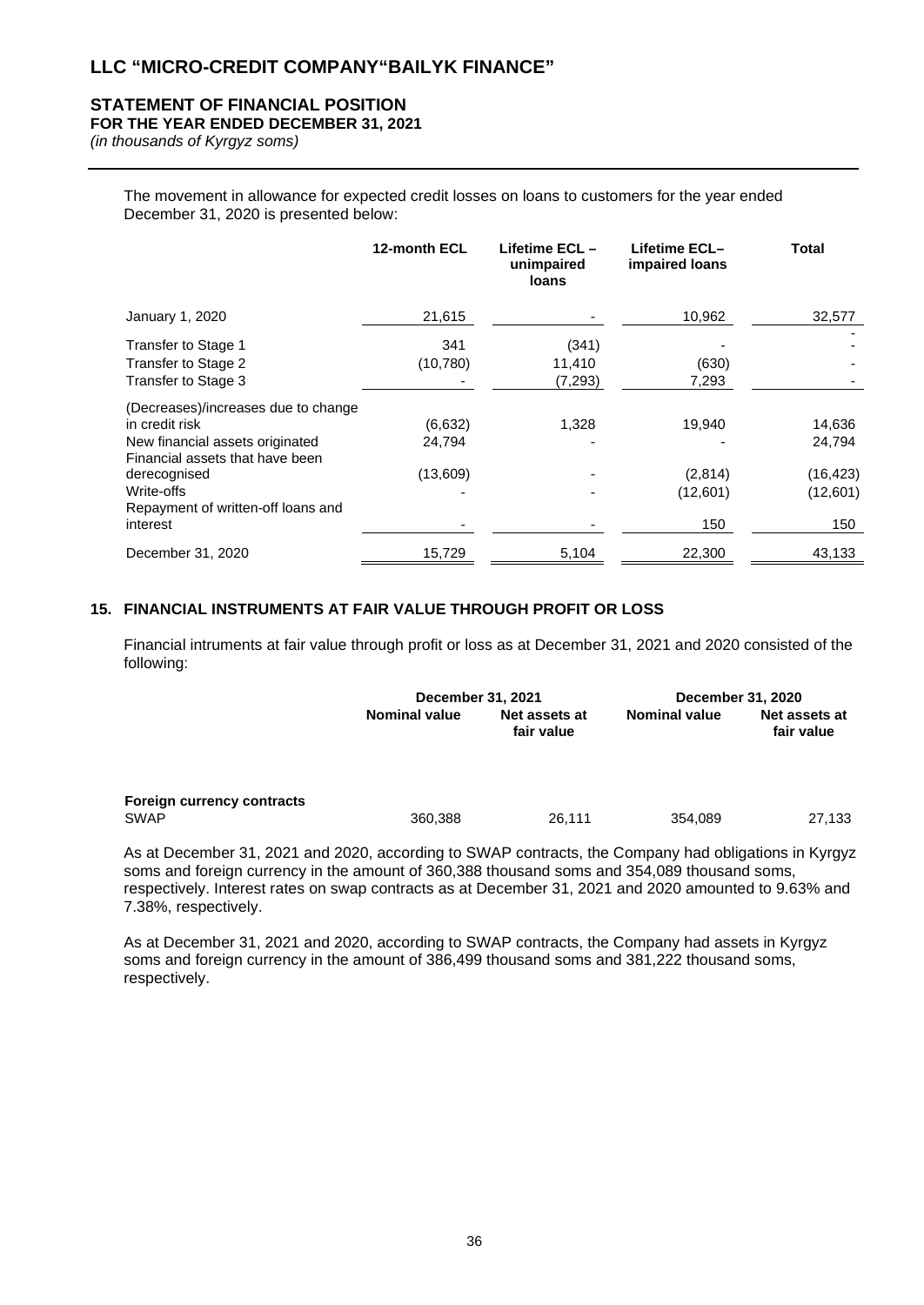#### **STATEMENT OF FINANCIAL POSITION FOR THE YEAR ENDED DECEMBER 31, 2021**

*(in thousands of Kyrgyz soms)*

## **16. PROPERTY, EQUIPMENT AND INTANGIBLE ASSETS**

Property, equipment and intangible assets as at December 31, 2021 and 2020 consisted of the following:

|                                                    | Leasehold<br>improvements | <b>Vehicles</b> | <b>Computer</b><br>equipment | <b>Furniture and</b><br>equipment | Intangible<br>assets | <b>Total</b>      |
|----------------------------------------------------|---------------------------|-----------------|------------------------------|-----------------------------------|----------------------|-------------------|
| At cost<br>January 1, 2020                         |                           | 17,459          | 6,768                        | 8,049                             | 3,710                | 35,986            |
| Additions<br>Disposals                             | 329                       | 745             | 6,492<br>(182)               | 5,344<br>(370)                    | 799                  | 13,709<br>(552)   |
| December 31, 2020                                  | 329                       | 18,204          | 13,078                       | 13,023                            | 4,509                | 49,143            |
| Additions<br>Disposals                             | 2,760<br>(389)            |                 | 13,570<br>(130)              | 6,971<br>(523)                    | 3,797                | 27,098<br>(1,042) |
| December 31, 2021                                  | 2,700                     | 18,204          | 26,518                       | 19,471                            | 8,306                | 75,199            |
| <b>Accumulated depreciation</b><br>January 1, 2020 |                           | 8,819           | 4,149                        | 3,822                             | 1,662                | 18,452            |
| Charge<br>Disposals                                | 100                       | 3,004           | 3,767<br>(174)               | 2,985<br>(348)                    | 1,370                | 11,226<br>(522)   |
| December 31, 2020                                  | 100                       | 11,823          | 7,742                        | 6,459                             | 3,032                | 29,156            |
| Charge<br>Disposals                                | 864<br>(389)              | 3,000           | 6,079<br>(130)               | 4,504<br>(523)                    | 1,926                | 16,373<br>(1,042) |
| December 31, 2021                                  | 575                       | 14,823          | 13,691                       | 10,440                            | 4,958                | 44,487            |
| Net book value<br>December 31, 2020                | 229                       | 6,381           | 5,336                        | 6,564                             | 1,477                | 19,987            |
| December 31, 2021                                  | 2,125                     | 3,381           | 12,827                       | 9,031                             | 3,348                | 30,712            |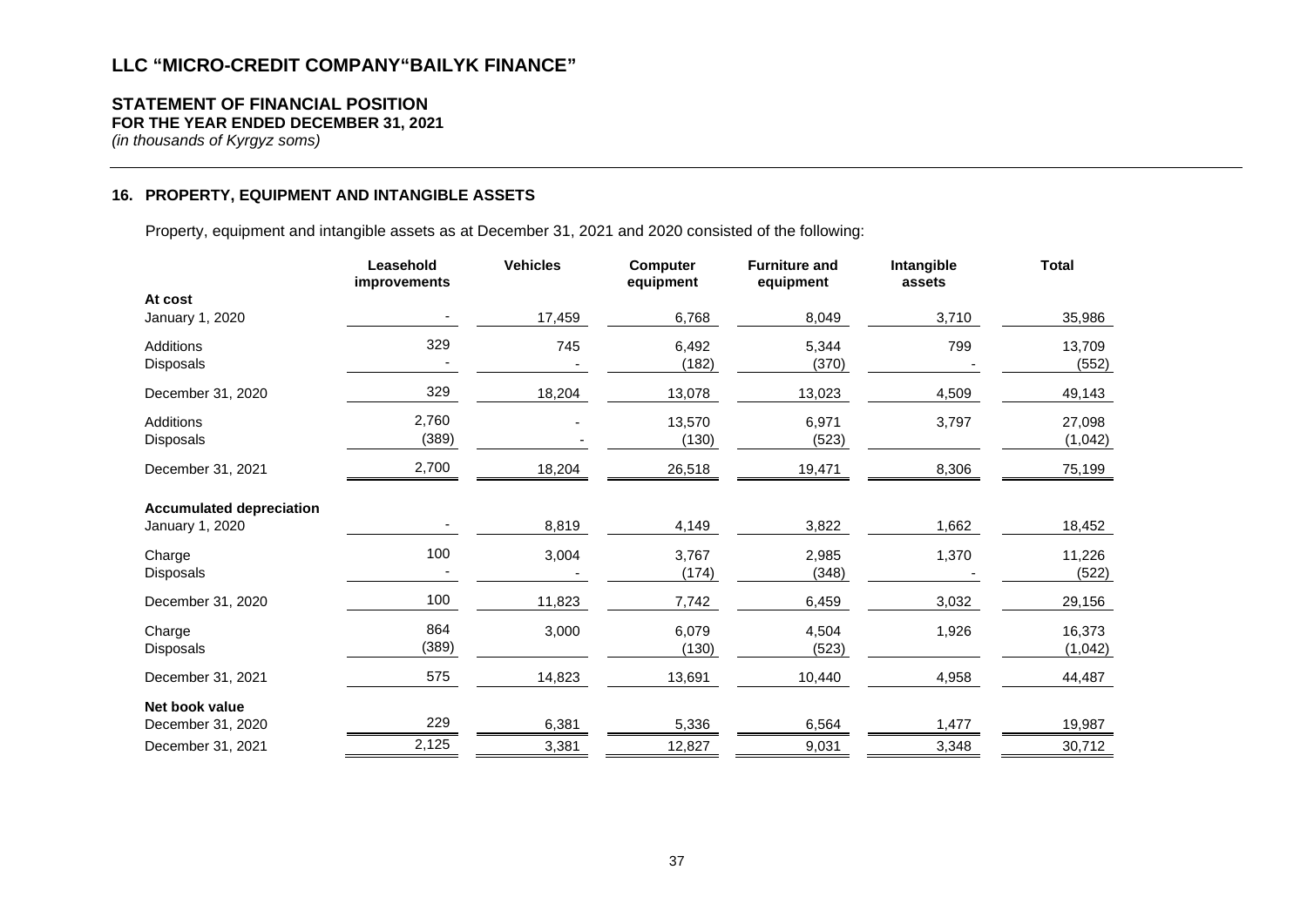## **STATEMENT OF FINANCIAL POSITION**

**FOR THE YEAR ENDED DECEMBER 31, 2021**

*(in thousands of Kyrgyz soms)*

As at December 31, 2021 fixed assets were not pledged as a collateral for borrowings (as at December 31, 2020 vehicles in amount 5,110 thousand soms were pledged as a collateral for borrowings).

As at December 31, 2021 and 2020 fully depreciated property, equipment and intangible assets in use equaled to 28,128 thousand soms and 11,724 thousand soms, respectively.

## **17. LEASES**

Lease assets and liabilities as at December 31, 2021 and 2020 consisted of the following:

| At cost<br>January 1, 2020                         | Right-of-use<br>assets<br>40,969 |
|----------------------------------------------------|----------------------------------|
| Additions<br>Disposals                             | 20,270<br>(5,905)                |
| December 31, 2020                                  | 55,334                           |
| Additions<br>Disposals                             | 50,267<br>(11, 631)              |
| December 31, 2021                                  | 93,970                           |
| <b>Accumulated amortisation</b><br>January 1, 2020 | 7,460                            |
| Charge<br>Disposals                                | 10,382<br>(1,758)                |
| December 31, 2020                                  | 16,084                           |
| Charge<br>Disposals                                | 16,294<br>(5,701)                |
| December 31, 2021                                  | 26,677                           |
| Net book value<br>December 31, 2020                | 39,250                           |
| December 31, 2021                                  | 67,293                           |

The maturity analysis of lease liabilities is presented in Note 26.

|                                                                                                       | For the year<br>ended<br>December 31,<br>2021 | For the year<br>ended<br>December 31,<br>2020 |
|-------------------------------------------------------------------------------------------------------|-----------------------------------------------|-----------------------------------------------|
| Amounts recognized in profit and loss                                                                 |                                               |                                               |
| Amortization expense on right-of-use assets                                                           | 16.294                                        | 10,382                                        |
| Interest expense on lease liabilities                                                                 | 8.320                                         | 5,513                                         |
| Expense relating to short-term leases                                                                 |                                               | 555                                           |
| Expense relating to leases of low value assets                                                        |                                               | 244                                           |
| Expense relating to variable lease payments not included in the measurement of<br>the lease liability | (25)                                          | (540)                                         |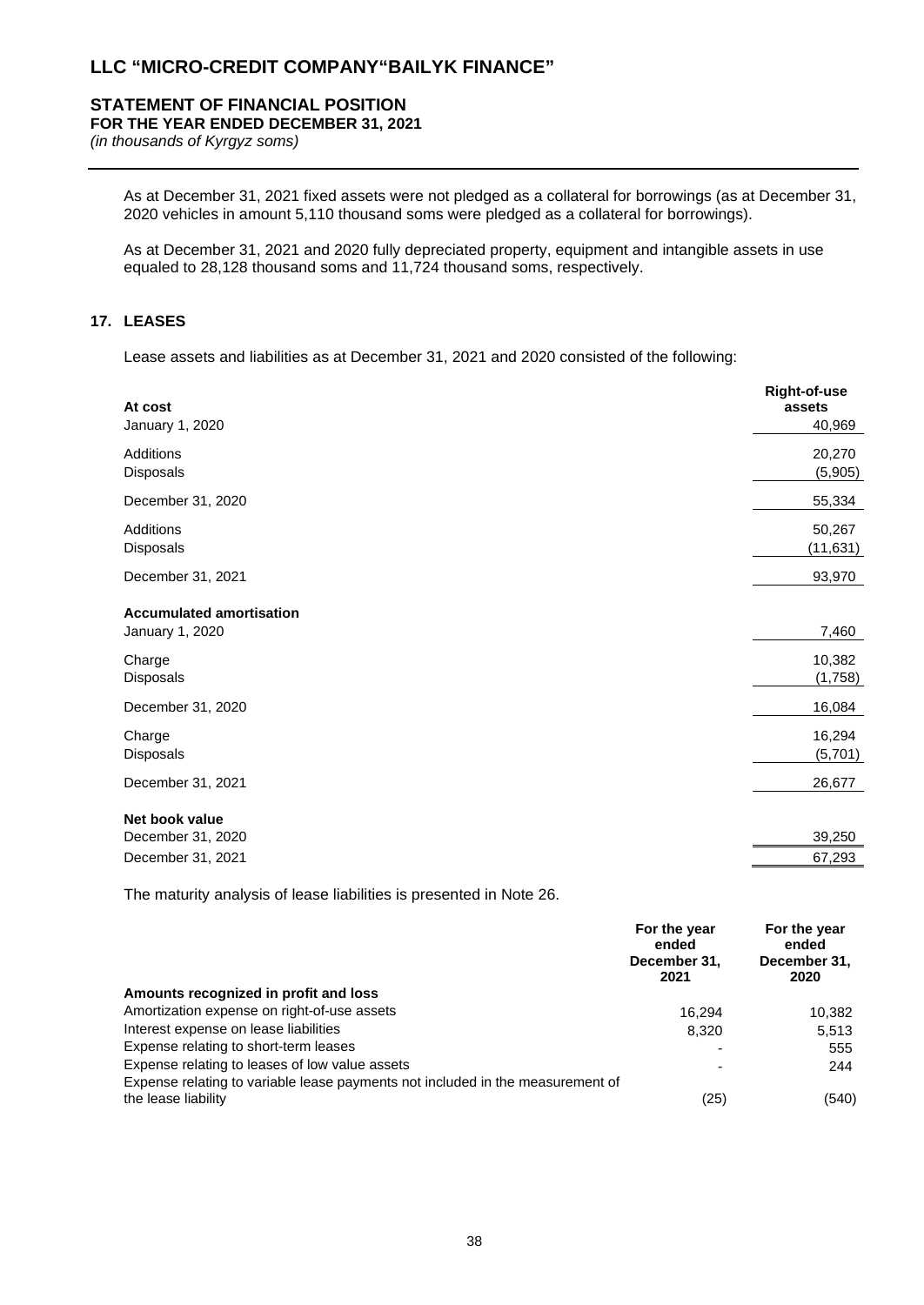## **STATEMENT OF FINANCIAL POSITION**

## **FOR THE YEAR ENDED DECEMBER 31, 2021**

*(in thousands of Kyrgyz soms)*

| <b>Lease liabilities</b>                                                                                                                                                                 | December 31,<br>2021                              | December 31,<br>2020                                               |
|------------------------------------------------------------------------------------------------------------------------------------------------------------------------------------------|---------------------------------------------------|--------------------------------------------------------------------|
| Current<br>Non-current                                                                                                                                                                   | 17,412<br>55,138                                  | 10,749<br>33,127                                                   |
|                                                                                                                                                                                          | 72,550                                            | 43,876                                                             |
|                                                                                                                                                                                          | <b>Right-of-use</b><br>assets<br><b>Buildings</b> | <b>Lease liabilities</b>                                           |
| <b>January 1, 2020</b>                                                                                                                                                                   | 33,509                                            | 34,496                                                             |
| Additions<br><b>Disposals</b><br>Amortization expense<br>Interest expense<br>Foreign exchange difference<br>Income from lease concessions<br>Payments                                    | 20,270<br>(4, 147)<br>(10, 382)                   | 20,270<br>(4, 493)<br>5,513<br>1,420<br>(540)<br>(12, 790)         |
| December 31, 2020                                                                                                                                                                        | 39,250                                            | 43,876                                                             |
| Additions<br><b>Disposals</b><br>Amortization expense<br>Interest expense<br>Foreign exchange difference<br>Payments (interest)<br>Payments (principal)<br>Income from lease concessions | 50,267<br>(5,930)<br>(16, 294)                    | 50,267<br>(7,652)<br>8,320<br>332<br>(8, 307)<br>(14, 261)<br>(25) |
| December 31, 2021                                                                                                                                                                        | 67,293                                            | 72,550                                                             |

## **18. OTHER ASSETS**

Other assets as at December 31, 2021 and 2020 consisted of the following:

|                                                                               | December 31,<br>2021 | December 31,<br>2020 |
|-------------------------------------------------------------------------------|----------------------|----------------------|
| <b>Other financial assets</b>                                                 |                      |                      |
| Accounts receivable from Ministry of Finance of the Kyrgyz Republic           |                      | 14,001               |
| Accounts receivable                                                           | 1,754                | 5,121                |
|                                                                               | 1,754                | 19,122               |
| Other non-financial assets                                                    |                      |                      |
| Prepayment for upgrade and maintenance of MFSYS software                      | 3,463                | 4,747                |
| Prepayment for insurance services                                             | 1,983                | 1.848                |
| Inventories                                                                   | 1,715                | 1,220                |
| Rent prepayments                                                              | 1,420                | 752                  |
| Prepayments for fuel                                                          | 663                  | 237                  |
| Prepayment for installation of video surveillance and fire fighting equipment |                      | 2,694                |
| Other                                                                         | 552                  | 1,468                |
|                                                                               | 9,796                | 12,966               |
|                                                                               | 11,550               | 32,088               |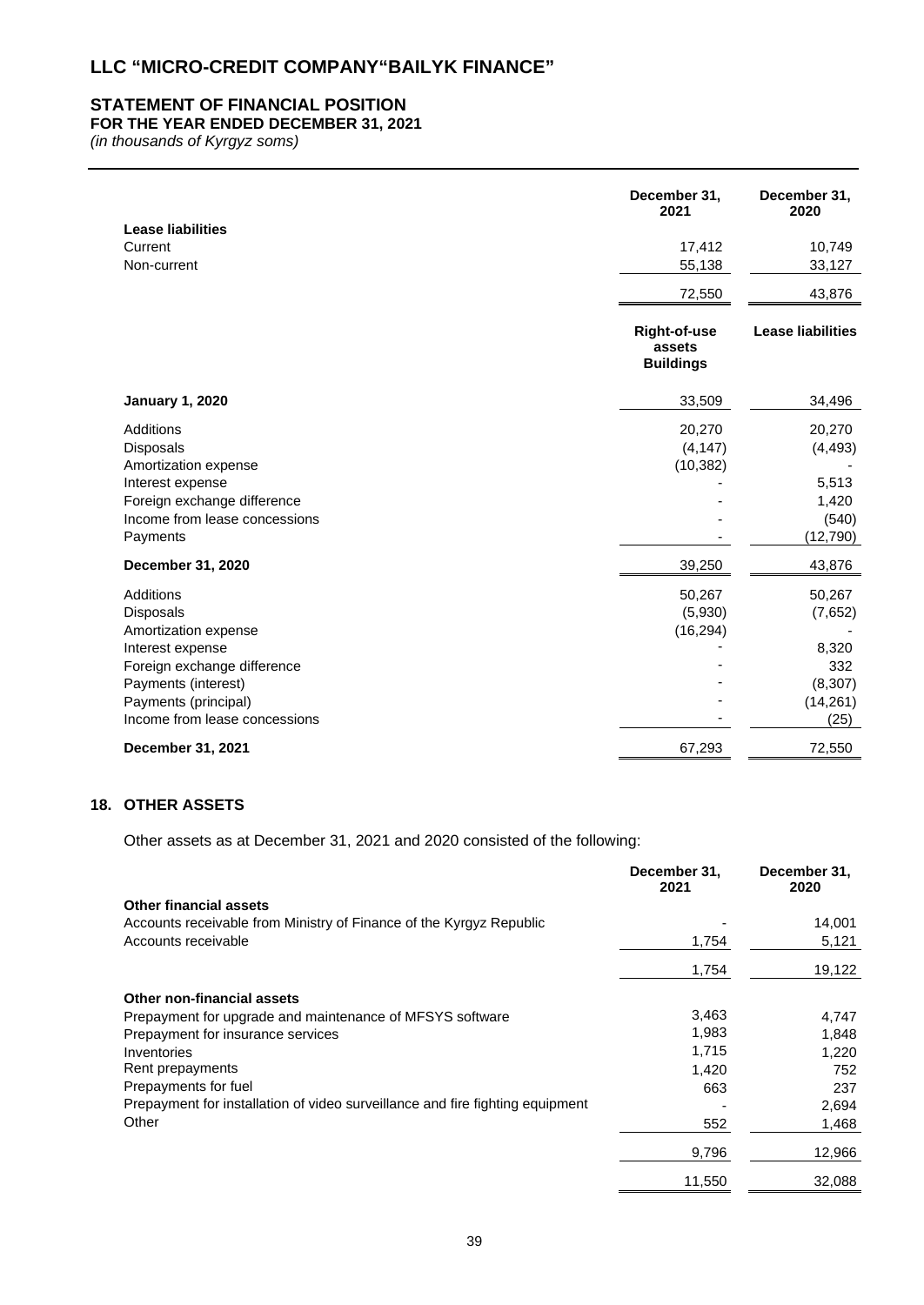#### **STATEMENT OF FINANCIAL POSITION FOR THE YEAR ENDED DECEMBER 31, 2021**

*(in thousands of Kyrgyz soms)*

In accordance with the Resolution of the Government of the Kyrgyz Republic No.552 dated November 13, 2020 "On rendering state support to the borrowers who received loans in financial institutions of the Kyrgyz Republic" and Agreement No.19-04-01/279 dated December 14, 2020 on subsidizing of accrued interest/penalties. The Company submitted a register of borrowers subject to subsidies to the National Bank of the Kyrgyz Republic in the amount of 14,001 thousand soms. On January 19, 2021 the Company received reimbursement from the Ministry of Finance of the Kyrgyz Republic in the amount of 14,001 thousand soms. Actually directed to subsidize interest of borrowers in the amount of 13,871 thousand soms. In February 2021 the Company transferred the undisbursed subsidy amount of 130 thousand soms to Ministry of Finance of the Kyrgyz Republic .

## **19. BORROWINGS**

Borrowings as at December 31, 2021 and 2020 consisted of the following:

|                                             | December 31,<br>2021 | December 31,<br>2020 |
|---------------------------------------------|----------------------|----------------------|
| Loans received                              | 2,156,312            | 1,553,360            |
| Interest payable                            | 61,903               | 25,217               |
| Unamortised portion of front-end commission | (10, 605)            | (6,768)              |
|                                             | 2,207,610            | 1,571,809            |
|                                             |                      |                      |

Borrowed funds comprise loans from the following financial institutions:

|                                                          | Interest rate | December 31,<br>2021 | December 31,<br>2020 |
|----------------------------------------------------------|---------------|----------------------|----------------------|
| <b>Enabling Qapital Microfinance</b>                     | 18.96%        | 438,636              |                      |
| Microfinance Initiative for Asia Debt Fund SA, SICAV-SIF | 8,5%-16.5%    | 281,809              | 195,276              |
| Covid-19 Emerging and Frontier Markets MSME Supprot Fund | 9.0%          | 172,535              | 81,976               |
| 1/IIV IMPACT INVESTING FUNDS - DKM                       | 9.0%          | 170,607              | 164,885              |
| Triodos                                                  | 16.9%         | 111,145              |                      |
| Triodos Emerging Markets Renewable Energy                | 16.9%         | 111,145              |                      |
| Crowdcredit Estonia OU                                   | 16.0%         | 108,807              | 220,997              |
| LUXEMBOURG MICROFINANCE AND DEVELOPMENT                  | 8.00%         | 103,245              | 27,657               |
| Commercial bank Kyrgyzstan OJSC                          | 16.0%         | 95,767               | 155,096              |
| Kyrgyz-Swiss Bank CJSC                                   | 16.0%         | 89,214               | 101,910              |
| European Bank for Reconstruction and Development         | 15.4%         | 83,656               |                      |
| Kyrgyz Investment and Credit Bank                        | 15.0%         | 79,168               | 37,537               |
| Arbor FS Ltd                                             | 8.5%          | 74,745               | 31,345               |
| <b>MLC Frontiers LLC</b>                                 | 16.0%         | 69,912               | 101,298              |
| agRIF Cooperatief U.A                                    | 9.0%          | 63,587               | 123,418              |
| Bank of Asia CJSC                                        | 8.0%          | 52,072               | 78,600               |
| <b>IC Zdorovie CJSC</b>                                  | 17%-18%       | 45,356               | 69,844               |
| Russian-Kyrgyz Development Fund                          | 8.0%          | 40,151               | 29,259               |
| Alterfin CVBA                                            | 8.5%          | 16,053               | 61,591               |
| Capital Bank of Central Asia OJSC                        | 20.0%         |                      | 57,660               |
| Bank Bai-Tushum CJSC                                     | 17.5%         |                      | 20,980               |
| FinanceCreditBank OJSC                                   | 17.0%         |                      | 12,480               |
|                                                          |               |                      |                      |
|                                                          |               | 2,207,610            | 1,571,809            |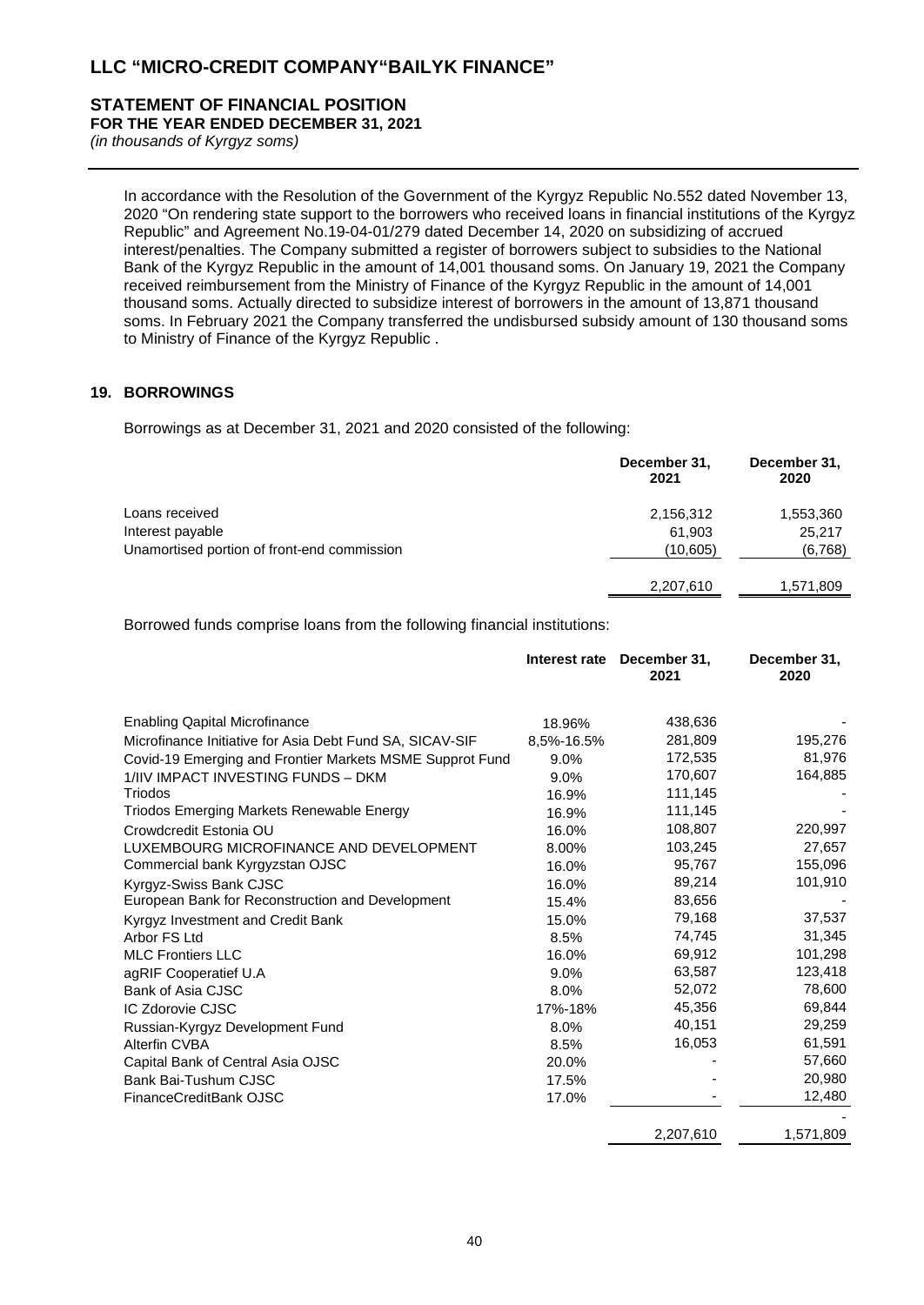## **STATEMENT OF FINANCIAL POSITION**

## **FOR THE YEAR ENDED DECEMBER 31, 2021**

*(in thousands of Kyrgyz soms)*

The movement on loans received for the years ended December 31, 2021 and 2020 is presented as follows:

|                                                                                             | For the year<br>ended<br>December 31,<br>2021 | For the year<br>ended<br>December 31,<br>2020 |
|---------------------------------------------------------------------------------------------|-----------------------------------------------|-----------------------------------------------|
| As at January 1                                                                             | 1,578,577                                     | 1,027,781                                     |
| Cash flow changes:<br>Receipt of other borrowed funds<br>Repayments of other borrowed funds | 1,716,009<br>(1,097,098)                      | 922,190<br>(407, 319)                         |
| Total cash flow changes                                                                     | 618,911                                       | 514,871                                       |
| Non-cash changes:<br>Effect of foreign currency translation<br>Changes in interests payable | 14,121<br>6,606                               | 25,718<br>10,207                              |
| Total non-cash changes                                                                      | 20,727                                        | 35,925                                        |
| As at December 31                                                                           | 2,218,215                                     | 1,578,577                                     |

The movement on the unamortised portion of commissions on loans received for the years ended December 31, 2021 and 2020 is presented as follows:

|                           | For the year<br>ended<br>December 31,<br>2021 | For the year<br>ended<br>December 31,<br>2020 |
|---------------------------|-----------------------------------------------|-----------------------------------------------|
| As of January 1           | 6,768                                         | 4,389                                         |
| Additions<br>Amortization | 13,948<br>(10, 111)                           | 6,702<br>(4, 323)                             |
| As of December 31         | 10,605                                        | 6,768                                         |

## **20. OTHER LIABILITIES**

Other liabilities as at December 31, 2021 and 2020 consisted of the following:

|                                        | December 31,<br>2021 | December 31,<br>2020 |
|----------------------------------------|----------------------|----------------------|
| <b>Other financial liabilities</b>     |                      |                      |
| Accounts payable                       | 11,511               | 6,406                |
| Accrued salary of employees            | 4,240                | 3,251                |
|                                        | 15,751               | 9,657                |
| <b>Other non-financial liabilities</b> |                      |                      |
| Income tax payable                     | 5,158                | 4,879                |
| Employee bonuses provision             |                      | 1,377                |
| Other taxes payable                    | 14,140               | 8,756                |
|                                        | 19,298               | 15,012               |
|                                        | 35,049               | 24,669               |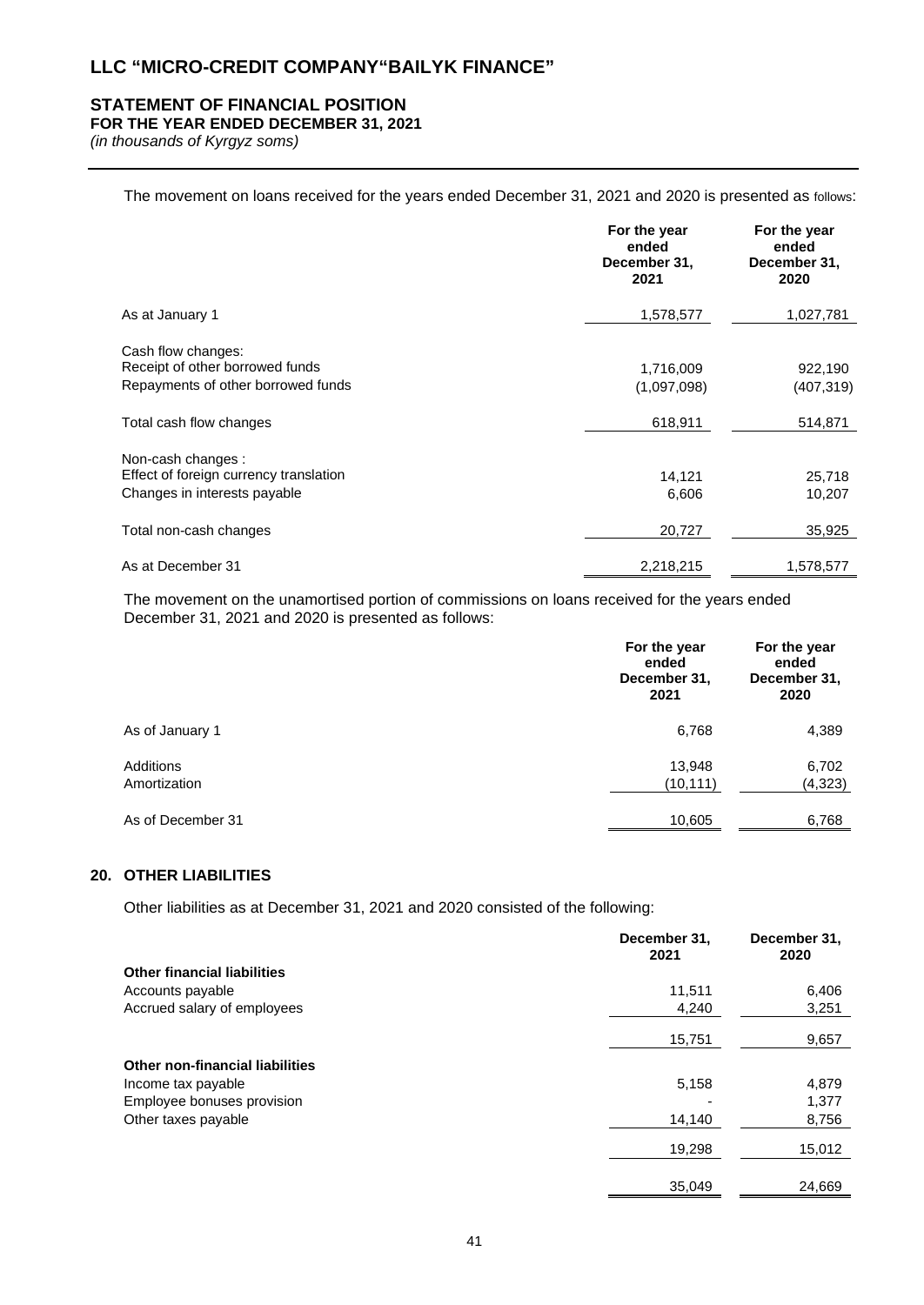## **STATEMENT OF FINANCIAL POSITION**

## **FOR THE YEAR ENDED DECEMBER 31, 2021**

*(in thousands of Kyrgyz soms)*

|                                    | December 31,<br>2021 | December 31,<br>2020 |
|------------------------------------|----------------------|----------------------|
| <b>Other financial liabilities</b> |                      |                      |
| Accounts payable                   | 11,511               | 6,406                |
| Accrued salary of employees        | 4,240                | 3,251                |
|                                    | 15,751               | 9,657                |
| Other non-financial liabilities    |                      |                      |
| Income tax payable                 | 5,158                | 4,879                |
| Employee bonuses provision         |                      | 1,377                |
| Other taxes payable                | 14,140               | 8,756                |
|                                    | 19,298               | 15,012               |
|                                    | 35,049               | 24,669               |

#### **21. SHARE CAPITAL**

Ordinary capital as at December 31, 2021 and 2020 was equal to 250,000 thousand soms and 188,993 thousand soms.

On May 24, 2021 the Company's participants decided to increase the capital by capitalizing retained earnings in the amount of 61,007 thousand soms. On November 1, 2021 the Company re-registered the authorized capital with the Ministry of Justice of the Kyrgyz Republic.

On May 24, 2021 Ms. Kanimetova S. transferred share in the capital of the Company in the amount of 22.15% to Ms. Zhumgalbekova B.Zh. on the basis of an Agreement on gratuitous transfer.

#### **22. CONTINGENT FINANCIAL LIABILITIES**

#### **Capital expenditure commitments**

As at December 31, 2021 and 2020 the Company had no capital expenditure commitments.

#### **Legal proceedings**

From time to time in the Company's customers and counterparties claim against the Company and the Company claims against customers. As at the reporting date the Company was not involved in legal proceedings which could lead to changes in the financial statements.

### **Taxation**

Tax legislation of the Kyrgyz Republic may allow more than one interpretation. In addition, there is a risk of tax authorities making arbitrary judgments of business activities.

Management of the Company believes that as of the reporting dates, the relevant legislative provisions have been interpreted correctly and the position of the Company in terms of tax legislation will remain stable.

#### **Economic environment**

The Company's principal business activities are within the Kyrgyz Republic. Laws and regulations affecting the business environment in the Kyrgyz Republic are subject to rapid changes and the Company's assets and operations could be at risk due to negative changes in the political and business environment.

#### **Operating environment**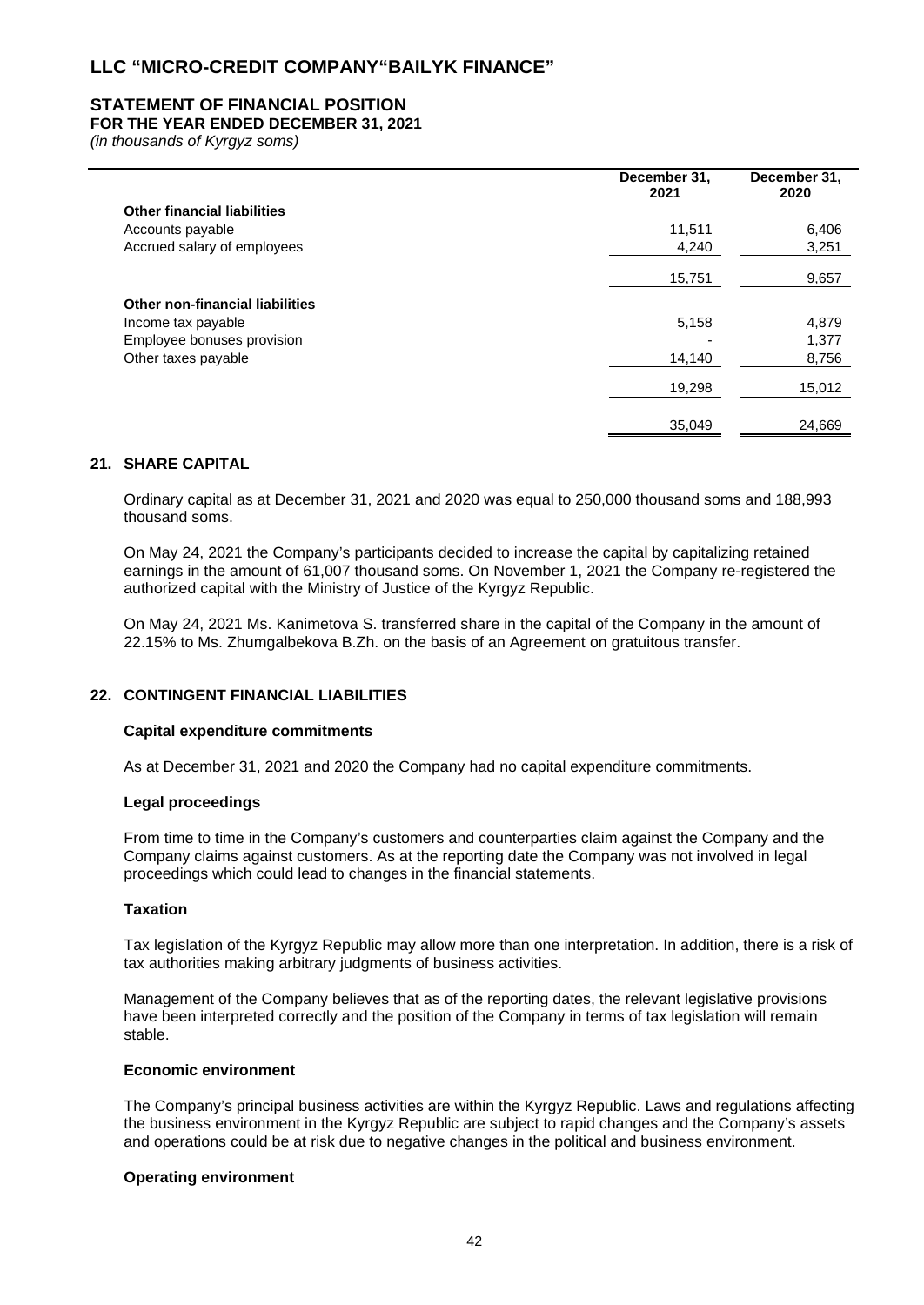#### **STATEMENT OF FINANCIAL POSITION FOR THE YEAR ENDED DECEMBER 31, 2021**

*(in thousands of Kyrgyz soms)*

Emerging market of the Kyrgyz Republic is subject to more risks than developed markets, including economic, political and social, and legal and legislative risks. As has happened in the past, actual or perceived financial problems or an increase in the perceived risks associated with investing in emerging economies could adversely affect the investment climate in countries and the countries' economy in general.

Laws and regulations affecting businesses in the Kyrgyz Republic continue to change rapidly. Tax, currency and customs legislation within the country are subject to varying interpretations, and other legal and fiscal difficulties leading to the challenges faced by the Company. The future economic direction of the Kyrgyz Republic is largely dependent on economic, fiscal and monetary measures undertaken by the Government, together with legal, regulatory developments.

These financial statements do not include any adjustments that would have been required due resolution of the uncertainty in the future. Possible adjustments may be made to the statements in that period in which necessity of their reflection will become evident, and it will be possible to estimate their numerical values.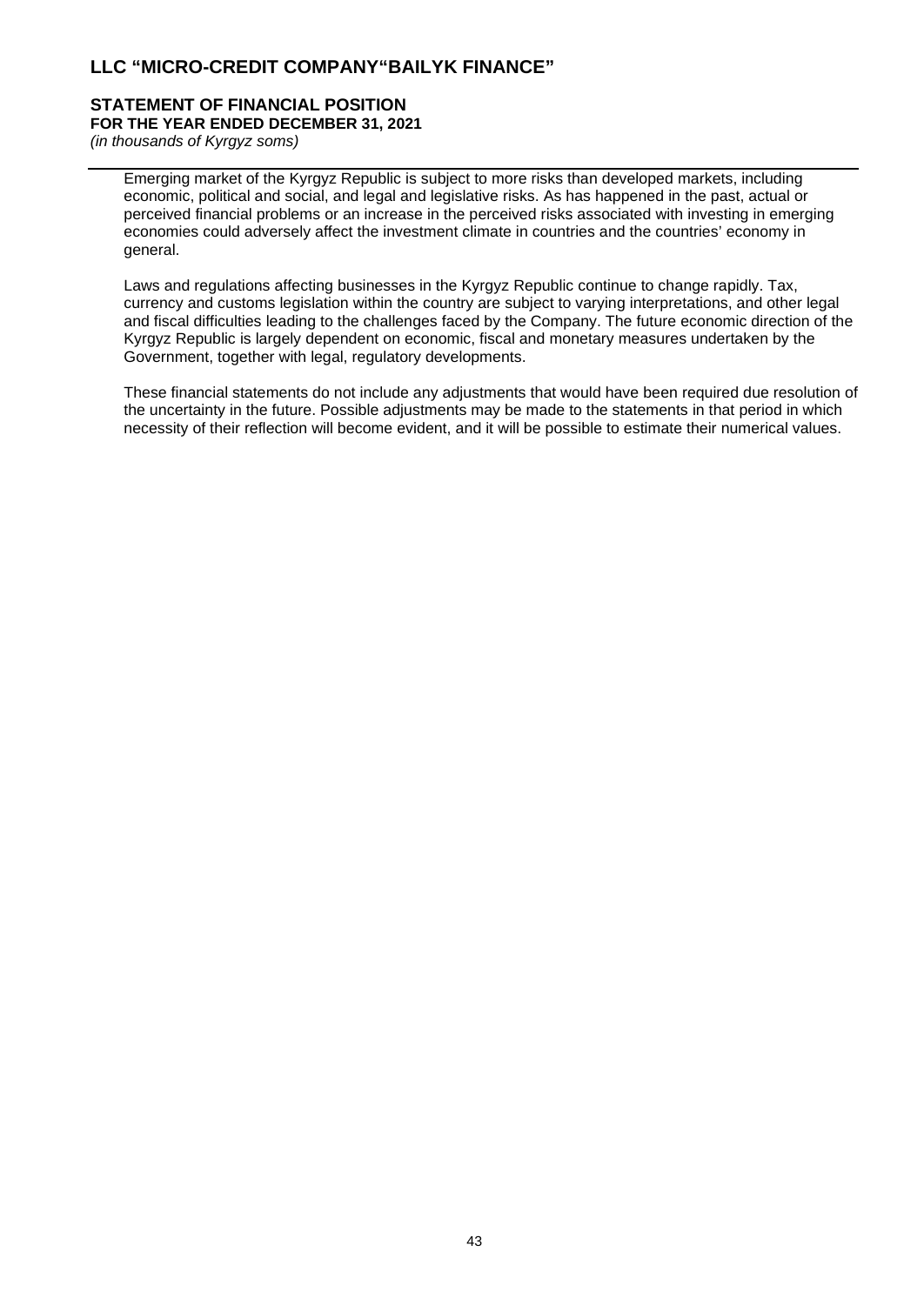# **STATEMENT OF FINANCIAL POSITION**

**FOR THE YEAR ENDED DECEMBER 31, 2021**

*(in thousands of Kyrgyz soms)*

#### **Measures implemented for consequences of COVID-19**

At the beginning of 2020, a new coronavirus (COVID-19) began to spread very rapidly in the world, which led to the fact that the World Health Organization announced the beginning of a pandemic in March 2020. The measures taken by many countries to contain the spread of COVID-19 led to significant operational difficulties for many companies and had a significant impact on global financial markets. Despite this, management assesses the insignificance of the impact of COVID-19 on the Company's operations, taking into account the nature of operating activities and the effect of the spread of COVID-19 on the territory of the Kyrgyz Republic in 2021.

## **23. TRANSACTIONS WITH RELATED PARTIES**

In considering each possible related party relationship, attention is directed to the substance of the relationship, and not merely the legal form. The list of related parties of the Company includes Participants, members of the Board of Directors and management of the Company, as well as their close relatives.

In the statement of financial position as of December 31, 2021 and 2020 the following amounts were represented which arose due to transactions with related parties:

|                   |       | December 31, 2021                    |                                                                 | December 31, 2020                    |                                                                 |
|-------------------|-------|--------------------------------------|-----------------------------------------------------------------|--------------------------------------|-----------------------------------------------------------------|
|                   |       | <b>Related party</b><br>transactions | Total category as<br>per the financial<br>statements<br>caption | <b>Related party</b><br>transactions | Total category as<br>per the financial<br>statements<br>caption |
| Other liabilities | Owner | -                                    | $\overline{\phantom{0}}$                                        | (232)                                | (24, 669)                                                       |

In the statement of profit or loss and other comprehensive income for the years ended December 31, 2021 and 2020 the following amounts were represented which arose due to transactions with related parties:

|                                        |                   | For the year ended<br>December 31, 2021 |                                                                 | For the year ended                   | December 31, 2020                                               |
|----------------------------------------|-------------------|-----------------------------------------|-----------------------------------------------------------------|--------------------------------------|-----------------------------------------------------------------|
|                                        |                   | <b>Related party</b><br>transactions    | Total category as<br>per the financial<br>statements<br>caption | <b>Related party</b><br>transactions | Total category as<br>per the financial<br>statements<br>caption |
| Interest income                        | Owner             | $\overline{\phantom{0}}$                | 760.616                                                         | 10                                   | 573,158                                                         |
| Interest expense                       | Owner             | (3,063)                                 | (289, 499)                                                      | (6, 341)                             | (194,430)                                                       |
| Operating expenses:<br>Compensation to |                   |                                         |                                                                 |                                      |                                                                 |
| key management                         | Management of the |                                         |                                                                 |                                      |                                                                 |
| personnel                              | Company           | (18, 621)                               | (337, 937)                                                      | (19,084)                             | (233, 314)                                                      |
| Other commission<br>expenses           | Affiliate         | (1, 344)                                | (5, 557)                                                        |                                      | (1,524)                                                         |

#### **24. PRUDENTIAL REQUIREMENTS**

As at December 31, 2021 and 2020 the Company fulfilled with the minimum Share capital requirement of 5,000 thousand soms set by the National Bank of the Kyrgyz Republic.

## **25. CAPITAL RISK MANAGEMENT**

The Company manages its capital to ensure that the Company will be able to continue on a going concern while maximizing the return to Participants through the optimization of the debt and equity balance.

The capital structure of the Company consists of debt and equity of Participants, which includes issued capital, reserves and retained earnings as disclosed in statement of changes in equity.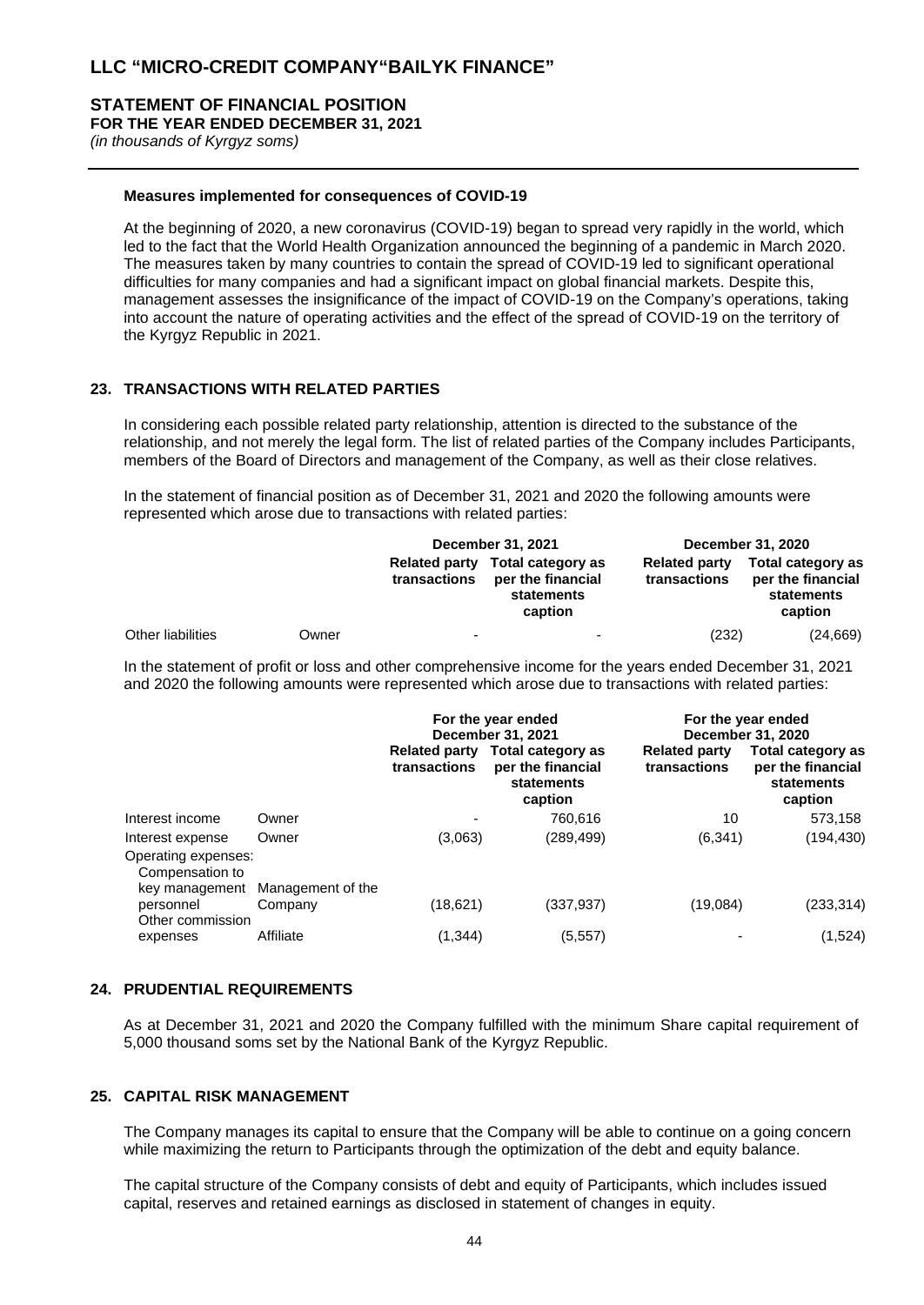## **STATEMENT OF FINANCIAL POSITION**

## **FOR THE YEAR ENDED DECEMBER 31, 2021**

*(in thousands of Kyrgyz soms)*

The Management of the Company reviews the capital structure on a regular basis. As a part of this review, the Board considers the cost of capital and the risks associated with each class of capital. Based on recommendations of the Board, the Company balances its overall capital structure through capitalization of retained earnings, attraction of additional debts or the redemption of existing debt.

## **26. RISK MANAGEMENT POLICIES**

Management of risk is fundamental in Company's business. The main risks inherent to the Company's operations are those related to:

- Credit risk;
- Operational risk
- Liquidity risk;
- Market risk.

The Company recognizes that it is essential to have efficient and effective risk management processes in place. To enable this, the Company has established a risk management framework, whose main purpose is to protect the Company from risk and allow it to achieve its planned objectives. These principles are used by the Company to manage the following risks:

## **Credit Risk**

The Company is exposed to credit risk which is the risk that one party to a financial instrument will fail to discharge an obligation and cause the other party to incur a financial loss.

Risk management and monitoring is performed within set limits of authority. These processes are performed by the Credit Committees and the Company's Management Board. Before any application is made by the Credit Committee, all recommendations on credit processes (borrower's limits approved, or amendments made to loan agreements, etc.) are reviewed and approved by the Management. Daily risk management is performed by the risk management, assets and liabilities committee and economics department.

Exposure to credit risk is managed through regular analysis of the ability of borrowers and potential borrowers to meet obligations related to payment of interest and principal amount, and by changing these lending limits when such necessity is arisen. Exposure to credit risk is also regulated by obtaining collateral and guarantees. Such risks are monitored on a permanent basis and subject to quarterly or more frequent reviews.

#### *Stratification*

The determining parameter of the credit risk increase is the number of overdue days. When information that is more predictable than the status of overdue payments is not available without undue cost or effort, the Company can use the information on overdue payments to determine whether credit risk has increased significantly since the initial recognition.

Thus, the stratification is as follows:

- assets without delay of principal amount and interest are related to Stage 1;
- assets with payments overdue from 1 day to 30 are related to Stage 1;
- assets with payments overdue from 31 days to 60 are related to Stage 2;
- assets with payments overdue from 61 days to 90 belong to Stage 2; and
- assets, payments for which are overdue by more than 90 days, or are default due to other reasons are related to Stage 3.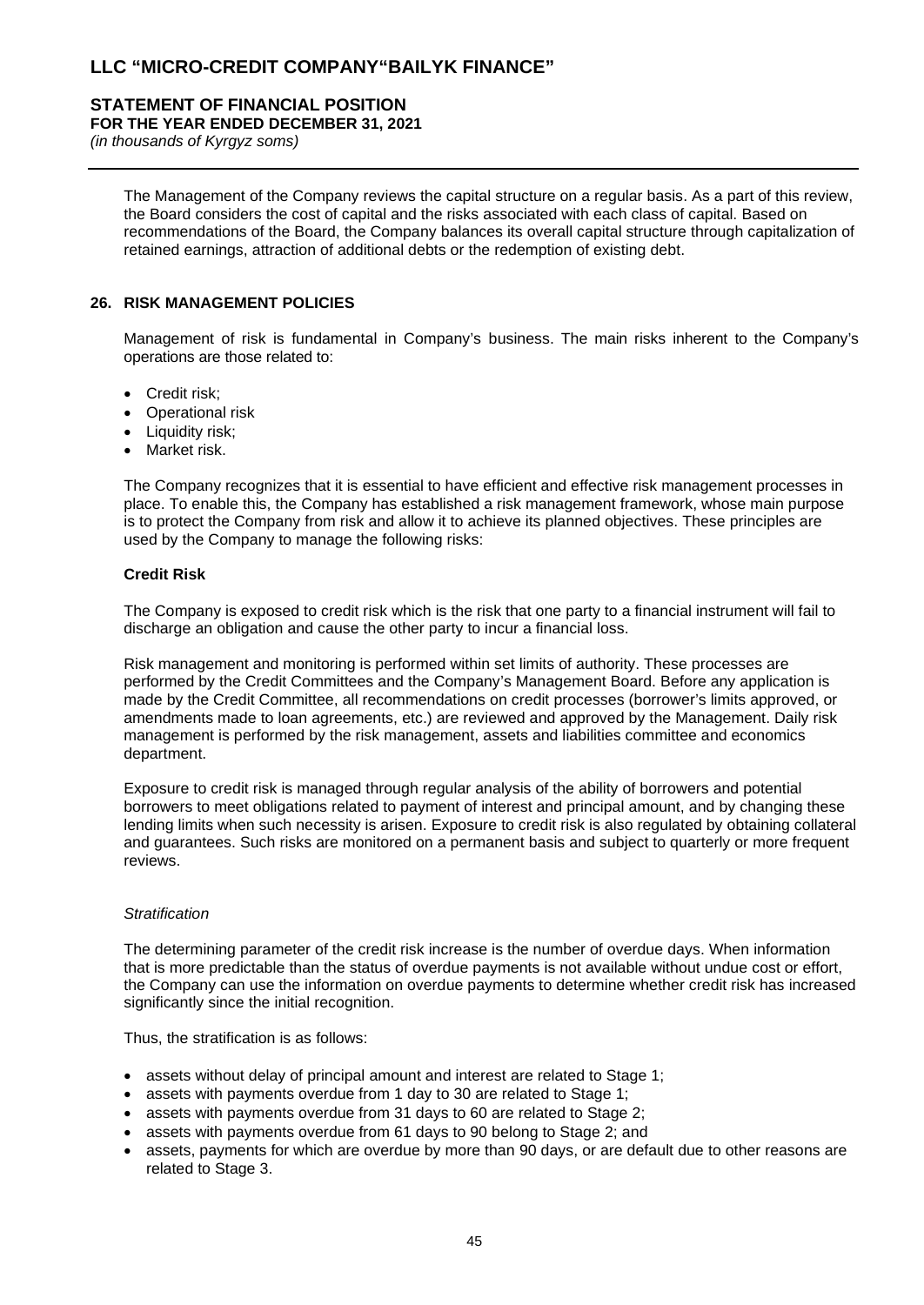## **STATEMENT OF FINANCIAL POSITION FOR THE YEAR ENDED DECEMBER 31, 2021**

*(in thousands of Kyrgyz soms)*

The time horizon for calculating the expected credit losses is determined by the stratum, namely:

- Expected credit losses for 12 months are calculated for assets classified as Stage 1;
- Expected credit losses for the life of the asset are calculated on assets attributed to Stage 2 and Stage 3.

#### *Definition of default*

Default is the recognition by the Company the fact that the counterparty has fully or partially failed to fulfill its financial obligations to the Company.

A default occurs no later than the moment when a financial asset is delayed by 90 days, unless the Company has reasonable and corroborated information demonstrating that the use of the default criterion with longer delay days is more appropriate. The definition of default used for this purpose is applied consistently to all financial instruments, except when information becomes available that demonstrates a different definition of default is more appropriate for a particular financial instrument.

The value of the loan at risk of default for a period of 12 months (for Stratum 1) is the gross book value of the asset, i.e. the amount of principal and interest accrued at the date of the calculation of the ECL.

For Stage 2 and 3, the value subject to default is calculated over the entire life of the asset. It is assumed that the loan is repaid evenly by the borrower and the gross book value decreases for each time period.

To correctly determine the value subject to default, the following information is taken into account:

- The term of the loan:
- Variety of payment schedule for the types of loans issued;
- Delay in payment days.

The probability of default is calculated based on the Markov chains method which is a sequence of random events with a finite or countable number of outcomes, 46ecognized46ed by the property that for a fixed present, the future is independent of the past or probabilistic (stochastic) loan transition matrix by the number of overdue days.

When finding a predictable probability of default, the Company takes into account the future macroeconomic situation using the Merton single-factor model.

For regression purposes, macroeconomic indicators were selected based on scientific studies of the probability of defaults in developing and developed countries. The most significant macroeconomic indicators are real GDP, production growth rate, consumer price index and the exchange rate of the US dollar to the som.

The indicators were selected from 2003 to 2017 for the study. Sources of macroeconomic data are data from the international research centers Bloomberg, Global Insight, Trading Economics, Asian Development Bank (ADB), International Monetary Fund (IMF) and World Bank.

The Company recognizes the default of the counterparty if either of the following criteria is met or both:

Qualitative criteria – the Company has reasonable basis to believe that the counterparty is unlikely to fulfill its obligations to the Company in full amount without use of such measures as sale of collateral (if available).

Quantitative criteria – the counterparty has overdue obligations to the Company with a delay of more than 90 calendar days.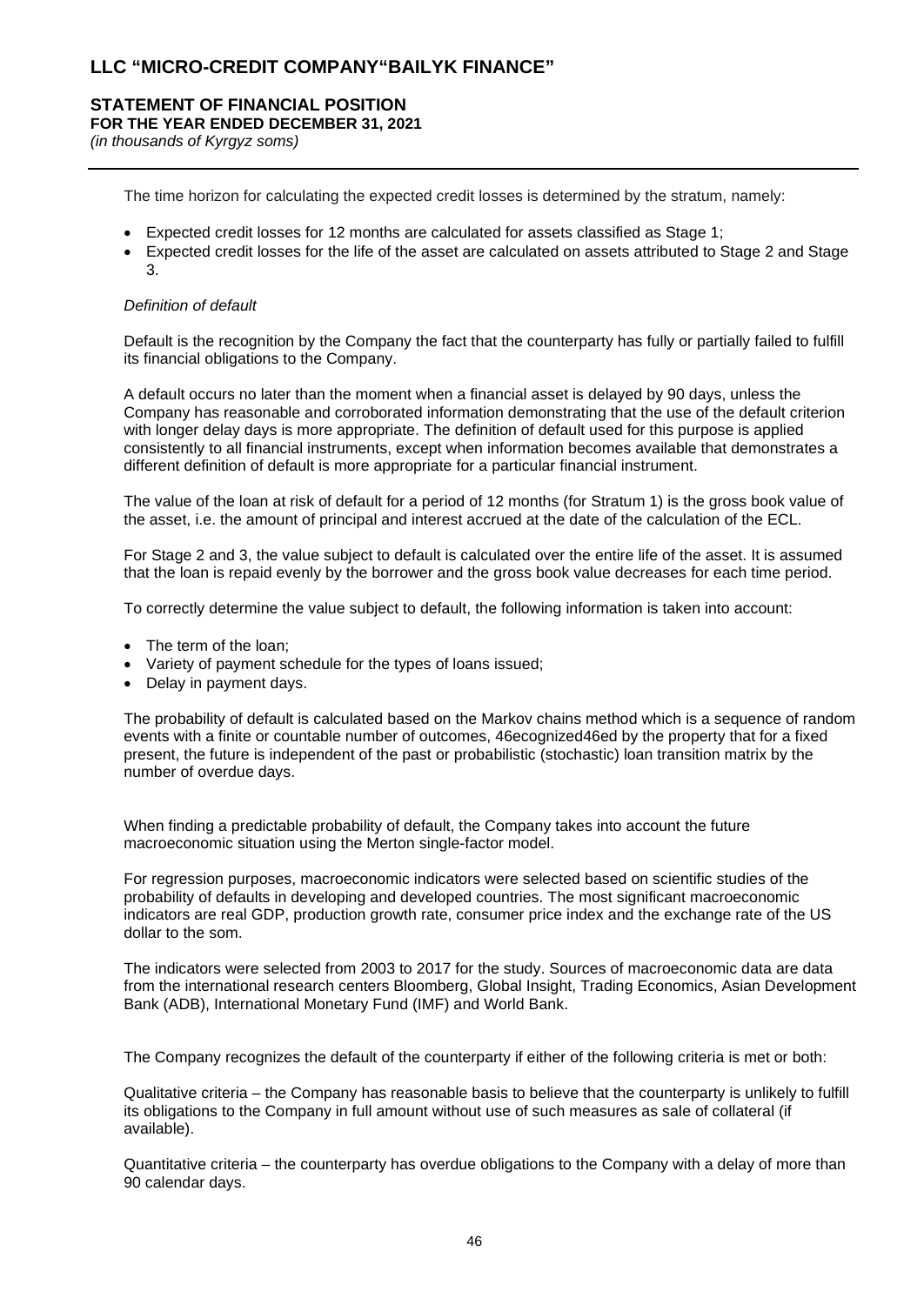#### **STATEMENT OF FINANCIAL POSITION FOR THE YEAR ENDED DECEMBER 31, 2021**

*(in thousands of Kyrgyz soms)*

#### *Qualitative criteria for recognition of default*

Qualitative criteria for default recognition include an analysis of indicators of financial stability, liquidity and profitability, as well as liquidity of collateral, which is used to determine the creditworthiness of the counterparty.

The most significant criteria characterizing the financial condition of the counterparty are indicators of the stability of financial flows, the sufficiency of own funds and the level of debt or liabilities.

Qualitative assessment should be supplemented with the monitoring of credit operations, as well as control over the issuance of loans.

The following events can be a basis for recognizing default:

13. Failure to comply with the terms of the contract.

The counterparty did not fulfill the terms of the contract (for example, covenants), as a result of which the Company acknowledged the counterparty's default on the contract (according to the terms of the contract) and demanded early repayment of the debt.

This criterion is applied if the counterparty did not fulfill the Company's requirement for early repayment of the debt in full and in a timely manner.

The date of default in this case is the date of first overdue day on the debt requested for early repayment.

2. Restructuring of the claim

The Company decided to restructure its claims due to the financial difficulties of the counterparty, including a significant reduction in the volume of payments on principal amount, interest or commissions and / or a significant delay in their payment.

The date of default is the date of the restructuring decision (the first restructuring, if there were several cases).

3. Bankruptcy of the counterparty

- The counterparty or the Company has filed a lawsuit to declare the counterparty bankrupt; or
- The counterparty is declared bankrupt; or
- Bankruptcy procedures were introduced with respect to the counterparty, or the counterparty received a similar protection, which allows to avoid or delay the repayment of the Company's claims.

#### 4. Other events

In the case of revealing direct or indirect evidence of a high probability of negative events, recognition of default can be based on appropriate professional judgment.

In forming a professional judgment, the following facts should be taken into account:

- Payments of debts to the Company or other creditors are delayed (delay of principal, interest, commissions and other payments);
- The Company has accrued an allowance or performed a negative revaluation on its claims due to the expected significant decrease in credit quality;
- Loans and/or other financial assets were sold (transferred) by the Company with an economic loss;
- Loans and/or other financial assets were restructured on unfavorable conditions for the Company;
- There were significant negative changes in the financial and economic activities of the counterparty;
- The fact of fraud on the part of the counterparty (in relation to the Company or third parties) was detected and confirmed.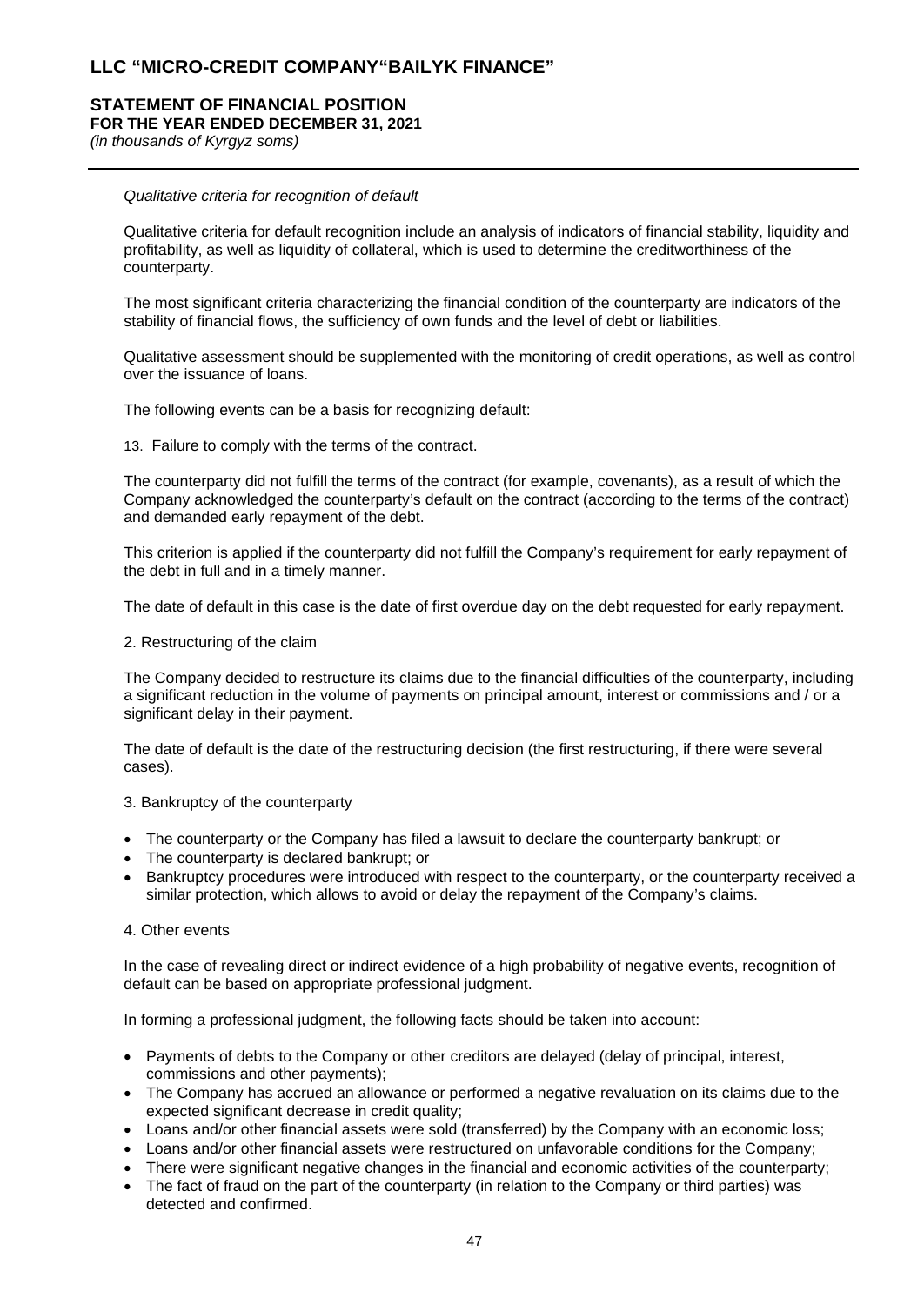# **STATEMENT OF FINANCIAL POSITION**

**FOR THE YEAR ENDED DECEMBER 31, 2021**

*(in thousands of Kyrgyz soms)*

The date of default in this case is the date of the formation of the relevant professional judgment.

#### *Quantitative criteria for the recognition of default*

The counterparty has overdue payments to the Company with a delay of more than 90 calendar days (unless the Company has reasonable and corroborated information demonstrating that the use of a longer than 90 days period is more appropriate).

## *Significant increase in credit risk*

The management of the Company applies judgment to estimate a significant increase in credit risk, which is a critical element in estimating expected credit losses. The following factors are taken into account by the Company when assessing a possible significant increase in credit risk:

- Continuous delays on payments by counterparty more than 30 calendar days;
- Loan restructuring due to the inability to maintain loans and/or other financial assets on current terms;
- The use of significant interventions by the Company to reduce credit risks, such as direct control (management) of operating activities of the counterparty;
- The Company projects that over the next 12 months the counterparty will have substantially insufficient cash for repayment the loan on current terms;
- Actual or expected significant negative change in the external credit rating of a financial instrument;
- Existing or projected adverse changes in commercial, financial or economic conditions that are expected to significantly alter the borrower's ability to meet its debt obligations;
- Significant increase in credit risk on other financial instruments of the same borrower;
- Granting a grace period for the loan payment;
- Availability of information on the involvement of the counterparty in litigation, which may worsen its financial condition.

Credit risk is low for financial instruments if:

**1.** The risk of a default on a financial asset / liability is low;

2. The borrower has a substantial margin of safety in order to fulfill his/her obligations to pay the contractual payments in the near future; and

3. Adverse changes in the economic conditions for conducting business in the longer term may lead, but not necessarily will lead to a decrease in the borrower's ability to meet its obligations.

As part of its activities, the Company excludes an increase in credit risk on government bonds denominated in national currency, as well as balances in financial institutions with a high credit rating.

#### *Default value (EAD) on correspondent accounts*

The amount subject to default is the balance on the Company's correspondent account. The probability of default (PD) for correspondent accounts cannot be determined using the credit rating of an individual bank / company or Altman's Z-score. Thus, to determine the probability of default on correspondent accounts, the Company's management decided to use an external assessment of the international rating agency Moody's, which assigns ratings to short-term and long-term deposits. To determine the probability of default at a specific point in time, Moody's data is used, which calculates the probability taking into account the influence of macroeconomic factors.

Based on the fact that in the case of correspondent accounts there is no any collateral, losses in the event of a default (LGD) take a value equal to 100%.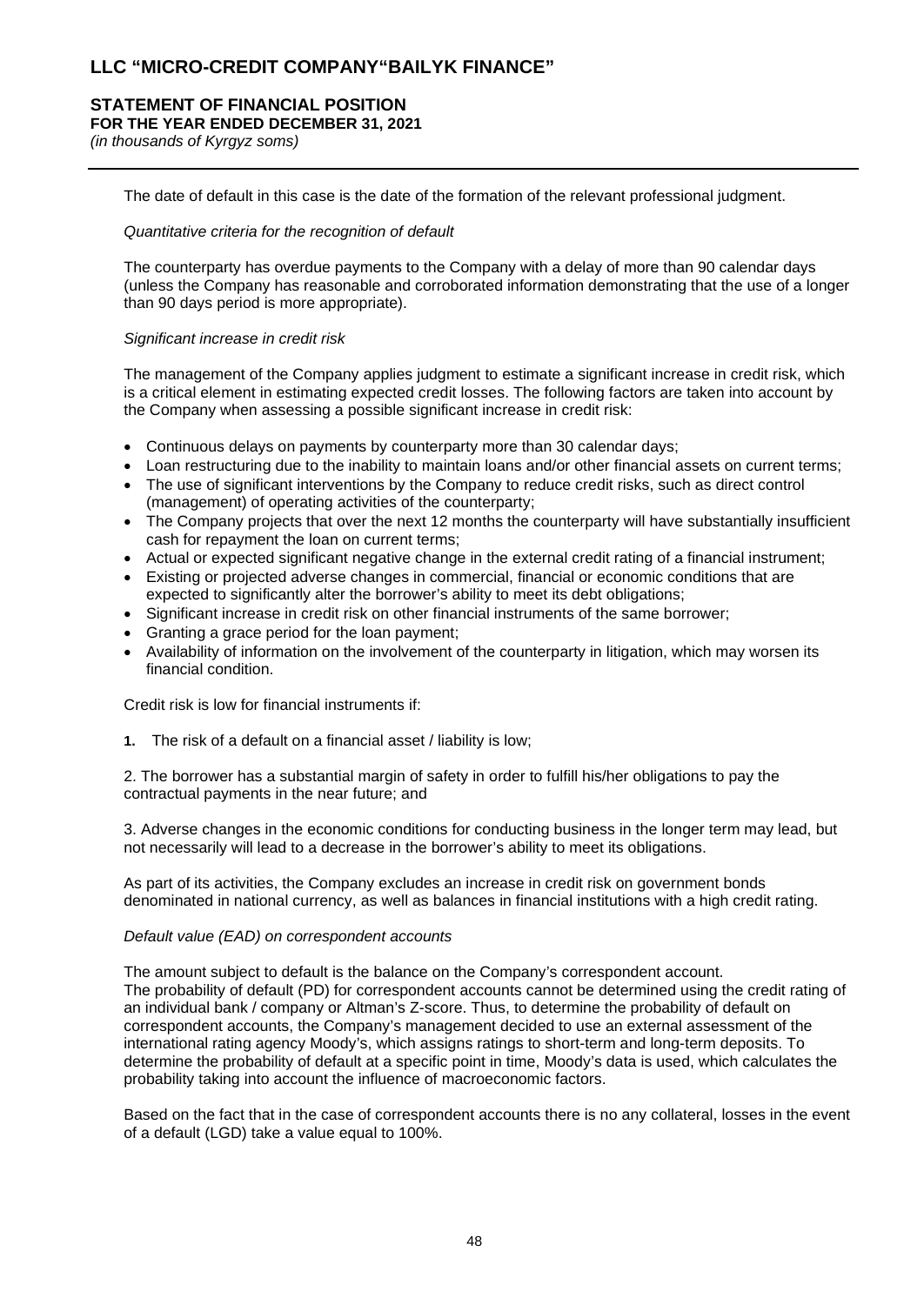#### **STATEMENT OF FINANCIAL POSITION FOR THE YEAR ENDED DECEMBER 31, 2021**

*(in thousands of Kyrgyz soms)*

#### **Operational risk**

The Company is exposed to operational risk, which is a risk of loss arising from any system failures or interruptions of internal processes, systems, mechanical error of personnel or the influence of external negative factors.

The Company's risk management policy is designed to identify and analyze risks and set appropriate risk limits and controls.

#### **Maximum Exposure**

The Company's maximum exposure to credit risk varies significantly and is dependent on both individual risks and general market economy risks.

The following table presents the maximum exposure to credit risk off-balance sheet and off-balance sheet financial assets. For financial assets in the statement of financial statements, the maximum exposure is equal to the carrying amount of those assets prior to any offset or collateral. For financial guarantees and other off-balance sheet assets, the maximum exposure to credit risk is the maximum amount the Company would have to pay if the guarantee was called on or in the case of commitments, if the loan amount was called on.

Collateral pledged is determined based on its estimated fair value on the reporting date and limited to the outstanding balance of each loan as at reporting date.

|                                                     | <b>Maximum</b><br>exposure | <b>Offset</b> | Net exposure<br>after offset | <b>Collateral</b><br>pledged | 2021<br>Net exposure<br>after offset and<br>collateral |
|-----------------------------------------------------|----------------------------|---------------|------------------------------|------------------------------|--------------------------------------------------------|
| Due from banks                                      | 151,652                    |               | 151,652                      |                              | 151,652                                                |
| Deposits and cash in banks                          | 40,925                     |               | 40,925                       |                              | 40,925                                                 |
| Loans to customers<br>Financial instruments at fair | 2,518,424                  |               | 2,518,424                    | 633,411                      | 1,885,013                                              |
| value through profit or loss                        | 26,111                     |               | 26,111                       |                              | 26,111                                                 |
| Other assets                                        | 1,754                      |               | 1,754                        |                              | 1,754                                                  |
|                                                     | <b>Maximum</b><br>exposure | <b>Offset</b> | Net exposure<br>after offset | <b>Collateral</b><br>pledged | 2020<br>Net exposure<br>after offset and<br>collateral |
| Due from banks                                      | 237,666                    |               | 237,666                      |                              | 237,666                                                |
| Deposits and cash in bank                           | 40,434                     |               | 40,434                       |                              | 40,434                                                 |
| Loans to customers<br>Financial instruments at fair | 1,686,237                  |               | 1,686,237                    | 404,554                      | 1,281,683                                              |
|                                                     |                            |               |                              |                              |                                                        |
| value through profit or loss                        | 27,133                     |               | 27,133                       |                              | 27,133                                                 |

In instances where one party to a financial instrument fails to fully or partially discharge a credit obligation, the Company has the right to ensure fulfillment of these obligations through the:

1. joint sale of the pledged assets;

2. transfer of ownership rights on pledged assets in accordance with the established law; and

3. exercising of the charge on pledged assets through judicial procedures.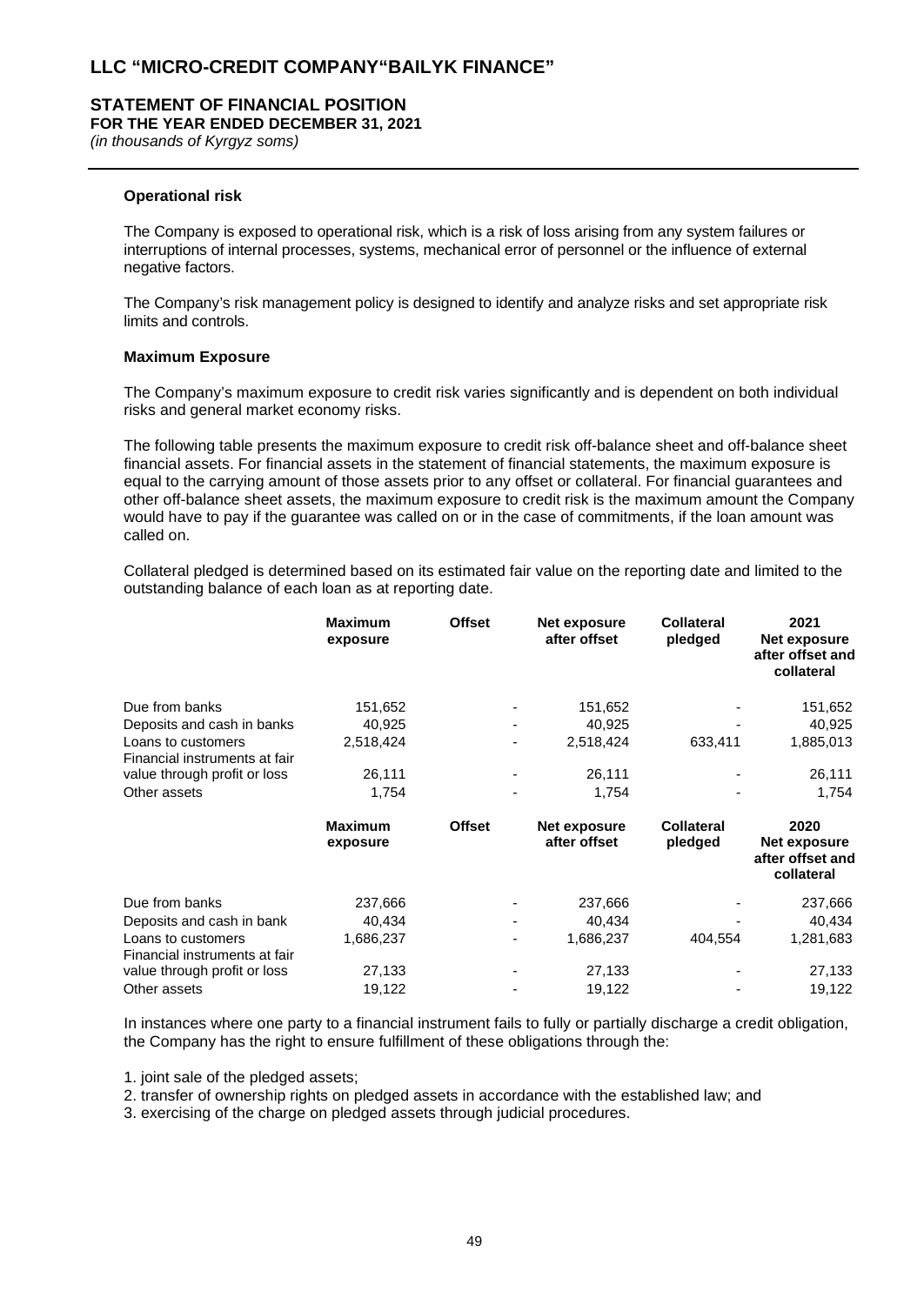## **STATEMENT OF FINANCIAL POSITION FOR THE YEAR ENDED DECEMBER 31, 2021**

*(in thousands of Kyrgyz soms)*

Where there is a joint sale of the pledged assets, the Company normally uses a tripartite agreement with the borrower and acquirer of the pledged assets. Under this agreement the acquirer of the pledged assets has an obligation to repay the full amount of the outstanding debt; the borrower has an obligation to transfer the right of ownership of the assets to the acquirer, and the Company releases the obligation from the borrower and removes the pledge over the assets.

The Company exercises the charge on pledged assets through judicial procedures if it is impossible or inefficient to use alternative methods or where the seizure of assets pledged is required in order to protect the rights on the Company.

Financial assets are graded according to the current credit rating they have been issued by internationally regarded agencies, such as Standard and Poor's. The highest possible rating is AAA. Investment grade financial assets have ratings from AAA to BBB. Financial assets which have ratings lower than BBB are classed as speculative grade.

The following tables provide classification of financial assets of the Company by credit ratings:

|                                                               | A | B | <b>BBB</b> | $<$ BBB                                                                   | <b>Credit rating not</b><br>assigned | December 31,<br>2021<br>Total |
|---------------------------------------------------------------|---|---|------------|---------------------------------------------------------------------------|--------------------------------------|-------------------------------|
| Due from banks                                                |   |   |            |                                                                           | 151,652                              | 151,652                       |
| Deposits and cash in bank                                     |   |   |            |                                                                           | 40,925                               | 40,925                        |
| Loans to customers<br>Financial instruments at fair           |   |   |            |                                                                           | 2,518,424                            | 2,518,424                     |
| value through profit or loss                                  |   |   |            |                                                                           | 26,111                               | 26,111                        |
| Other assets                                                  |   |   |            |                                                                           | 1,754                                | 1,754                         |
|                                                               | A | в | <b>BBB</b> | <bbb< td=""><td><b>Credit rating not</b></td><td>December 31,</td></bbb<> | <b>Credit rating not</b>             | December 31,                  |
|                                                               |   |   |            |                                                                           | assigned                             | 2020<br>Total                 |
| Due from banks                                                |   |   |            |                                                                           | 237,666                              | 237,666                       |
| Deposits and cash in bank                                     |   |   |            |                                                                           | 40,434                               | 40,434                        |
| Loans to customers                                            |   |   |            |                                                                           | 1,686,237                            | 1,686,237                     |
| Financial instruments at fair<br>value through profit or loss |   |   |            |                                                                           | 27,133                               | 27,133                        |

Since not all counterparties of the Company are rated by international rating agencies, the Company uses an internal rating and scoring models to determine the rating of the counterparty, comparable to ratings of international rating agencies. Such tools include a rating model for corporate clients, and scoring models for retail and small business customers.

The banking industry is generally exposed to credit risk through its loans to customers and interbank deposits. Main credit risk exposure of the Company is concentrated within the Kyrgyz Republic. The exposure is monitored on a regular basis to ensure that the credit limits and credit worthiness guidelines established by the Company's risk management policy are not breached.

#### **Geographical concentration**

Risk management department exercise control over the risk associated with changes in the norms of the legislation and assesses its impact on the Company. This approach allows the Company to minimize potential losses from the investment climate in the Kyrgyz Republic.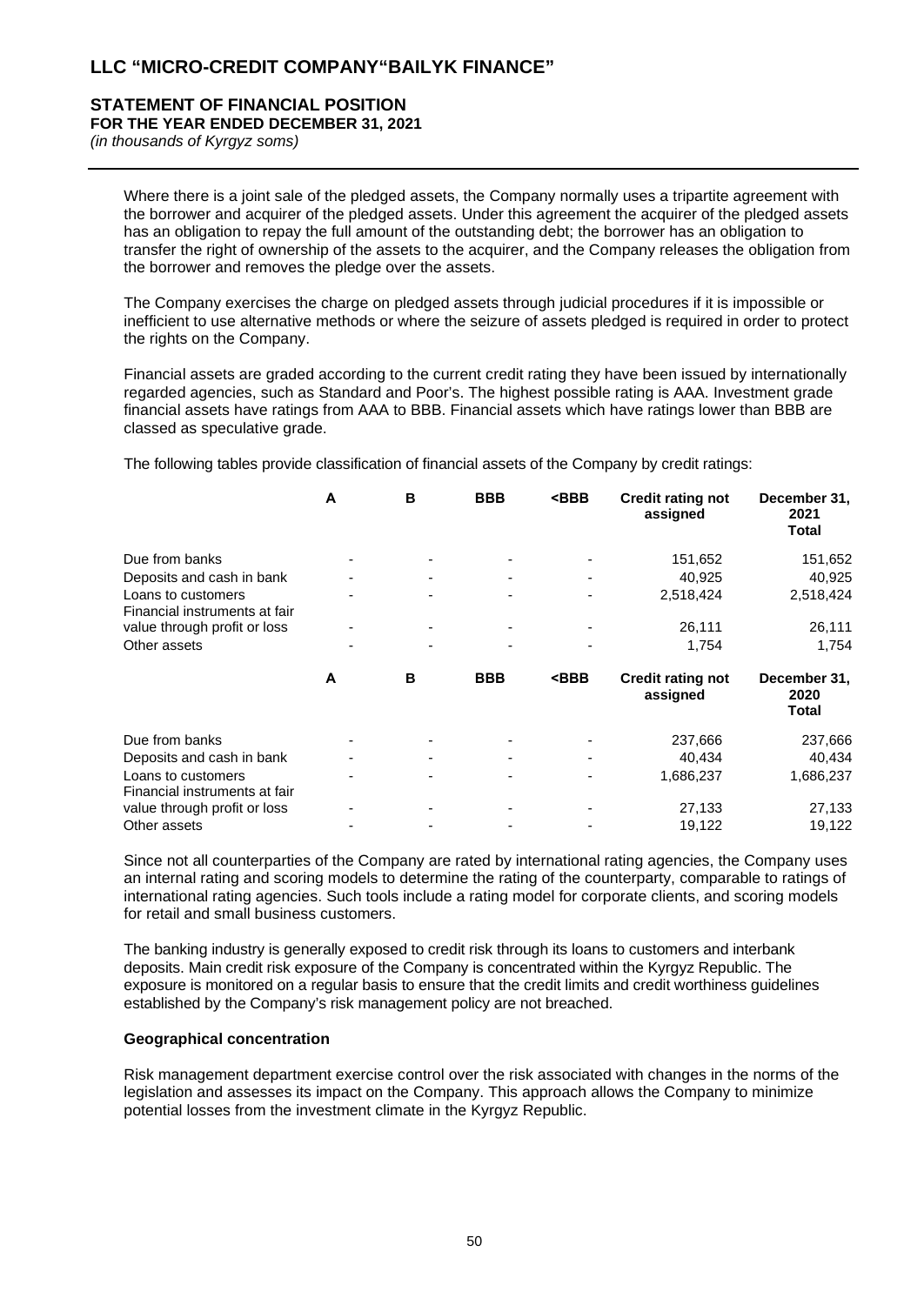## **STATEMENT OF FINANCIAL POSITION**

## **FOR THE YEAR ENDED DECEMBER 31, 2021**

*(in thousands of Kyrgyz soms)*

The geographical concentration of assets and liabilities is set out below:

|                                        | Kyrgyzstan | <b>OECD countries</b> | <b>Other</b> | December 31,<br>2021<br><b>Total</b> |
|----------------------------------------|------------|-----------------------|--------------|--------------------------------------|
| <b>FINANCIAL ASSETS:</b>               |            |                       |              |                                      |
| Due from banks                         | 151,652    |                       |              | 151,652                              |
| Deposits and cash in bank              | 40,925     |                       |              | 40,925                               |
| Loans to customers                     | 2,518,424  |                       |              | 2,518,424                            |
| Financial instruments at fair value    |            |                       |              |                                      |
| through profit or loss                 | 26,111     |                       |              | 26,111                               |
| Other assets                           | 1,754      |                       |              | 1,754                                |
|                                        | 2,738,866  |                       |              | 2,738,866                            |
| <b>FINANCIAL LIABILITIES:</b>          |            |                       |              |                                      |
| <b>Borrowings</b>                      | 471,640    | 1,297,333             | 438,637      | 2,207,610                            |
| Lease liability                        | 72,550     |                       |              | 72,550                               |
| <b>Other liabilities</b>               | 15,532     | 219                   |              | 15,751                               |
|                                        | 559,722    | 1,297,552             | 438,637      | 2,295,911                            |
| <b>NET POSITION</b>                    | 2,179,144  | (1, 297, 552)         | (438, 637)   | 442,955                              |
|                                        |            |                       |              |                                      |
|                                        | Kyrgyzstan | <b>OECD countries</b> | <b>Other</b> | December 31,<br>2020                 |
|                                        |            |                       |              | <b>Total</b>                         |
| <b>FINANCIAL ASSETS:</b>               |            |                       |              |                                      |
| Due from banks                         | 237,666    |                       |              | 237,666                              |
| Deposits and cash in bank              | 40,434     |                       |              | 40,434                               |
| Loans to customers                     | 1,686,237  |                       |              | 1,686,237                            |
| Financial instruments at fair value    | 27,133     |                       |              | 27,133                               |
| through profit or loss<br>Other assets | 19,122     |                       |              | 19,122                               |
|                                        | 2,010,592  |                       |              | 2,010,592                            |
|                                        |            |                       |              |                                      |
| <b>FINANCIAL LIABILITIES:</b>          |            |                       |              |                                      |
| <b>Borrowings</b>                      | 664,665    | 686,148               | 220,996      | 1,571,809                            |
| Lease liability                        | 43,876     |                       |              | 43,876                               |
| <b>Other liabilities</b>               | 11,034     |                       |              | 11,034                               |
|                                        | 719,575    | 686,148               | 220,996      | 1,626,719                            |

## **Liquidity risk**

Liquidity risk is the risk of difficulties in obtaining funds for the payment of obligations upon the occurrence of the actual date of payment and to meet cash requirements in the process of lending to clients.

Management controls this risk by maturity analysis, determining the Company's strategy for the next fiscal period. Current liquidity is managed by the finance department, which supports the current level of liquidity sufficient to minimize liquidity risk.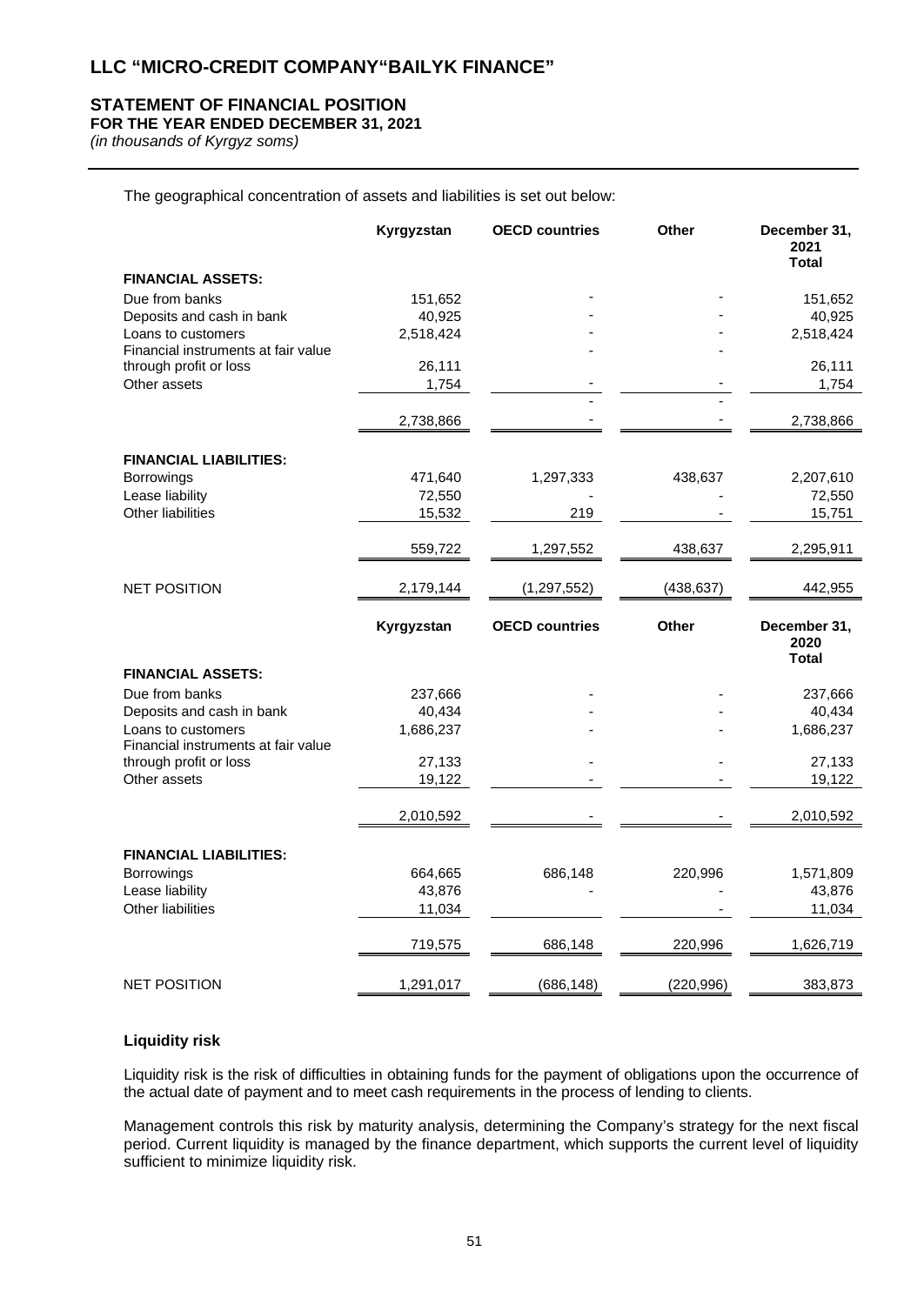# **STATEMENT OF FINANCIAL POSITION**

**FOR THE YEAR ENDED DECEMBER 31, 2021**

*(in thousands of Kyrgyz soms)*

The following table presents an analysis of balance sheet interest rate risk and liquidity risk:

|                                                                         | Weighted<br>average rate | Less than<br>1 month | $1 - 3$ months | 3 months -<br>1 year | 1 year -<br>5 years | December 31,<br>2021 |
|-------------------------------------------------------------------------|--------------------------|----------------------|----------------|----------------------|---------------------|----------------------|
| <b>FINANCIAL ASSETS:</b>                                                |                          |                      |                |                      |                     |                      |
| Restricted deposits in banks                                            | 10.90%                   | 2,067                | 9,887          |                      | 14,270              | 26,224               |
| Loans to customers                                                      | 34.49%                   | 318,267              | 451,288        | 1,392,075            | 356,794             | 2,518,424            |
| Financial instruments at fair value through profit or loss              | 9.63%                    |                      | 7,642          | 18,469               |                     | 26,111               |
| Total financial assets, interest bearing                                |                          | 320,334              | 468,817        | 1,410,544            | 371,064             | 2,570,759            |
| Due from banks                                                          |                          | 151,652              |                |                      |                     | 151,652              |
| Restricted cash in banks                                                |                          |                      |                |                      | 14,901              | 14,901               |
| Other assets                                                            |                          | 1,754                |                |                      |                     | 1,754                |
|                                                                         |                          | 473,740              | 468,817        | 1,410,544            | 385,965             | 2,739,066            |
| <b>FINANCIAL LIABILITIES:</b>                                           |                          |                      |                |                      |                     |                      |
| <b>Borrowings</b>                                                       | 15.07%                   | 111,231              | 175,784        | 820,118              | 1,100,477           | 2,207,610            |
| Lease liabilities                                                       | 15.07%                   | 1,275                | 2,600          | 13,537               | 55,138              | 72,550               |
| Total financial liabilities, interest bearing                           |                          | 112,506              | 178,384        | 833,655              | 1,155,615           | 2,280,160            |
| Other liabilities                                                       |                          | 15,751               |                |                      |                     | 15,751               |
|                                                                         |                          | 128,257              | 178,384        | 833,655              | 1,155,615           | 2,295,911            |
| Difference between financial assets and liabilities                     |                          | 345,483              | 290,433        | 576,889              | (769, 650)          | 443,155              |
| Difference between interest bearing financial assets and<br>liabilities |                          | 207,828              | 290,433        | 576,889              | (784, 551)          | 290,599              |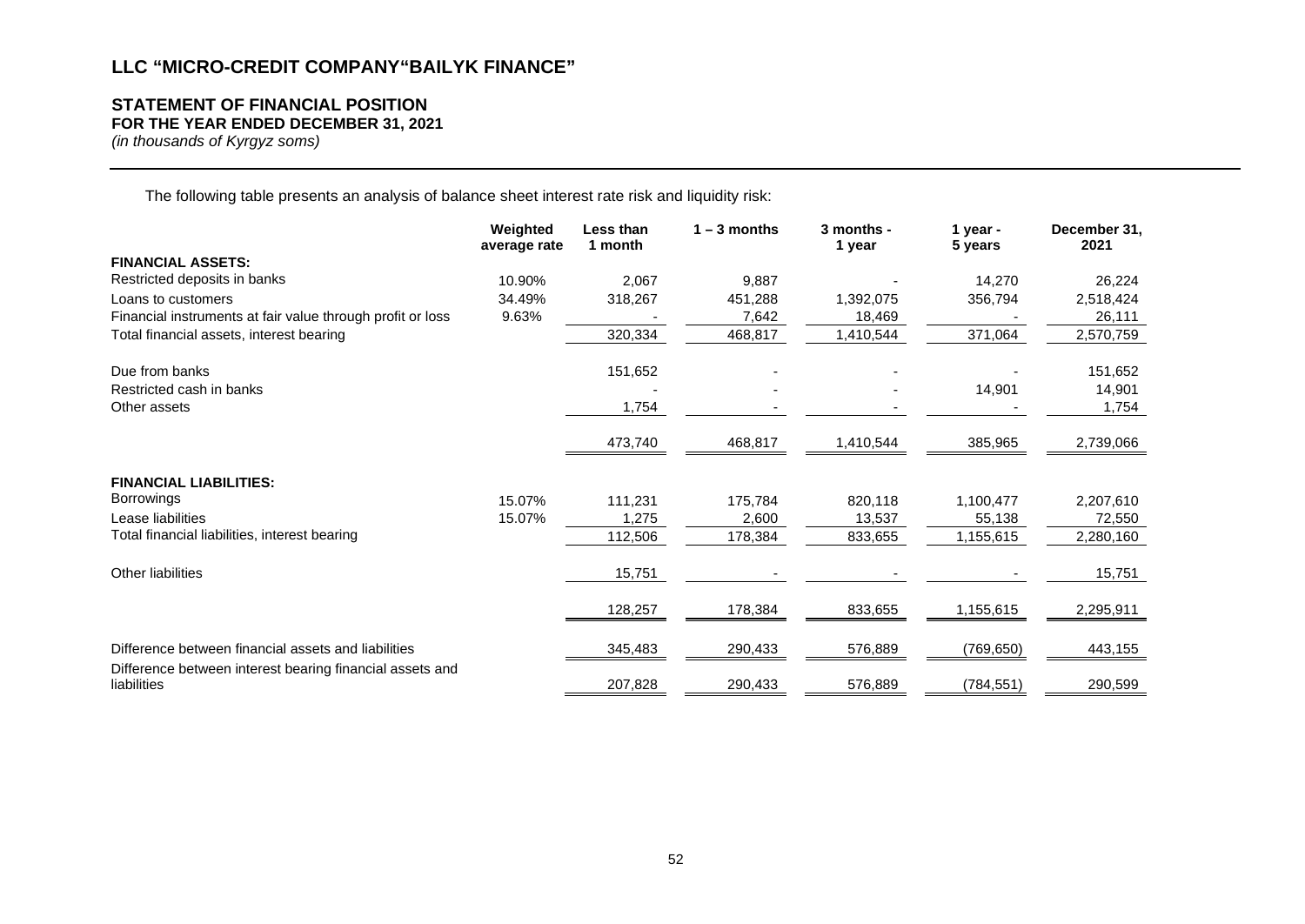## **STATEMENT OF FINANCIAL POSITION**

**FOR THE YEAR ENDED DECEMBER 31, 2021**

*(in thousands of Kyrgyz soms)*

|                                                                         | Weighted<br>average rate | Less than<br>1 month | $1 - 3$ months | 3 months -<br>1 year | 1 year -<br>5 years | December 31,<br>2020<br><b>Total</b> |  |
|-------------------------------------------------------------------------|--------------------------|----------------------|----------------|----------------------|---------------------|--------------------------------------|--|
| <b>FINANCIAL ASSETS:</b>                                                |                          |                      |                |                      |                     |                                      |  |
| Restricted deposits in banks                                            | 10.90%                   | 917                  | 14,921         |                      | 9,695               | 25,533                               |  |
| Loans to customers                                                      | 35.43%                   | 261,189              | 293,936        | 920,624              | 210,488             | 1,686,237                            |  |
| Financial instruments at fair value through profit or loss              | 7.38%                    |                      | 8,150          | 18,983               |                     | 27,133                               |  |
| Total financial assets, interest bearing                                |                          | 262,106              | 317,007        | 939,607              | 220,183             | 1,738,903                            |  |
| Due from banks                                                          |                          | 237,666              |                |                      |                     | 237,666                              |  |
| Restricted deposits in banks                                            |                          |                      |                |                      | 14,901              | 14,901                               |  |
| Other assets                                                            |                          | 19,122               |                |                      |                     | 19,122                               |  |
|                                                                         |                          | 518,894              | 317,007        | 939,607              | 235,084             | 2,010,592                            |  |
| <b>FINANCIAL LIABILITIES:</b>                                           |                          |                      |                |                      |                     |                                      |  |
| <b>Borrowings</b>                                                       | 13.54%                   | 75,149               | 180,193        | 741,703              | 574,764             | 1,571,809                            |  |
| Lease liabilities                                                       | 13.55%                   | 782                  | 2,601          | 7,366                | 33,127              | 43,876                               |  |
| Total financial liabilities, interest bearing                           |                          | 75,931               | 182,794        | 749,069              | 607,891             | 1,615,685                            |  |
| Other liabilities                                                       |                          | 11,034               |                |                      |                     | 11,034                               |  |
|                                                                         |                          | 86,965               | 182,794        | 749,069              | 607,891             | 1,626,719                            |  |
| Difference between financial assets and liabilities                     |                          | 431,929              | 134,213        | 190,538              | (372, 807)          | 383,873                              |  |
| Difference between interest bearing financial assets and<br>liabilities |                          | 186,175              | 134,213        | 190,538              | (387,708)           | 123,218                              |  |

Periods of maturity of assets and liabilities and the ability to replace interest liabilities in acceptable costs (at the time of redemption) are the most important conditions in determining the liquidity of the Company and its sensitivity to fluctuations in interest rates and exchange rates.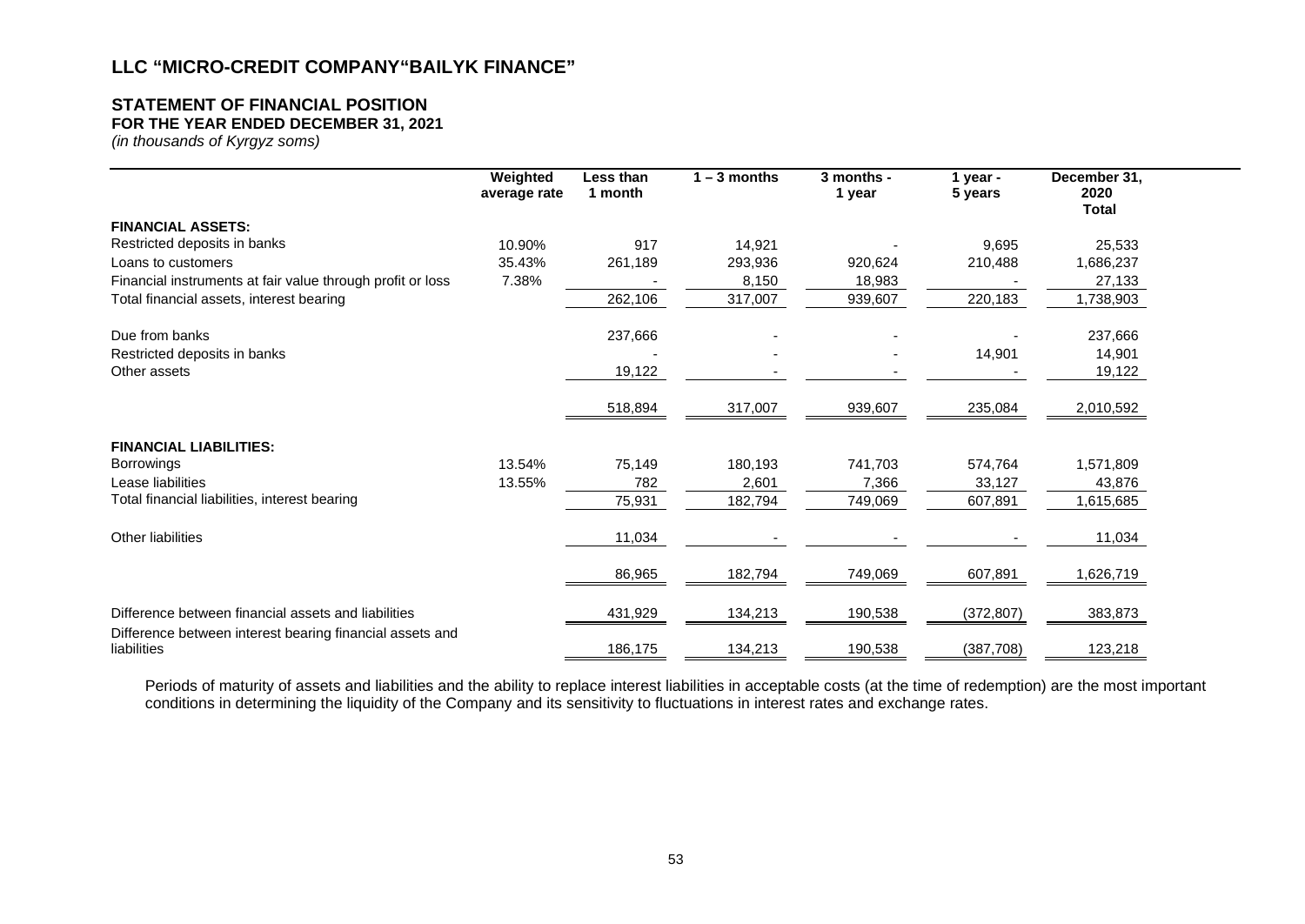#### **STATEMENT OF FINANCIAL POSITION FOR THE YEAR ENDED DECEMBER 31, 2021**

*(in thousands of Kyrgyz soms)*

A further analysis of the liquidity and interest rate risks is presented in the following tables in accordance with IFRS 7. The amounts disclosed in these tables do not correspond to the amounts recorded on the statement of financial position as the presentation below includes a maturity analysis for financial liabilities that indicates the total remaining contractual payments (including interest payments), which are not 54ecognized in the statement of financial position under the effective interest rate method.

#### **Undiscounted liabilities analysis**

The table below presents distribution of Company's liabilities as at December 31, 2021 and 2020 for contractual undiscounted cash outflows:

|                          | Weighted<br>average rate | Less than<br>1 month | $1 - 3$ months | $3$ months $-$<br>1 year | $1 - 5$ years | December 31,<br>2021 |
|--------------------------|--------------------------|----------------------|----------------|--------------------------|---------------|----------------------|
| <b>Borrowings</b>        | 15.07%                   | 142,704              | 225,504        | 1,016,181                | 1,329,389     | 2,713,778            |
| Lease liabilities        | 12.31%                   | 2,223                | 4,446          | 20,934                   | 69,103        | 96,706               |
| <b>Other liabilities</b> |                          | 15,751               |                |                          |               | 15,751               |
|                          |                          | 160,678              | 229,950        | 1,037,115                | 1,398,492     | 2,826,235            |
|                          | Weighted<br>average rate | Less than<br>1 month | $1 - 3$ months | $3$ months $-$<br>1 year | $1 - 5$ years | December 31,<br>2020 |
| <b>Borrowings</b>        | 13.54%                   | 87,471               | 212,482        | 865,102                  | 632,588       | 1,797,643            |
| Lease liabilities        | 13.55%                   | 2,000                | 4,078          | 10,826                   | 39,693        | 56,597               |
| <b>Other liabilities</b> |                          | 11,034               |                |                          |               | 11,034               |
|                          |                          | 100,505              | 216,560        | 875,928                  | 672,281       | 1,865,274            |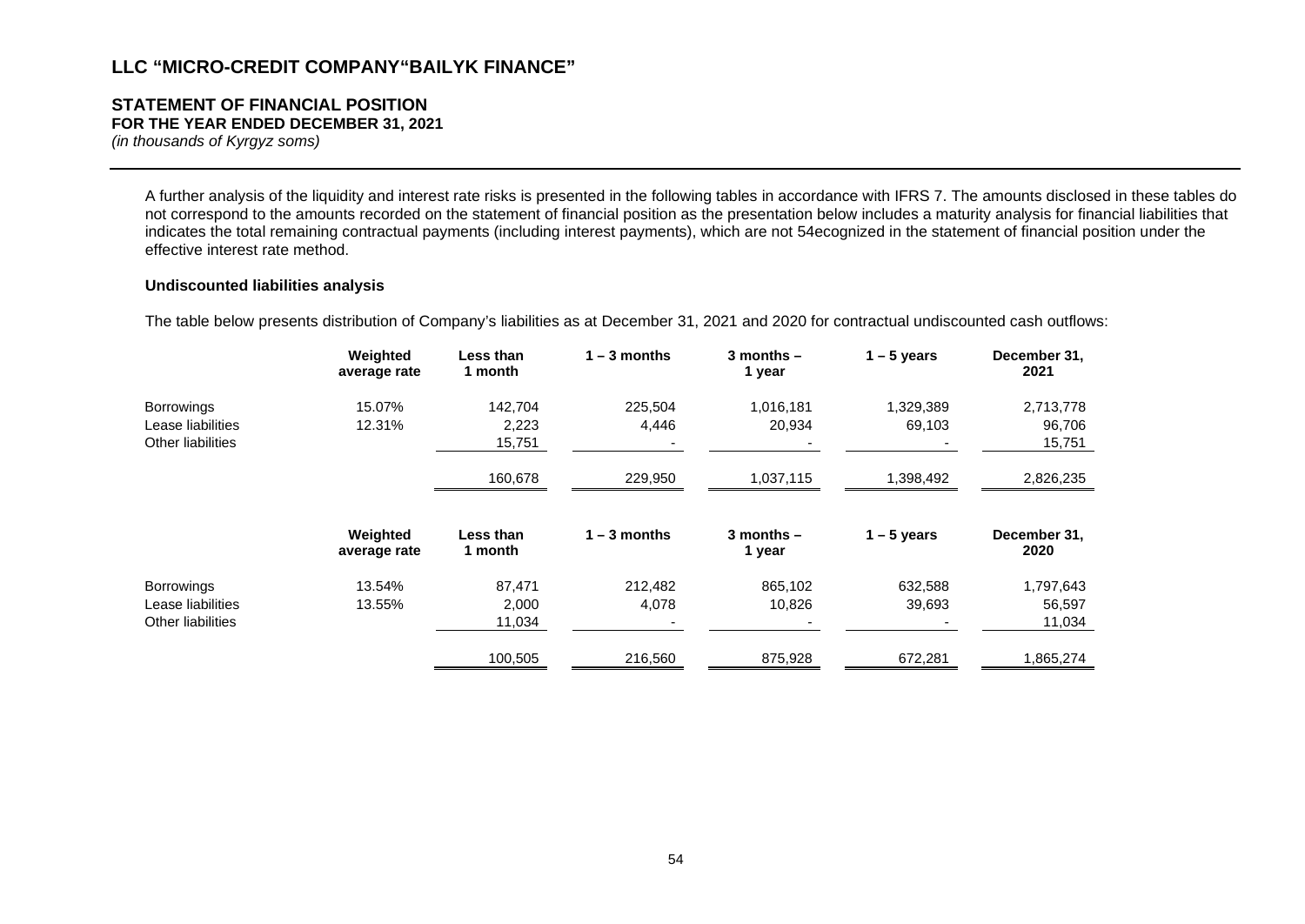# **STATEMENT OF FINANCIAL POSITION**

**FOR THE YEAR ENDED DECEMBER 31, 2021**

*(in thousands of Kyrgyz soms)*

#### **Market risk**

Market risk includes risk of changes in interest rates, currency risk and other price risks faced by the Company. In 2021 there was no change in the composition of these risks and methods for assessing and managing risks in the Company.

In case of attracting funds with a floating interest rate, the risks will be managed by the Company by maintaining the necessary ratio between loans at a fixed and floating rate.

#### **Interest rate sensitivity**

The Company manages fair value interest rate risk through periodic estimation of potential losses that could arise from adverse changes in market conditions. The Company conducts monitoring of the Company's current financial performance, estimates the Company's sensitivity to changes in fair value interest rates and its influence on the Company's profitability.

#### **Currency risk**

Currency risk is the risk that the value of a financial instrument due to changes in exchange rates. Financial position and cash flows of the Company are exposed to impact of fluctuations in foreign currency exchange rates. Management exercises currency risk management by determining open currency position on the basis of the alleged impairment of Kyrgyz som, and other macroeconomic indicators, which enables the Company to minimize losses from significant fluctuations in national and foreign currency.

The Company concludes agreements on various derivative financial instruments including foreign exchange swaps and mortgage loans to commercial banks to secure itself against currency risk. As a result, for the year ended December 31, 2021 in the statement of profit or loss and other comprehensive loss on foreign exchange operations and such transactions in the amount of 24,895 thousand soms (2020: loss in the amount of 50,692 thousand soms) was recognized.

Level of currency risk of the Company is presented below:

|                                                               | <b>KGS</b> | <b>US Dollars</b> | Euro  | December 31,<br>2021 |
|---------------------------------------------------------------|------------|-------------------|-------|----------------------|
| <b>FINANCIAL ASSETS:</b>                                      |            |                   |       |                      |
| Due from banks                                                | 84,458     | 67,194            |       | 151,652              |
| Deposits and cash in banks                                    | 40,925     |                   |       | 40,925               |
| Loans to customers                                            | 2,518,424  |                   |       | 2,518,424            |
| Other assets                                                  | 1,754      |                   |       | 1,754                |
|                                                               | 2,645,561  | 67,194            |       | 2,712,755            |
| <b>FINANCIAL LIABILITIES:</b>                                 |            |                   |       |                      |
| <b>Borrowings</b>                                             | 1,705,732  | 501,878           |       | 2,207,610            |
| Lease liabilities                                             | 72,550     |                   |       | 72,550               |
| Other liabilities                                             | 14,811     | 721               | 219   | 15,751               |
|                                                               | 1,793,093  | 502,599           | 219   | 2,295,911            |
| Net position                                                  | 852,468    | (435,405)         | (219) | 416,844              |
|                                                               |            |                   |       |                      |
| Financial instruments at fair value<br>through profit or loss | (360,388)  | 386,499           |       | 26,111               |
| <b>NET POSITION</b>                                           | 492,080    | (48,906)          | (219) | 442,955              |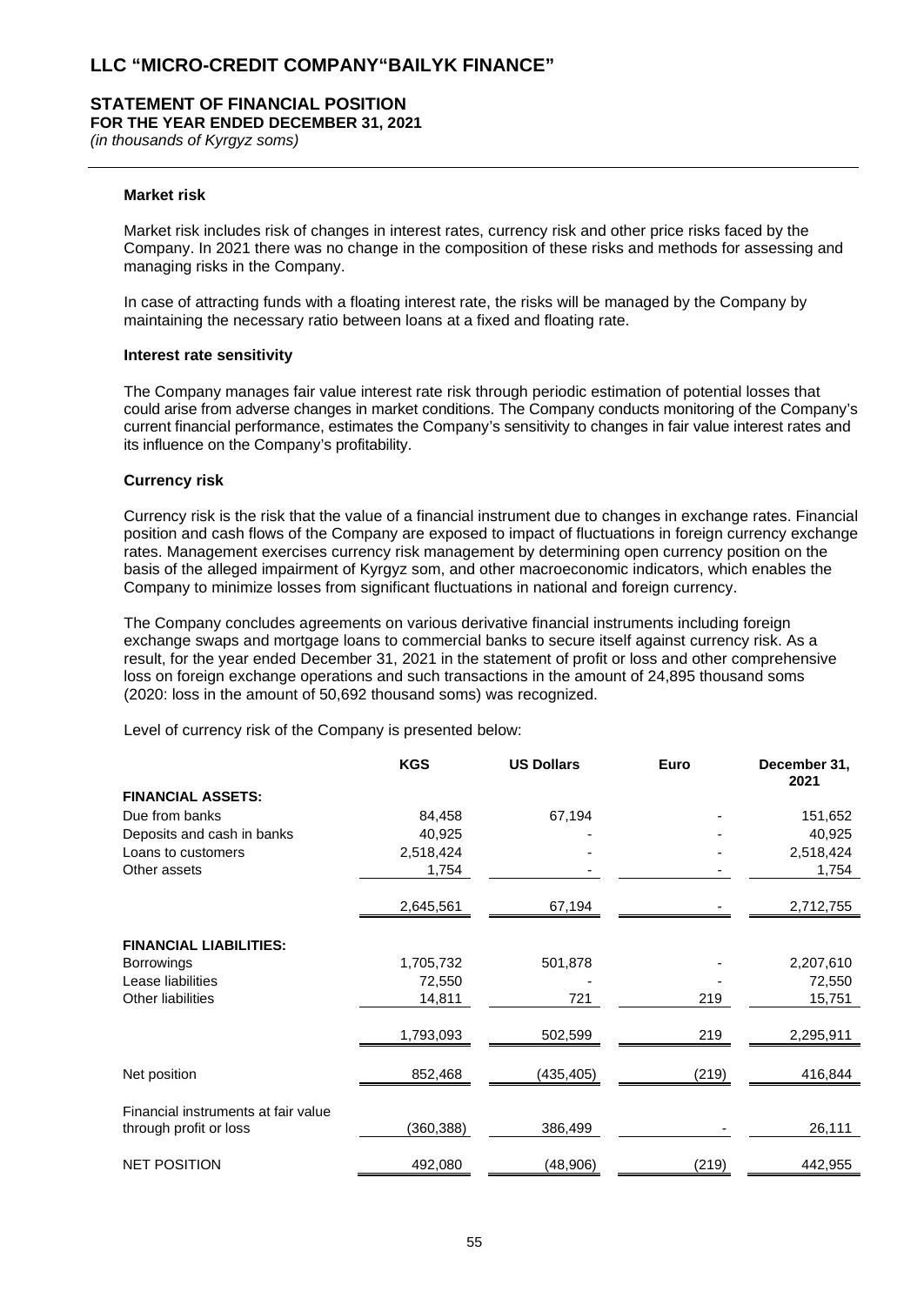## **STATEMENT OF FINANCIAL POSITION**

## **FOR THE YEAR ENDED DECEMBER 31, 2021**

*(in thousands of Kyrgyz soms)*

|                                                               | <b>KGS</b> | <b>US Dollars</b> | Euro     | December 31,<br>2020 |
|---------------------------------------------------------------|------------|-------------------|----------|----------------------|
| <b>FINANCIAL ASSETS:</b>                                      |            |                   |          |                      |
| Due from banks                                                | 74,458     | 163,208           |          | 237,666              |
| Deposits and cash in banks                                    | 40,434     |                   |          | 40,434               |
| Loans to customers                                            | 1,686,237  |                   |          | 1,686,237            |
| Other assets                                                  | 19,122     |                   |          | 19,122               |
|                                                               | 1,820,251  | 163,208           |          | 1,983,459            |
| <b>FINANCIAL LIABILITIES:</b>                                 |            |                   |          |                      |
| <b>Borrowings</b>                                             | 1,023,648  | 548,161           |          | 1,571,809            |
| Lease liabilities                                             | 36,021     | 7,855             |          | 43,876               |
| Other liabilities                                             | 5,115      |                   | 5,919    | 11,034               |
|                                                               | 1,064,784  | 556,016           | 5,919    | 1,626,719            |
| Net position                                                  | 755,467    | (392,808)         | (5, 919) | 356,740              |
|                                                               |            |                   |          |                      |
| Financial instruments at fair value<br>through profit or loss | (354,089)  | 381,222           |          | 27,133               |
| <b>NET POSITION</b>                                           | 401,378    | (11, 586)         | (5,919)  | 383,873              |

## **Accounting classification and fair values**

The table below sets out the carrying amounts and fair values of financial assets and financial liabilities as at December 31, 2021:

|                                                           | <b>Valued at</b><br>amortised<br>cost | Valued at fair<br>value<br>through<br>profit and<br>loss | Valued at fair<br>value<br>through OCI | <b>Total</b><br>carrying<br>amount | <b>Fair value</b> |
|-----------------------------------------------------------|---------------------------------------|----------------------------------------------------------|----------------------------------------|------------------------------------|-------------------|
| Due from banks                                            | 151,662                               |                                                          |                                        | 151,662                            | 151,662           |
| Deposits and cash in banks                                | 40,925                                |                                                          |                                        | 40,925                             | 40,925            |
| Loans to customers<br>Financial instruments at fair value | 2,518,424                             |                                                          |                                        | 2,518,424                          | 2,518,424         |
| through profit or loss                                    |                                       | 26,111                                                   |                                        | 26,111                             | 26,111            |
| Other assets                                              | 1,754                                 |                                                          |                                        | 1,754                              | 1,754             |
|                                                           | 2,712,765                             | 26,111                                                   |                                        | 2,738,876                          | 2,738,876         |
| <b>Borrowings</b>                                         | 2,207,610                             |                                                          |                                        | 2,207,610                          | 2,207,610         |
| Lease liabilities                                         | 72,550                                |                                                          |                                        | 72,550                             | 72,550            |
| Other liabilities                                         | 15,751                                |                                                          |                                        | 15,751                             | 15,751            |
|                                                           | 2,295,911                             |                                                          |                                        | 2,295,911                          | 2,295,911         |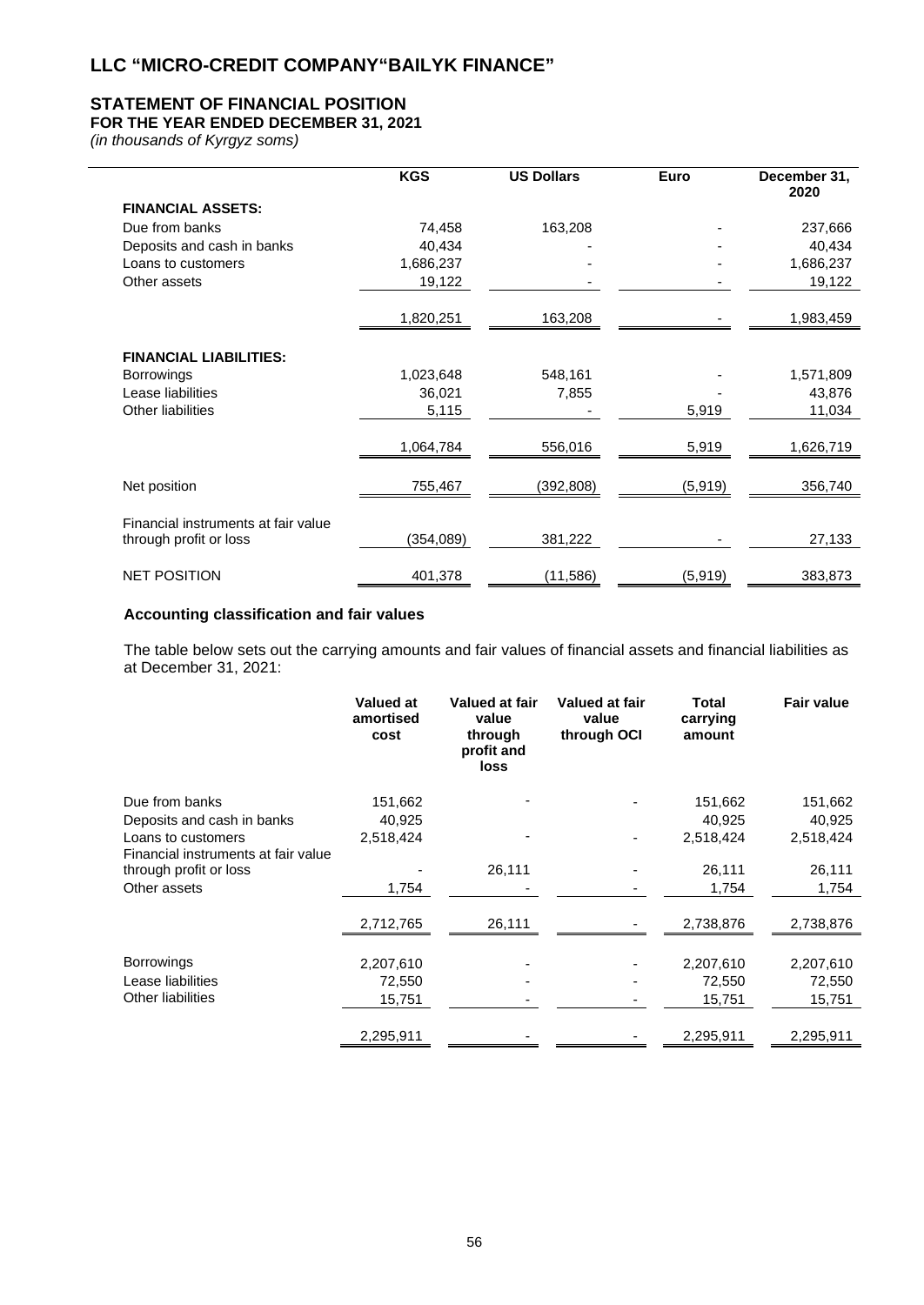## **STATEMENT OF FINANCIAL POSITION**

**FOR THE YEAR ENDED DECEMBER 31, 2021**

*(in thousands of Kyrgyz soms)*

The table below sets out the carrying amounts and fair values of financial assets and financial liabilities as at December 31, 2020:

|                                                           | Valued at<br>amortised<br>cost | Valued at fair<br>value<br>through<br>profit and<br>loss | <b>Valued at fair</b><br>value<br>through OCI | <b>Total</b><br>carrying<br>amount | <b>Fair value</b> |
|-----------------------------------------------------------|--------------------------------|----------------------------------------------------------|-----------------------------------------------|------------------------------------|-------------------|
| Due from banks                                            | 237,666                        |                                                          |                                               | 237,666                            | 237,666           |
| Deposits and cash in banks                                | 40,434                         |                                                          |                                               | 40,434                             | 40,434            |
| Loans to customers<br>Financial instruments at fair value | 1,686,237                      |                                                          |                                               | 1,686,237                          | 1,686,237         |
| through profit or loss                                    |                                | 27,133                                                   |                                               | 27,133                             | 27,133            |
| Other assets                                              | 19,122                         |                                                          |                                               | 19,122                             | 19,122            |
|                                                           | 1,983,459                      | 27,133                                                   |                                               | 2,010,592                          | 2,010,592         |
| <b>Borrowings</b>                                         | 1,571,809                      |                                                          |                                               | 1,571,809                          | 1,571,809         |
| Lease liabilities                                         | 43,876                         |                                                          |                                               | 43,876                             | 43,876            |
| <b>Other liabilities</b>                                  | 11,034                         |                                                          |                                               | 11,034                             | 11,034            |
|                                                           | 1,626,719                      |                                                          |                                               | 1,626,719                          | 1,626,719         |

#### **Fair value of financial instruments**

Fair value is defined as the amount at which the instrument could be exchanged in a current transaction between knowledgeable, willing parties in such a transaction, independent of each other parties, other than in a forced or liquidation sale. The estimates may not reflect the amounts that the Company would be able to get at the actual implementation of its existing holdings of various financial instruments.

The carrying value of cash approximately equals to fair value due to the short-term nature of such financial instruments.

IFRS 13 defines fair value as the amount that would be received after selling an asset or paid after transferring a liability in an orderly transaction on the main (or most advantageous) market at the measurement date under current market conditions. Since there are no markets for most of the Company's financial instruments, under the current economic conditions and specific risks that characterize the tool, judgment should be applied to determine the fair value.

As at December 31, 2021 and 2020, the following methods and assumptions were used by the Company to assess the fair value of financial instruments for which it was practical to determine the value:

Cash and cash equivalents - current value of cash and cash equivalents corresponds to fair value.

Accounts receivable and other accounts receivable - current value approximates the fair value of these financial instruments, as the provision for doubtful debts is valid estimation of the required discount to reflect the credit risk.

Accounts receivable and other accounts receivable - current value approximates the fair value of these financial instruments, as the provision for doubtful debts is valid estimation of the required discount to reflect the credit risk.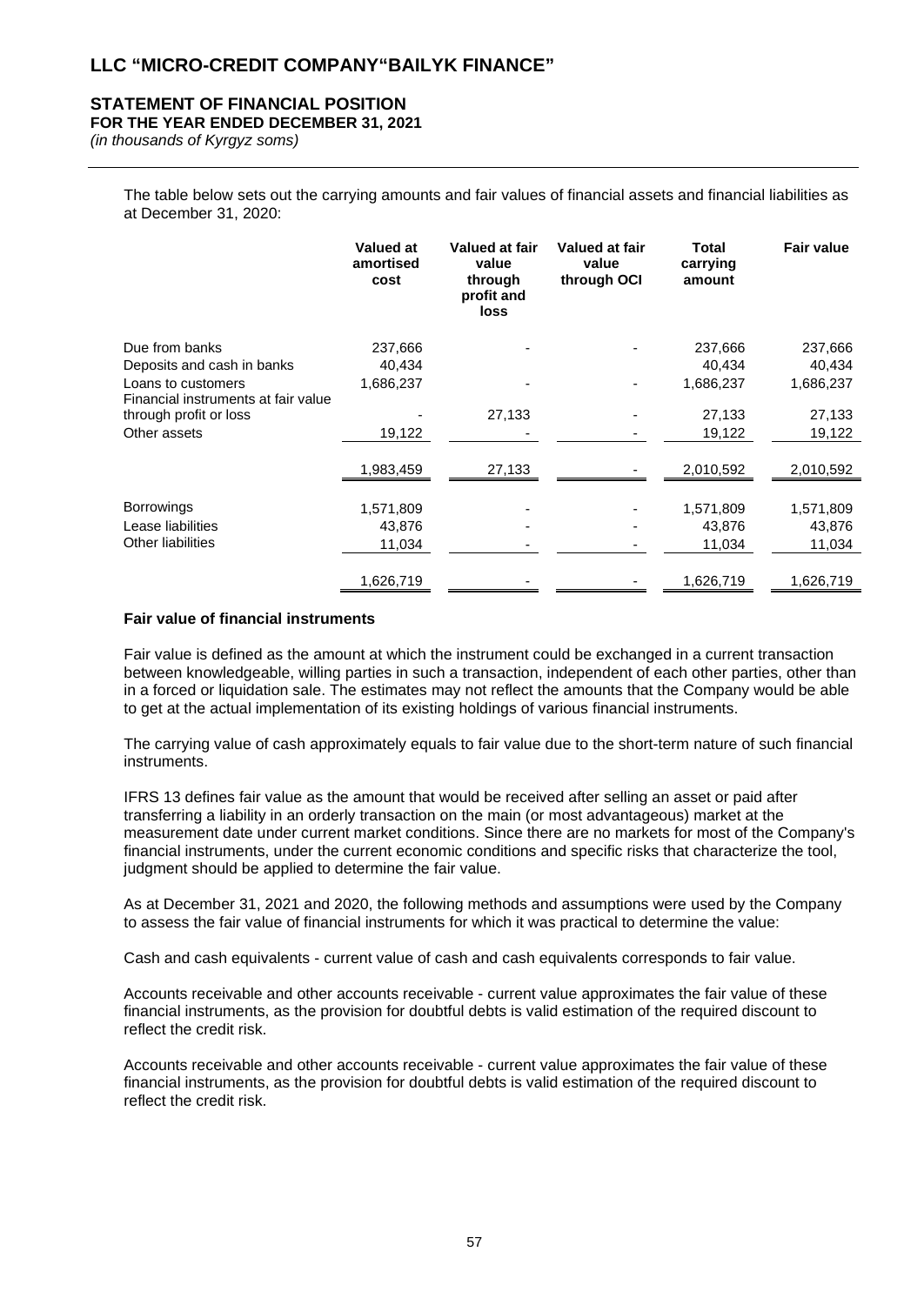#### **STATEMENT OF FINANCIAL POSITION FOR THE YEAR ENDED DECEMBER 31, 2021**

*(in thousands of Kyrgyz soms)*

Accounts payable and other liabilities - current value approximates the fair value of these financial instruments due to the short-term nature of the instrument.

Long-term liabilities - current value approximates fair value as the interest rate of long-term debt approximates market rate, with reference to loans with similar credit risk and maturity at the reporting date.

Fair values are primarily determined using quoted market prices or standard pricing models using observable market inputs where available and are presented to reflect the expected gross future cash in/outflows. The Company classifies the fair values of its financial instruments into a three-level hierarchy based on the degree of the source and observability of the inputs that are used to derive the fair value of the financial asset or liability as follows:

- Level 1 Inputs are quoted prices (unadjusted) in active markets for identical assets or liabilities that the Company can assess at the measurement date; or
- Level 2 Inputs other than quoted inputs included in Level 1 that are observable for the assets or liabilities, either directly or indirectly; or
- Level 3 Unobservable inputs for the assets or liabilities, requiring the Company to make market-based assumptions.

Level 1 classifications primarily include financial assets and financial liabilities that are exchange traded, whereas Level 2 classifications primarily include financial assets and financial liabilities which derive their fair value primarily from exchange quotes and readily observable quotes. Level 3 classifications primarily include financial assets and financial liabilities which derive their fair value predominately from models that use applicable market-based estimates surrounding location, quality and credit differentials. In circumstances where the Company cannot verify fair value with observable market inputs (Level 3 fair values), it is possible that a different valuation model could produce a materially different estimate of fair value.

It is the Company's policy that transactions and activities in trade related financial instruments be concluded under master netting agreements or long form confirmations to enable balances due to/from a common counterparty to be offset in the event of default, insolvency or bankruptcy by the counterparty.

The following tables show the fair values of financial assets and financial liabilities as at December 31, 2021 and 2020. Other assets and liabilities which are measured at fair value on a recurring basis are cash and cash equivalents. There are no nonrecurring fair value measurements.

|                                                           | Level 1 | Level <sub>2</sub> | Level 3 | December 31,<br>2021<br>Total |
|-----------------------------------------------------------|---------|--------------------|---------|-------------------------------|
| <b>FINANCIAL ASSETS:</b>                                  |         |                    |         |                               |
| Due from banks                                            | 151,652 |                    |         | 151,652                       |
| Deposits and cash in banks                                |         | 40,925             |         | 40,925                        |
| Loans to customers<br>Financial instruments at fair value |         | 2,518,424          |         | 2,518,424                     |
| through profit or loss                                    | 26,111  |                    |         | 26,111                        |
| Other assets                                              |         |                    | 1,754   | 1,754                         |
|                                                           | 177,763 | 2,559,349          | 1,754   | 2,738,866                     |
| <b>FINANCIAL LIABILITIES:</b>                             |         |                    |         |                               |
| <b>Borrowings</b>                                         |         | 2,207,610          |         | 2,207,610                     |
| Lease liabilities                                         |         |                    | 72,550  | 72,550                        |
| Other liabilities                                         |         |                    | 15,751  | 15,751                        |
|                                                           |         | 2,207,610          | 88,301  | 2,295,911                     |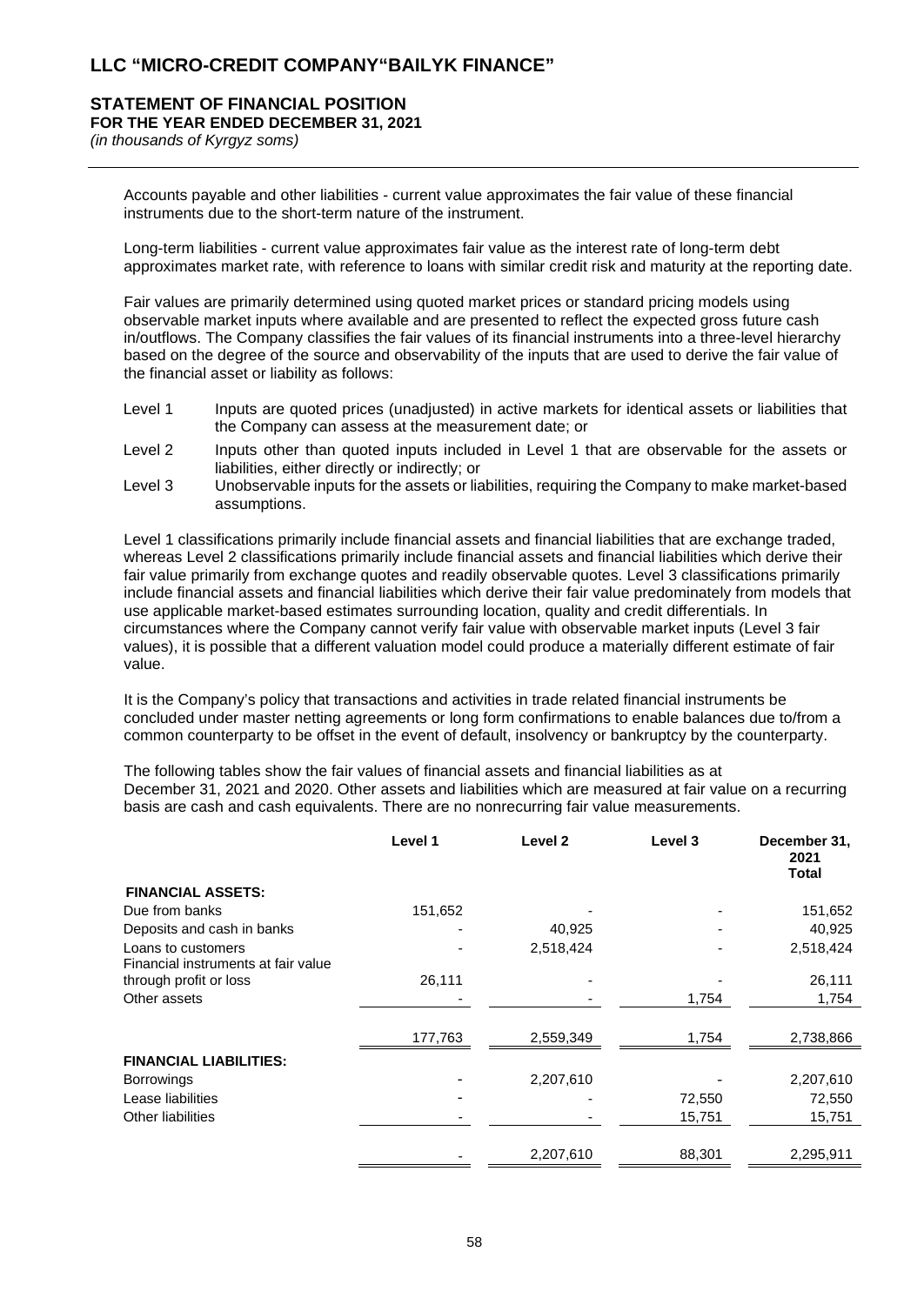## **STATEMENT OF FINANCIAL POSITION**

## **FOR THE YEAR ENDED DECEMBER 31, 2021**

*(in thousands of Kyrgyz soms)*

|                                                               | Level 1 | Level <sub>2</sub> | Level 3 | December 31,<br>2020<br>Total |
|---------------------------------------------------------------|---------|--------------------|---------|-------------------------------|
| <b>FINANCIAL ASSETS:</b>                                      |         |                    |         |                               |
| Due from banks                                                | 237,666 |                    |         | 237,666                       |
| Deposits and cash in banks                                    |         | 40,434             |         | 40,434                        |
| Loans to customers                                            |         | 1,686,237          |         | 1,686,237                     |
| Financial instruments at fair value<br>through profit or loss | 27,133  |                    |         | 27,133                        |
| Other assets                                                  |         |                    | 19,122  | 19,122                        |
|                                                               |         |                    |         |                               |
|                                                               | 264,799 | 1,726,671          | 19,122  | 2,010,592                     |
| <b>FINANCIAL LIABILITIES:</b>                                 |         |                    |         |                               |
| <b>Borrowings</b>                                             |         | 1,571,809          |         | 1,571,809                     |
| Lease liabilities                                             |         |                    | 43,876  | 43,876                        |
| Other liabilities                                             |         |                    | 11,034  | 11,034                        |
|                                                               |         |                    |         |                               |
|                                                               |         | 1,571,809          | 54,910  | 1,626,719                     |

## **Currency rate sensitivity**

Following table presents a sensitivity analysis of the Company to 20% increase and decrease of the US Dollars to Kyrgyz soms in 2021 and 2020. Based on the current economic environment in the Kyrgyz Republic management of the Company believes that 20% increase of US Dollar to Kyrgyz soms exchange rate is a realistic change. 20% - a level of sensitivity, which is used internally by banks when reporting foreign currency risk internally to key management personnel of the Bank and is an estimate by management of the Company. Sensitivity analysis applies only to outstanding foreign currency balances available at the end of the period for conversion of which actual end-of-the-period exchange rate changed by 20% is used.

Following table presents a sensitivity analysis of the Company to 20% increase and decrease of the US Dollars to Kyrgyz soms in December 31, 2021 and 2020.

|                          | For the year ended<br>December 31, 2021 |                                      | For the year ended<br><b>December 31, 2020</b> |                                      |
|--------------------------|-----------------------------------------|--------------------------------------|------------------------------------------------|--------------------------------------|
|                          | Official<br>exchange rate,<br>$+20%$    | Official<br>exchange rate,<br>$-20%$ | Official<br>exchange rate,<br>$+20%$           | Official<br>exchange rate,<br>$-20%$ |
| Effect on profit or loss | (9,781)                                 | 9.781                                | (2,317)                                        | 2,317                                |

#### **Limitations of sensitivity analysis**

The above tables demonstrate the effect of changes based on the main clause while other assumptions remain unchanged. In fact, there is a connection between the assumptions and other factors. It should also be noted that the sensitivity has nonlinear character so should not be interpolated or extrapolated from these results.

Sensitivity analysis does not take into account that the Company actively manages the assets and liabilities. In addition, the Company's financial position may be subject to change depending on changes in the market. For example, the strategy of the Company's financial risk management aims to manage exposure to market fluctuations. In the case of sudden adverse price fluctuations in the securities market leadership can refer to such methods as selling investments, changing investment portfolio, as well as other methods of protection. Consequently, changes in assumptions may not have influence on the commitment and significant impact on the assets recorded on the balance sheet at market price. In this situation, different methods of valuation of assets and liabilities may lead to volatility in equity.